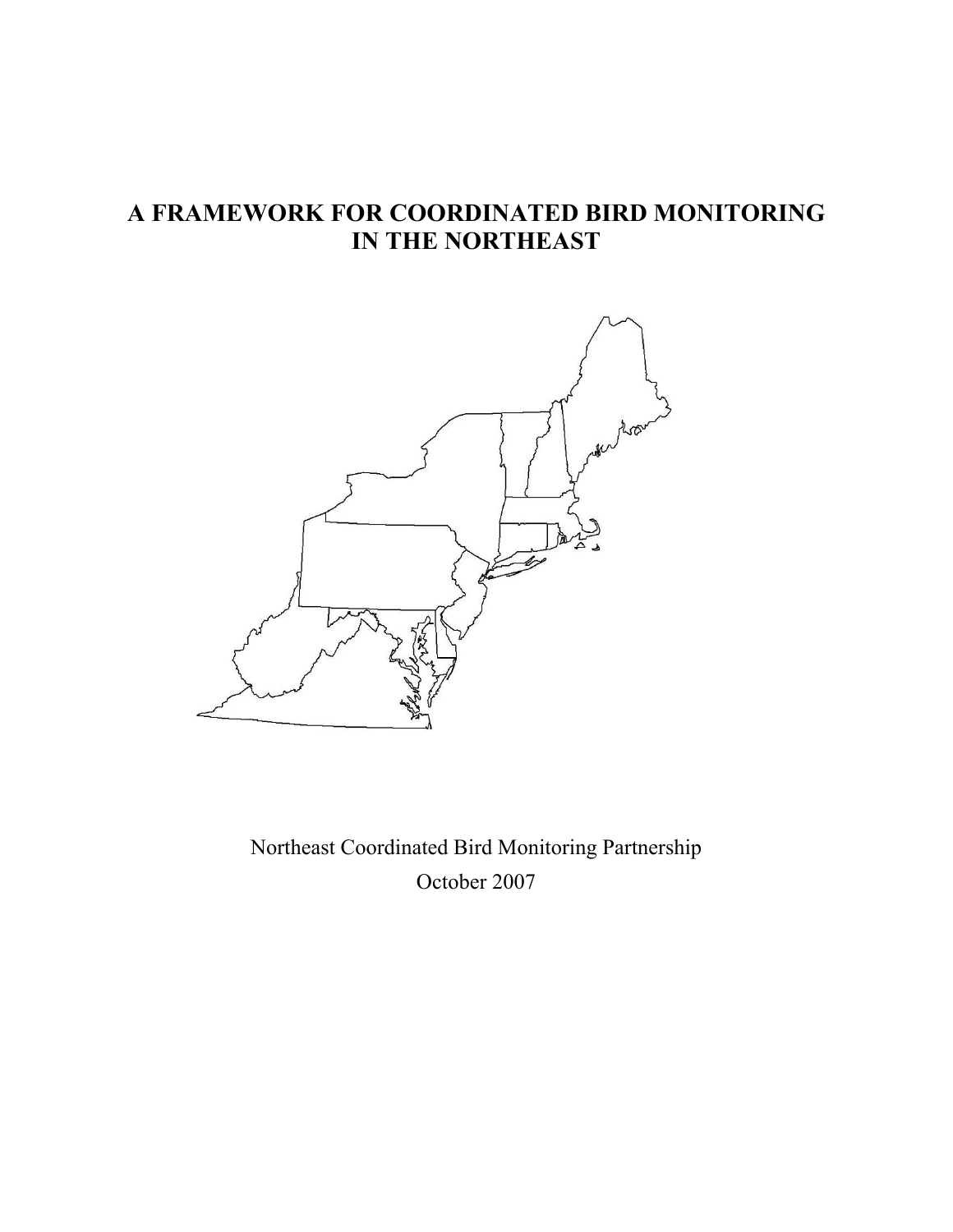# A Publication of the Northeast Coordinated Bird Monitoring Partnership



The Northeast Coordinated Bird Monitoring Partnership is administered by American Bird Conservancy in collaboration with the Cornell Lab of Ornithology, the Manomet Center for Conservation Sciences, the Maine

Department of Inland Fisheries and Wildlife, the Maryland Department of Natural Resources, and the US Fish and Wildlife Service (USFWS). The project was developed by Northeast Partners In Flight, Northeast Shorebird Conservation Plan, and Mid-Atlantic/New England/Maritimes Waterbird Conservation Plan in concert with the US North American Bird Conservation Initiative Monitoring Subcommittee. Agencies and organizations that make up these initiatives have contributed substantially to the development of this framework and supplementary documents. A partial list of partners appears at www.nebirdmonitor.org/partners.

The Northeast Coordinated Bird Monitoring Partnership is made possible by a Multistate Conservation Grant awarded by USFWS, with assistance from the Association of Fish and Wildlife Agencies. We gratefully acknowledge the Sport Fish and Wildlife Restoration Programs of the USFWS, which funds the Multistate Conservation Program.



#### **Steering Committee**

David Pashley, American Bird Conservancy, Co-chair Ken Rosenberg, Cornell Lab of Ornithology, Co-chair Gwen Brewer, Maryland Department of Natural Resources Stephen Brown, Manomet Center for Conservation Sciences Randy Dettmers, U.S. Fish and Wildlife Service Tom Hodgman, Maine Department of Inland Fisheries and Wildlife Kathy Parsons, Manomet Center for Conservation Sciences

#### **Coordinator**

Dan Lambert, Northeast Bird Monitoring Coordinator, American Bird Conservancy c/o Vermont Center for Ecostudies, PO Box 420, Norwich, VT 05055 dlambert@abcbirds.org, 802-649-1431

#### **Recommended Citation**

Northeast Coordinated Bird Monitoring Partnership. 2007. *A Framework for Coordinated Bird Monitoring in the Northeast*. Northeast Coordinated Bird Monitoring Partnership Report. 62 pp. Available online at http://www.nebirdmonitor.org/framework.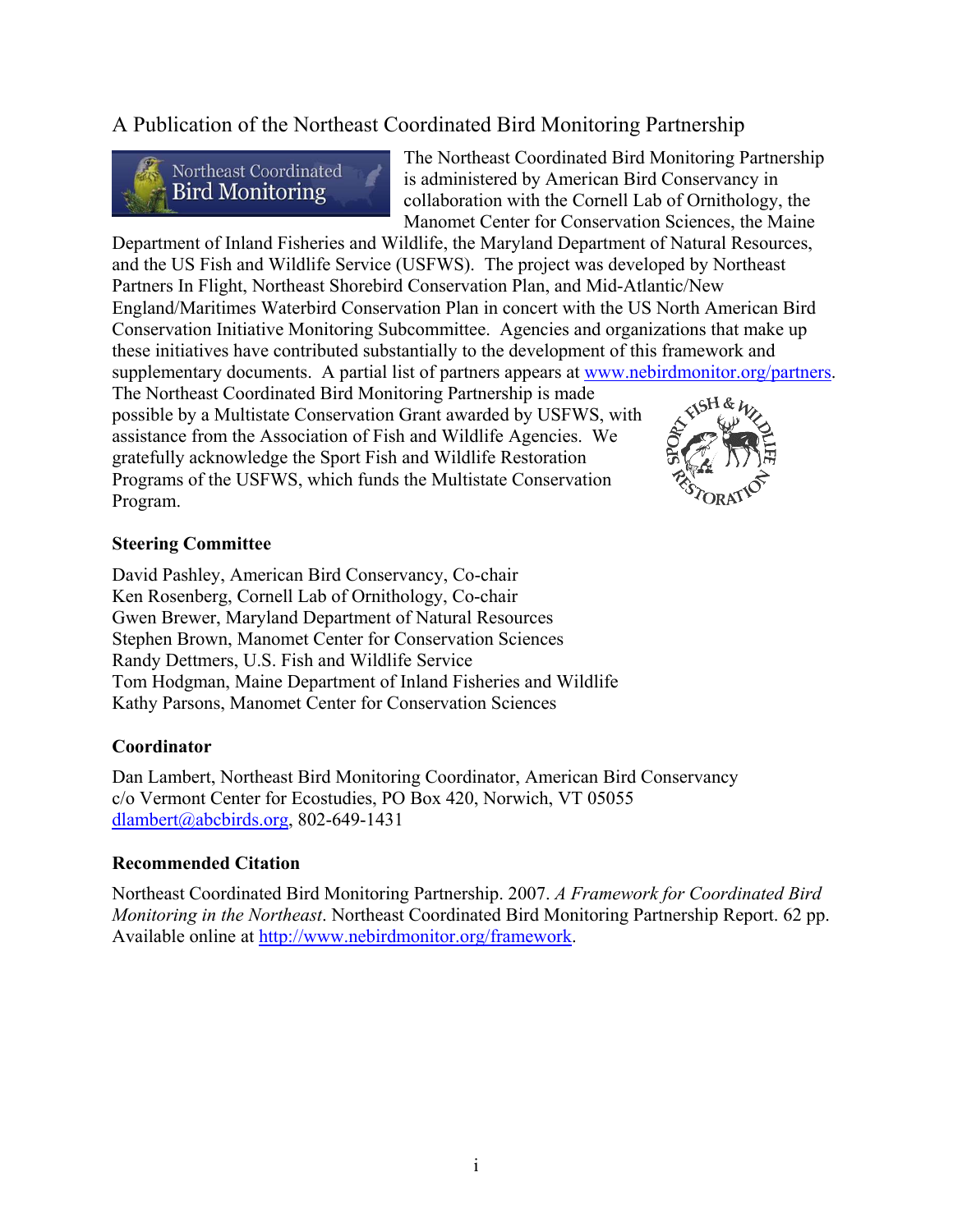# Acknowledgments

We thank the following individuals and organizations who provided helpful information, text, and comments during the development of this document and other framework components: Stephanie Schmidt, Manomet Center for Conservation Sciences; David Adams, New York State Department of Environmental Conservation; Ruth Boettcher and Sergio Harding, Virginia Department of Game and Inland Fisheries; Michael Burger and Michael Morgan, Audubon New York; Jorge Coppen, Doug Forsell, Mitch Hartley, James Lyons, Frank Rivera Milán and Alison Whitlock USFWS; John Confer, Ithaca College; Jenny Dickson, Laurie Fortin, Shannon Kearney McGee, Geoffrey Krukar, Laurie Saucier and Julie Victoria, Connecticut Department of Environmental Protection; Sam Droege, Bruce Peterjohn and John Sauer, US Geological Survey Patuxent Wildlife Research Center; Susan Gallo, Maine Audubon; Deb Hahn, Association of Fish and Wildlife Agencies; Douglas Gross, Pennsylvania Game Commission; Julie Hart, Vermont Center for Ecostudies; Mark Hatfield, National Wild Turkey Federation; Pam Hunt, Audubon Society of New Hampshire; Steve Kelling, Cornell Lab of Ornithology; Bob Long, Maryland Department of Natural Resources; David Mizrahi, Kim Peters and Nellie Tsipoura, New Jersey Audubon Society; David King, US Forest Service; Scott Melvin, Massachusetts Division of Fish and Wildlife; Sharon Petzinger, New Jersey Division of Fish and Wildlife; Tim Post, New York State Department of Environmental Conservation; Ernesto Ruelas Inzunza, Hawk Migration Association of North America; Scott Schlossberg, University of Massachusetts; Greg Shriver, University of Delaware; Scot Williamson, Wildlife Management Institute; participants in the 2006 Northeast Coordinated Bird Monitoring Workshop; and members of the US North American Bird Conservation Initiative Monitoring Subcommittee. Dozens of others shared or error-checked information contained in the Register of Northeast Bird Monitoring Programs. The Northeast Coordinated Bird Monitoring Partnership is funded by a Multistate Conservation Grant from the US Fish and Wildlife Service. The Sport Fish and Wildlife Restoration Programs of the USFWS fund the Multistate Conservation Grants Program.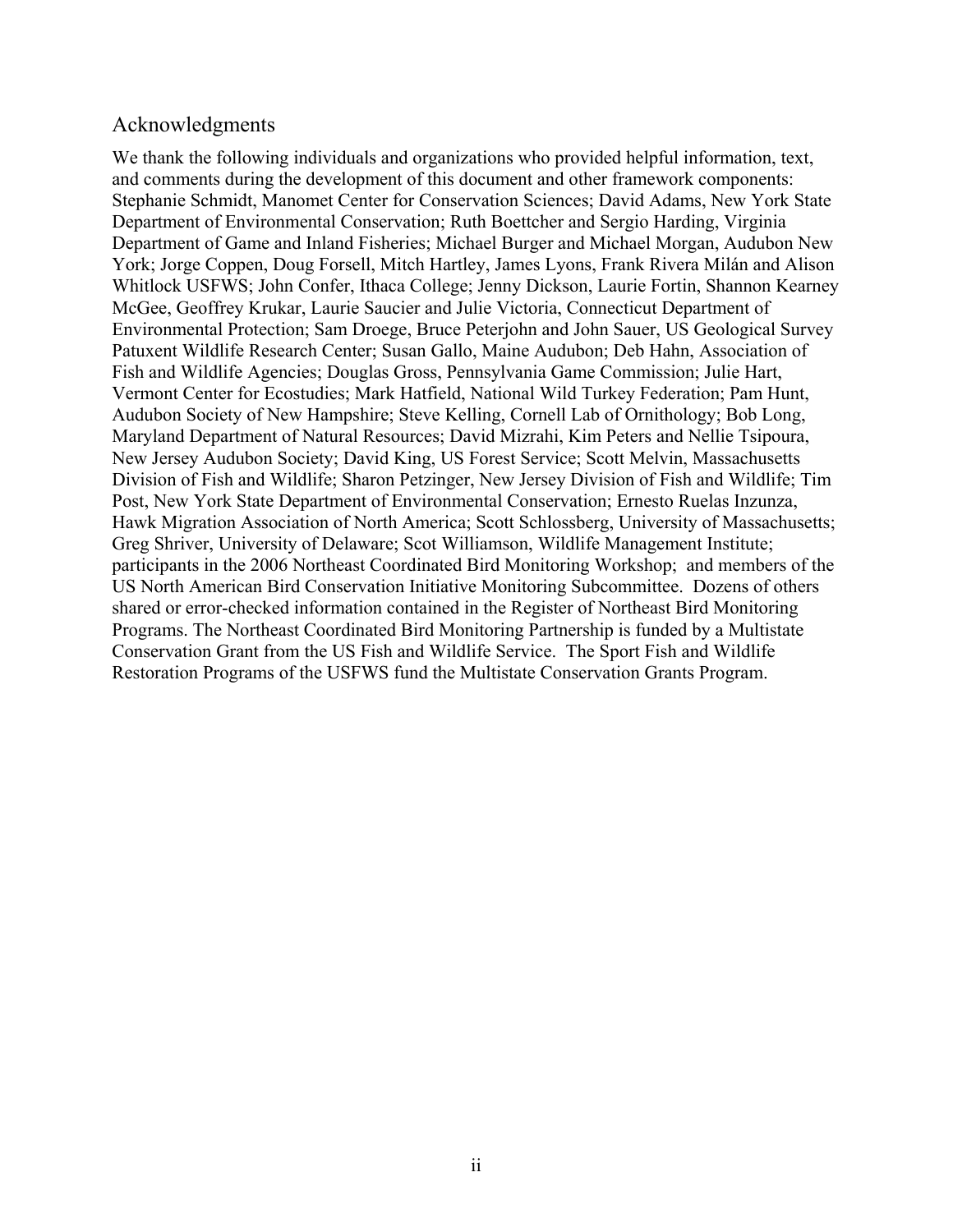# Table of Contents

| Overarching Goals for Improving Monitoring to Advance Conservation7           |
|-------------------------------------------------------------------------------|
|                                                                               |
| Management Issues, Monitoring Targets, and the Formation of Working Groups 13 |
|                                                                               |
|                                                                               |
|                                                                               |
| <b>Appendices</b>                                                             |
| 1. Bird Species of Greatest Conservation Need in Northeast  21                |
|                                                                               |
| 3. State Wildlife Action Plans and Bird Conservation Plans (web links)  36    |
|                                                                               |
| 5. Register of Northeast Bird Monitoring Programs Data Fields  39             |
| 6. Survey Design and Coordination Worksheet.  40                              |
|                                                                               |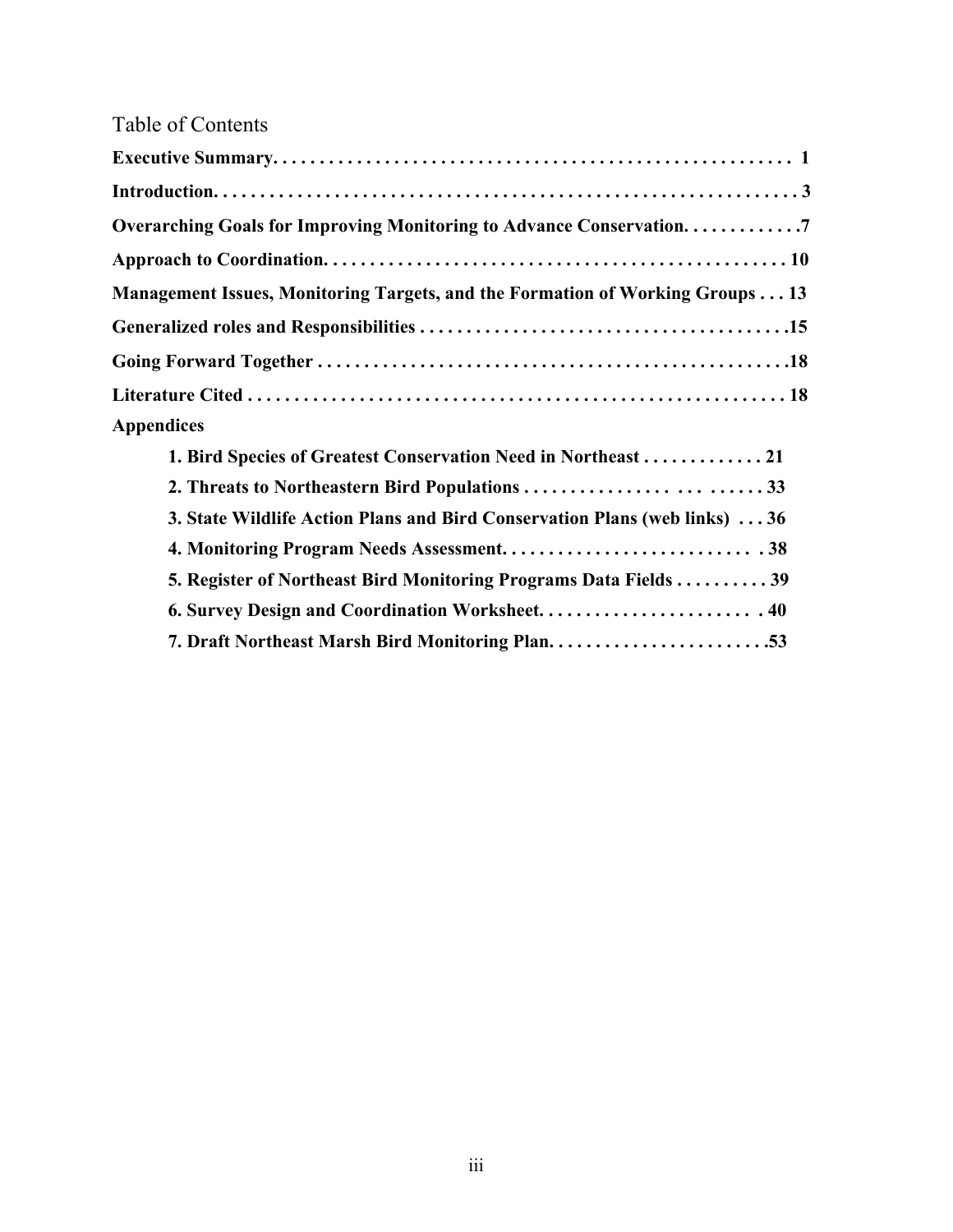# Executive Summary

Bird monitoring has played an important role in bird conservation-planning in the northeastern United States, providing essential information on avian distribution, relative abundance, and population trends. Some monitoring initiatives have also quantified habitat associations and population responses to management actions and environmental change. Because of their potential to inform management decisions and advance bird conservation, monitoring programs have proliferated in recent decades under the direction of government agencies, universities, and non-governmental organizations (NGOs). However, lack of coordination among institutions and across spatial scales has resulted in inefficient use of scarce resources. In addition, a failure to integrate monitoring programs more fully into the conservation decision-making process has often limited the effectiveness of bird monitoring to advance conservation. This document describes a framework for strengthening the scientific basis for bird conservation in US Fish and Wildlife Service Region 5 through establishment and implementation of the Northeast Coordinated Bird Monitoring (NECBM) Partnership.

The framework is a set of principles, tools, and procedures to help biologists, biometricians, data managers, and wildlife administrators achieve five overarching goals:

- 1. integrate monitoring into bird management and conservation decision-making;
- 2. broaden the scope of current monitoring for species that are most at risk;
- 3. coordinate monitoring programs among organizations and integrate them across spatial scales;
- 4. increase the value of monitoring information by improving survey design, field methods, and data analysis; and
- 5. maintain bird population monitoring data in modern data management systems.

These goals parallel those contained in *Opportunities for Improving Avian Monitoring*, a 2007 report by the Monitoring Subcommittee of the US North American Bird Conservation Initiative (NABCI 2007).

Operational elements of the framework include: regular workshops, a competitive grants program, a website, a Register of Northeast Bird Monitoring Programs, and a system for archiving, analyzing, and accessing data. Working groups may use these tools and a set of recommended procedures to develop regionally coordinated bird surveys. Monitoring plans have been drafted for a number of focal groups and will be modified as collaborators determine the most effective and practical means of achieving shared objectives.

In addition to guiding monitoring efforts at the regional scale, implementation of the framework will address the management issues and monitoring needs identified in wildlife action plans of thirteen states from Virginia to Maine, plus the District of Columbia. Anticipated benefits include better integration of monitoring into conservation decision-making, robust survey design and analysis, consistent field methods, improved data management, and more frequent and informative reporting. A coordinated approach could also increase power to detect spatial patterns and temporal trends, while placing local results into a regional context. Coordinated surveys that incorporate structured decision-making have the potential to increase the relevance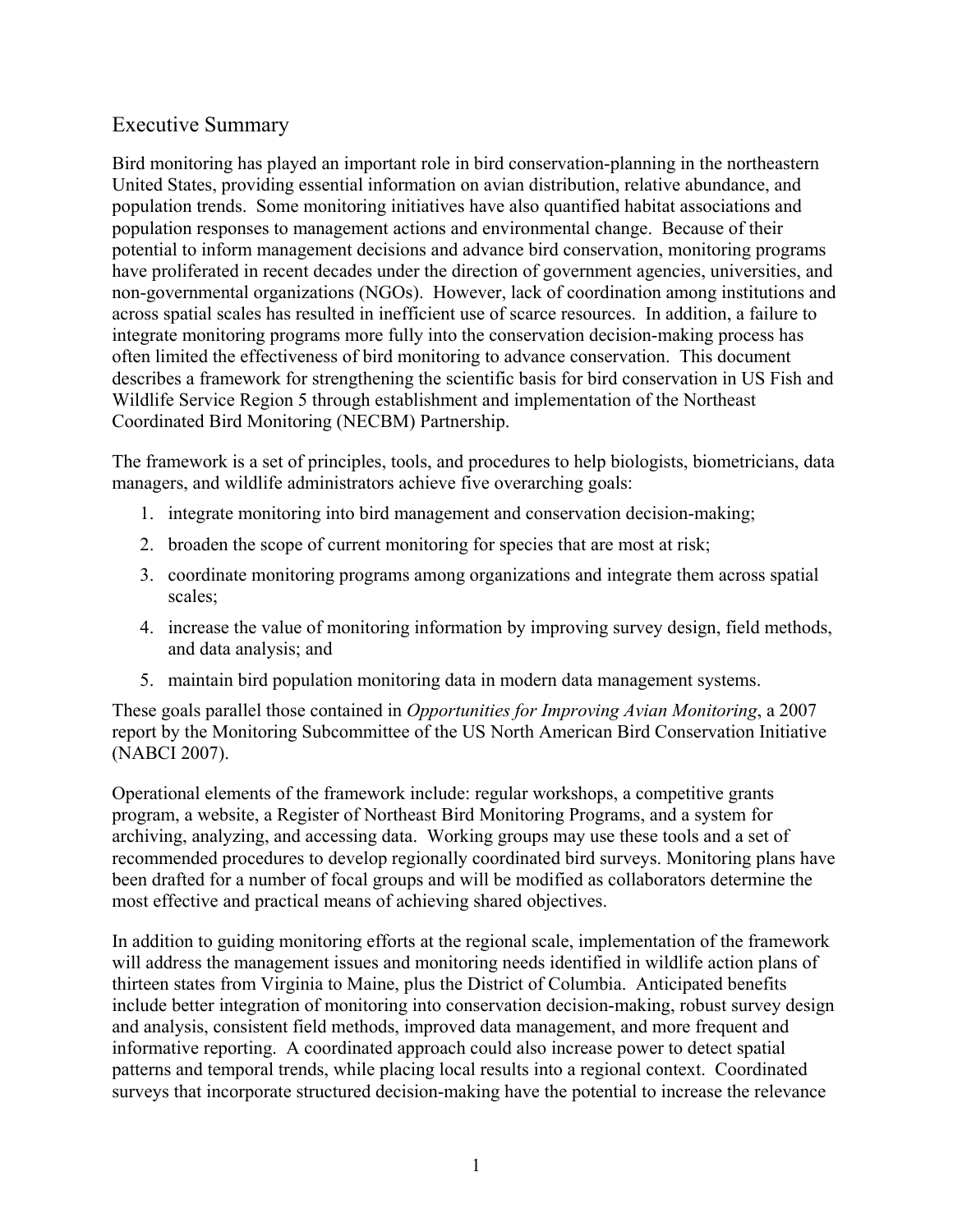of bird monitoring to management and conservation. Finally, gains in efficiency could reduce the cost of monitoring and enable greater attention to historically neglected bird groups.

To enhance the conservation value of bird monitoring, it will be necessary to modify current methods and/or shift resources from programs that do not meet basic criteria to those that provide useful data at the appropriate geographic scale. Such decisions will be difficult due to prior investment in uncoordinated initiatives. However, working groups are already developing strategies that substantially retain the value of previously established programs while upgrading in areas where past monitoring has not met information needs. With the structure provided by this framework, Northeast bird monitoring is poised to make major improvements in effectiveness, scope, utility, and efficiency.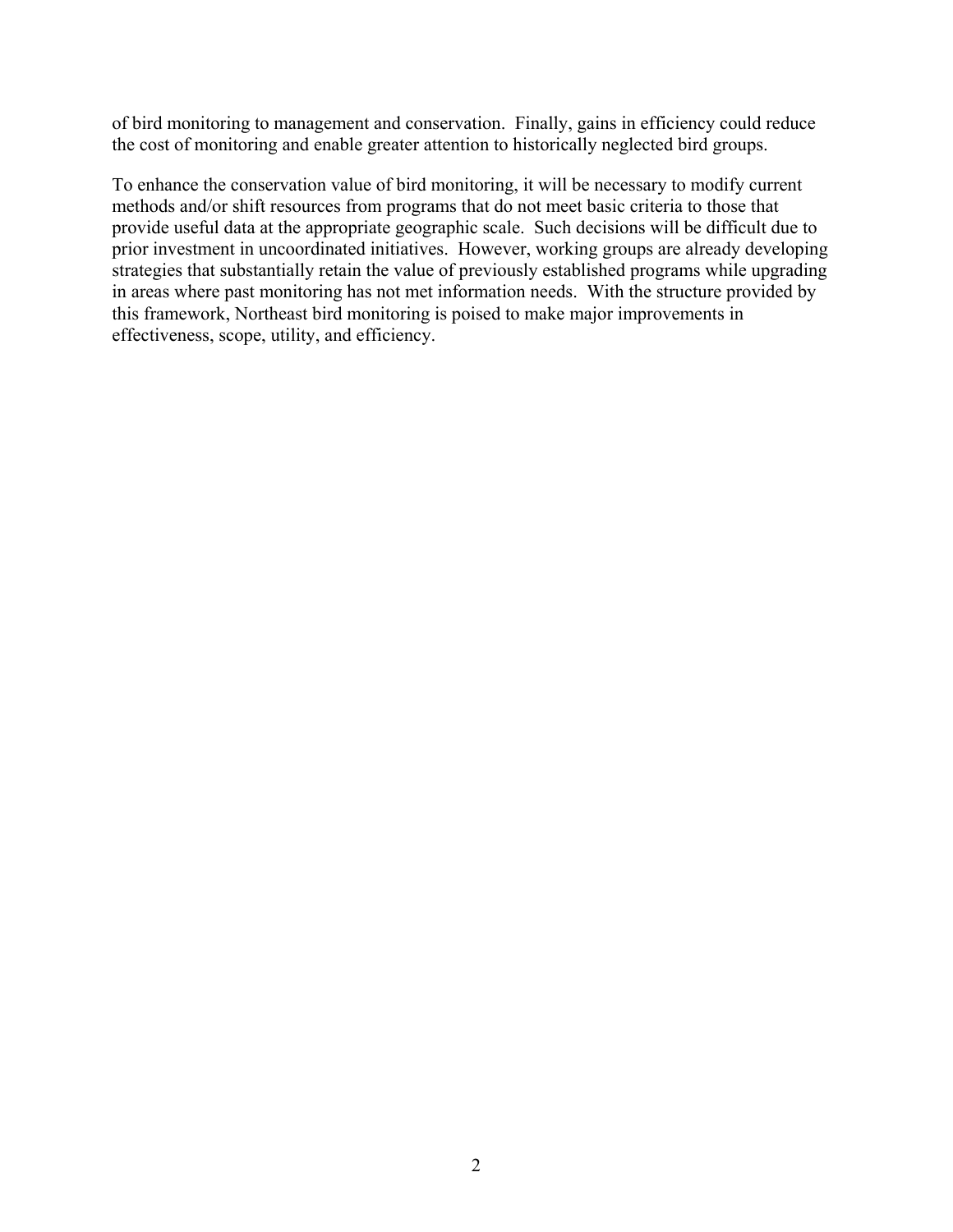# Introduction

This document describes a framework for improving the state of bird monitoring in the northeastern US through establishment and implementation of the Northeast Coordinated Bird Monitoring Partnership. The goals of this partnership closely follow those outlined at the national level by the US NABCI Monitoring Subcommittee Report, *Opportunities for Improving Avian Monitoring* (NABCI 2007), which called for:

- *improvements in effectiveness, better alignment of monitoring programs with clearly articulated management or conservation objectives and priorities;*
- *improvements in scope, increasing the number of species for which we can make more informed conservation or management decisions;*
- *improvements in utility, especially in the areas of statistical design and data management and accessibility; and*
- *improvements in coordination and efficiency, leading towards standardization and synergy among agencies and organizations and across spatial scales.*

Realizing these improvements will be a demanding enterprise, requiring evaluation and integration of existing monitoring programs, as well as development of new initiatives. Yet, meeting the challenge will significantly strengthen the scientific basis for bird conservation in the Northeast and beyond.

# **Opportunities to improve bird monitoring in the Northeast**

The Northeast Coordinated Bird Monitoring Partnership was formed in 2006 in order to:

- 1. provide support to the 13 states of the Northeast region and the District of Columbia for fulfilling the bird monitoring component of their wildlife action plans;
- 2. develop and implement a coordinated bird monitoring framework in the Northeast region;
- 3. identify key wildlife and habitat management issues for which bird monitoring can serve as an evaluation tool;
- 4. assist in the development of monitoring programs for game and non-game species that are not well covered by any current program, particularly those with restricted distributions, declining trends, and known threats;
- 5. develop a coordinated system for archiving and accessing bird monitoring data; and
- 6. provide a pilot project for establishment of coordinated bird monitoring programs as recommended by the US NABCI Monitoring Subcommittee.

The Partnership promotes coordination among state, federal, NGO, and university biologists. It also seeks opportunities to coordinate between biologists and biometricians, across management and political units, and among programs that target different avian taxa. Anticipated benefits of coordination include cost-effective survey design, standardization of field methods, robust statistical analysis, improved data management, and enhanced information exchange among scientists, decision-makers, and the general public. A coordinated approach could provide regional context for local results, while increasing power to detect changes in avian distribution and abundance. Coordinated surveys that address management issues and incorporate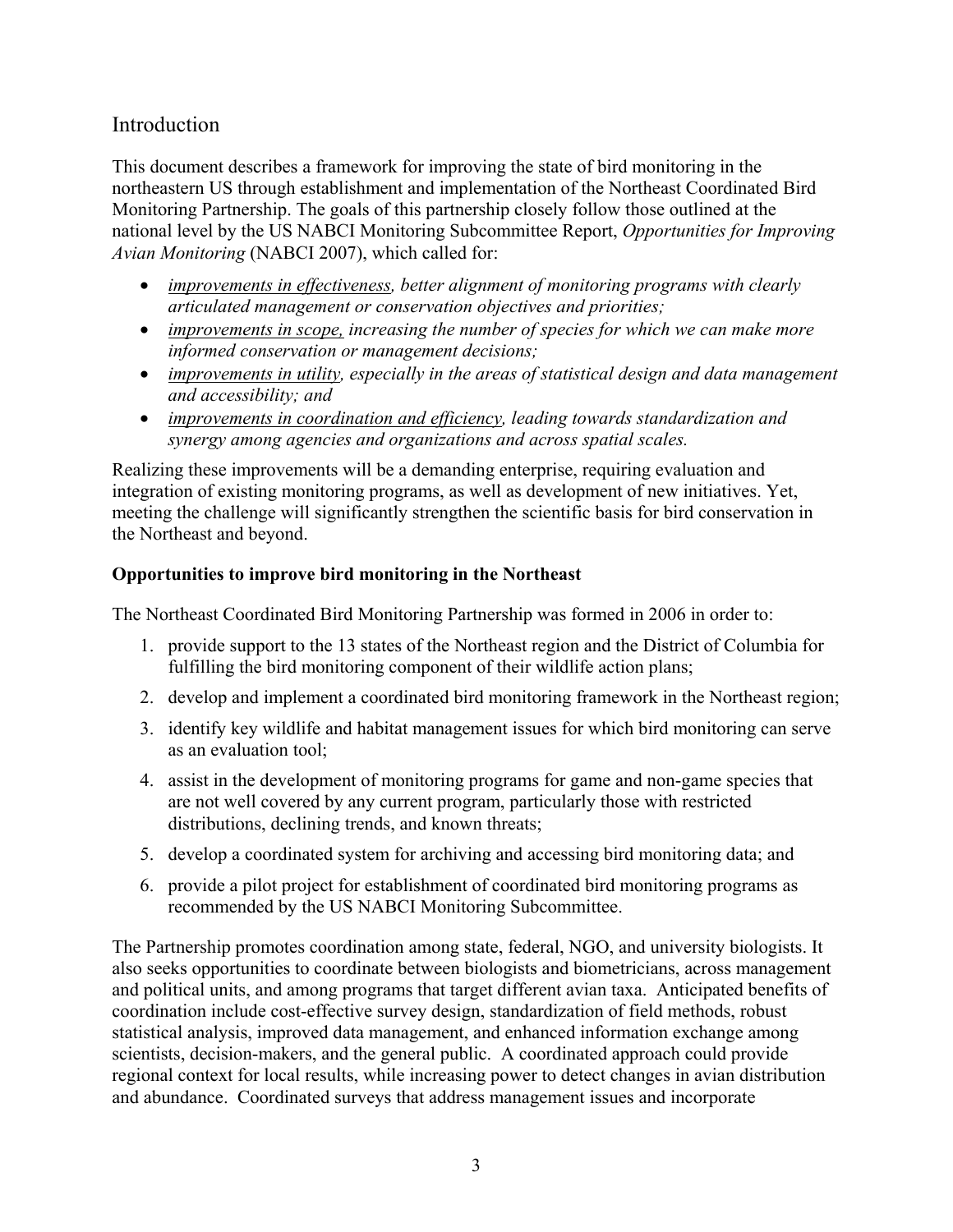environmental covariates have the potential to increase the relevance of bird monitoring to conservation. Finally, gains in efficiency can reduce the cost of bird monitoring.

#### **Bird conservation and monitoring in the Northeast**

The Northeast Coordinated Bird Monitoring Partnership acknowledges and builds upon a rich history of bird-conservation planning within the region. Early recognition that birds from a wide variety of taxonomic groups and habitats were in decline (Keast and Morton 1980, Howe et al. 1989, Robbins et al. 1989, Kushlan and Hafner 2000) led to the development of partnership initiatives focused on proactive conservation measures at regional and continental scales. Following the lead of the 1986 North American Waterfowl Management Plan, Partners in Flight (PIF) formed in 1990 to address the conservation needs of non-game terrestrial birds, especially Neotropical migrants. Identification of priority bird species, habitats, and conservation strategies resulted in a set of bird conservation plans for all northeastern physiographic areas (www.Partnersinflight.org; summarized in Pashley et al. 2000, Rosenberg and Wells 2005) and for all North American landbirds (Rich et al. 2004). Similar initiatives produced continental plans for Ruffed Grouse (Dessecker et al. 2006), shorebirds (Brown et al. 2001) and colonial waterbirds (Kushlan et al. 2002), as well as Northeast regional assessments for the latter two groups (Clark and Niles 2000, MANEM Waterbird Working Group 2006).

All of these planning initiatives relied heavily on existing information provided by long-term monitoring programs as part of their assessment of conservation need among species. Specifically, long-term population trend is incorporated explicitly as one of several categorical factors (i.e., declining, stable, increasing) in assessing overall conservation need; population trend is given equal weight among risk factors in PIF's landbird assessment (Carter et al. 2000, Beissinger et al. 2000, Panjabi et al. 2005), whereas trend is given extra weight in assessment of shorebird and waterbird species. Because reliable trend information is not available for many rare, hard-to-detect, or historically neglected bird species, uncertainty regarding trend also is explicitly incorporated into species assessment. Initiatives have begun to identify gaps in our knowledge of population trends, as well as recommendations for filling these gaps (e.g., Dunn et al. 2005). In addition to population trends, existing long-term monitoring programs are also a primary source for information on range size, relative population size, and relative importance of regions within a species' range – all critical factors in the species assessment process.

Recently, biologists from thirteen northeastern states and the District of Columbia incorporated these regional conservation priorities into comprehensive wildlife conservation strategies, also known as state wildlife action plans. Throughout the Northeast, 280 bird species were identified as species of greatest conservation need (SGCN) in one or more of the plans (Appendix 1). This number, which represents approximately 80% of the region's regularly occurring bird species, includes species that are rare or threatened within individual states in addition to species identified as continental or regional priorities. Although SGCN lists vary among the states, the plans consistently emphasize the need for improved bird monitoring.

Over 450 bird monitoring programs already exist in the Northeast, operating at local to international scales. A number of well-designed and adequately funded projects have yielded information that has spurred or guided bird conservation and conservation planning. Widespread deficiencies in design and implementation, however, have generally hampered the delivery of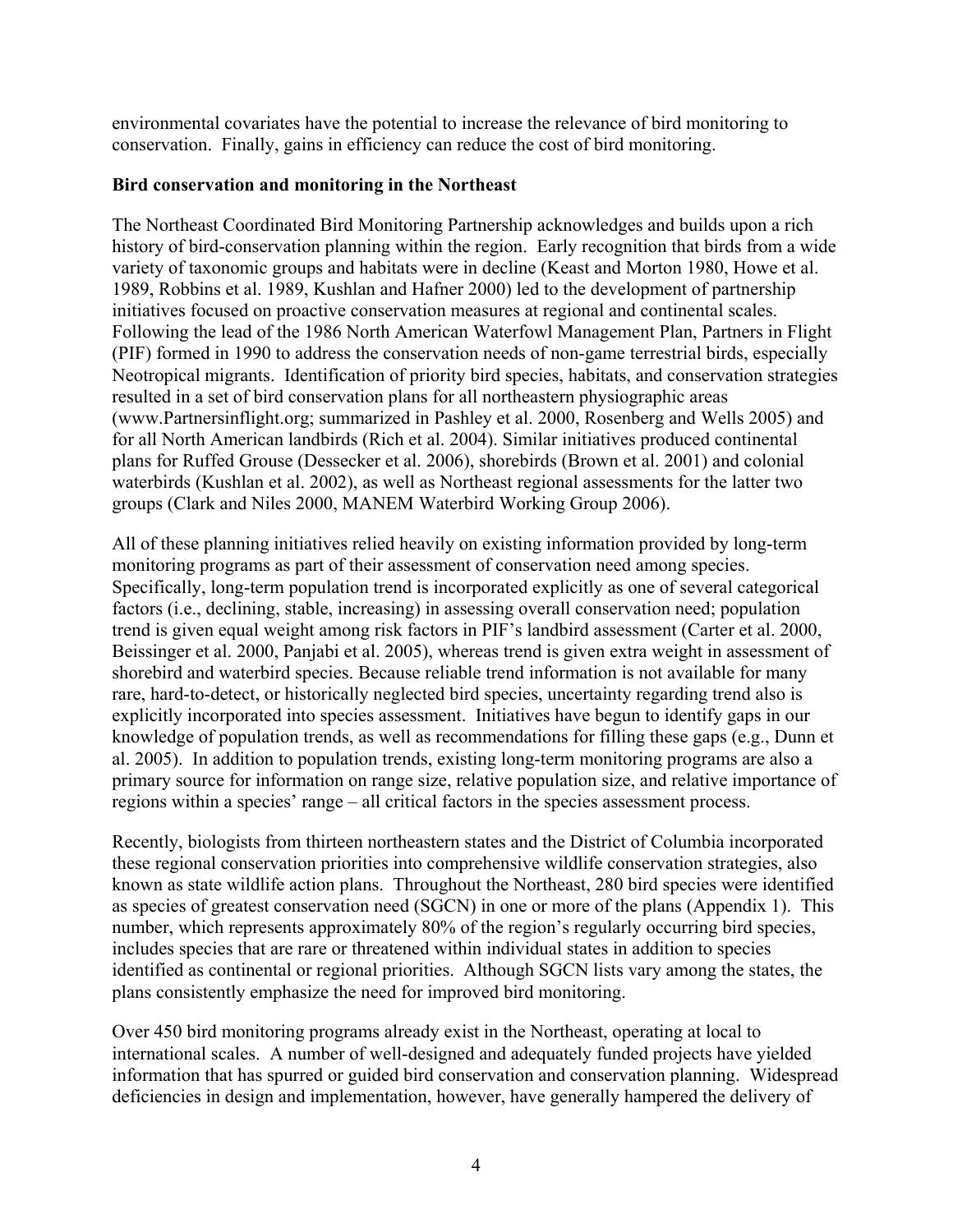conservation outcomes. In addition, lack of coordination has resulted in redundant effort for some species and inefficient data collection for many others. Many priority species remain poorly monitored. In some cases, we lack sufficient knowledge of population trends, population sizes, habitat requirements, and other limiting factors to understand the true conservation status of native birds. Finally, management and analysis of bird monitoring data remains fragmentary and inadequate to meet the needs of decision makers. Regionally coordinated monitoring and data management are needed to build effective bird conservation programs.

The North American Breeding Bird Survey (BBS) stands out among other bird monitoring programs in the Northeast for its longevity, geographic coverage, taxonomic breadth, and data accessibility. It has been an essential resource for bird conservation planning in the region. BBS counts, maps, and trend estimates are available online for 215 northeastern species, with records dating back to 1966. The data may be queried at multiple spatial and temporal scales. In the Northeast, BBS trend estimates for 49 species are rated high for regional credibility (Sauer et al. 2005). The BBS allows new monitoring efforts to concentrate on taxa that are locally distributed, occupy remote or specialized habitats, and/or are not best surveyed with morning point counts. Efforts are underway to add value to the Breeding Bird Survey by addressing potential sources of bias and improving geographic coverage (USGS 2007).

State breeding bird atlases document the distribution and breeding status for all species that summer in the region, satisfying a key information need for conservation planning. Atlas data can also aid in the design of other avian surveys. All northeastern states have completed at least one atlas and the list of second atlases is growing. Results from the second generation of atlases reveal significant changes in avian distribution that can inform habitat management and conservation.

The Breeding Bird Survey and state breeding bird atlases provide strength to this framework by collecting information on multiple species throughout the region. Bird monitoring partners should seek to complement and support these initiatives as they align resources to fill remaining gaps in knowledge.

# **Monitoring is integral to bird conservation**

Bird monitoring is a strategic conservation action involving repeated measurement of avian distribution, abundance, demographics, and/or health. Monitoring occurs at various spatial and temporal scales for two main purposes: to assess the status of bird populations and to evaluate the response of bird populations to environmental change (natural or anthropogenic). Information on avian distribution and population trends has been critical to conservation planning and implementation in the Northeast, as described above. Yet targeted monitoring to evaluate conservation or management options has rarely occurred as part of a structured decision-making process. In recent years, many federal agencies have championed greater use of monitoring as an evaluation tool.

Understanding the status and trends of bird populations represents only an initial step in developing science-based conservation strategies to reverse declines and improve habitat conditions for high-priority species. After priority species and habitats are identified, clear conservation objectives must be set at appropriate scales to address the needs of these species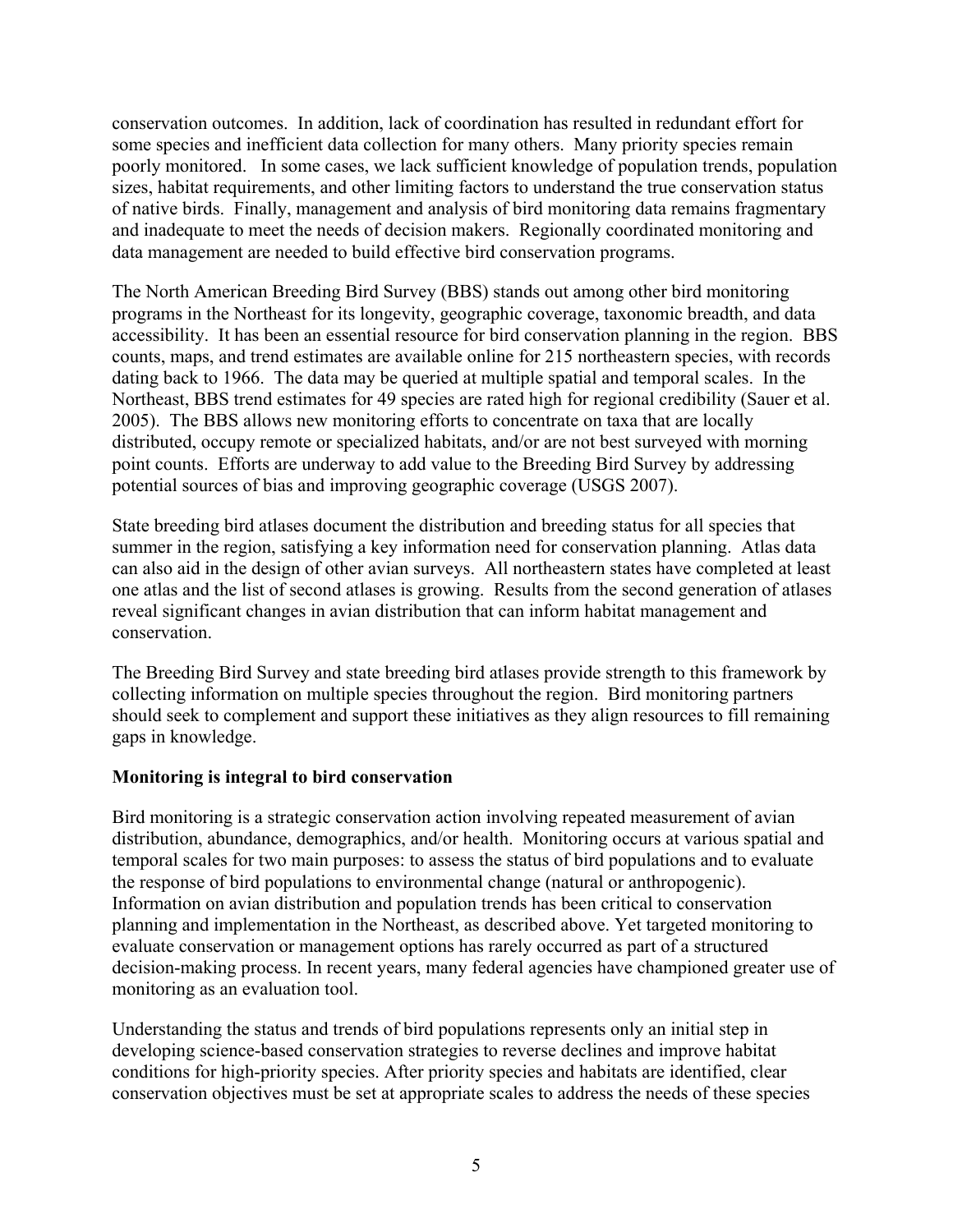and habitats. Nichols and Williams (2006) describe a clear and rigorous outline for structured conservation decision-making, based on the iterative process known as adaptive management (Holling 1978, Walters 1986). The steps in this process proposed by Nichols and Williams are:

- 1. set conservation objectives;
- 2. determine potential management actions;
- 3. formulate *a priori* hypotheses and models of system response to management actions;
- 4. assign measures of confidence to competing models; and
- 5. develop a monitoring program that provides estimates of system state and possibly other relevant variables.

In adaptive management, monitoring results are used to discriminate among competing models and evaluate management actions. Although this idealized process has been applied to the adaptive harvest management of well-studied game species such as Mallard (Nichols and Williams 2006), its application to a broad range of non-game species is hampered by vast gaps in knowledge of limiting factors, habitat requirements, and in some cases even basic knowledge of species' status required to set conservation objectives. Nonetheless, the Nichols and Williams approach provides a critical and expanded role for bird monitoring that is different from most traditional monitoring initiatives and will require a change in thinking among monitoring proponents, land managers, and administrators of management and granting programs. In some cases, existing monitoring programs may be applied to meet the goals of this structured decisionmaking approach, or they may be "retrofitted" through improvements in design or implementation. This different approach is especially important, though, for the development of new monitoring programs, which through careful design may advance conservation more rapidly by evaluating management alternatives, while still providing important information on population status and trends.

Nichols and Williams (2006) were critical of monitoring programs designed solely to provide status and trend information (surveillance monitoring), primarily arguing that this type of monitoring is a less efficient use of resources than monitoring targeted at well-articulated conservation objectives within an adaptive management construct. Nonetheless, effective bird monitoring must be conducted at multiple spatial and temporal scales, with broad-scale, longterm monitoring playing several important roles. These include: identifying conservation priorities, helping to direct allocation of limited resources to specific regions or programs, and identifying conservation issues associated with population change (US NABCI 2007). Longterm monitoring at regional and continental scales also provides broader spatial and temporal context for interpreting the outcomes of shorter-term management and conservation activities.

NECBM Partners have expressed strong support for the use of existing monitoring programs to inform conservation priority-setting at state and regional scales, and for the value of understanding population trends for common, as well as threatened bird species. This framework seeks to integrate monitoring more efficiently into the conservation decision-making process, without devaluing the continuation of large-scale, long-term monitoring programs such as the Breeding Bird Survey. Ultimately, our collective goal is to advance bird conservation, and given the state of our knowledge of many North American species, expanding resources for both types of monitoring will be essential.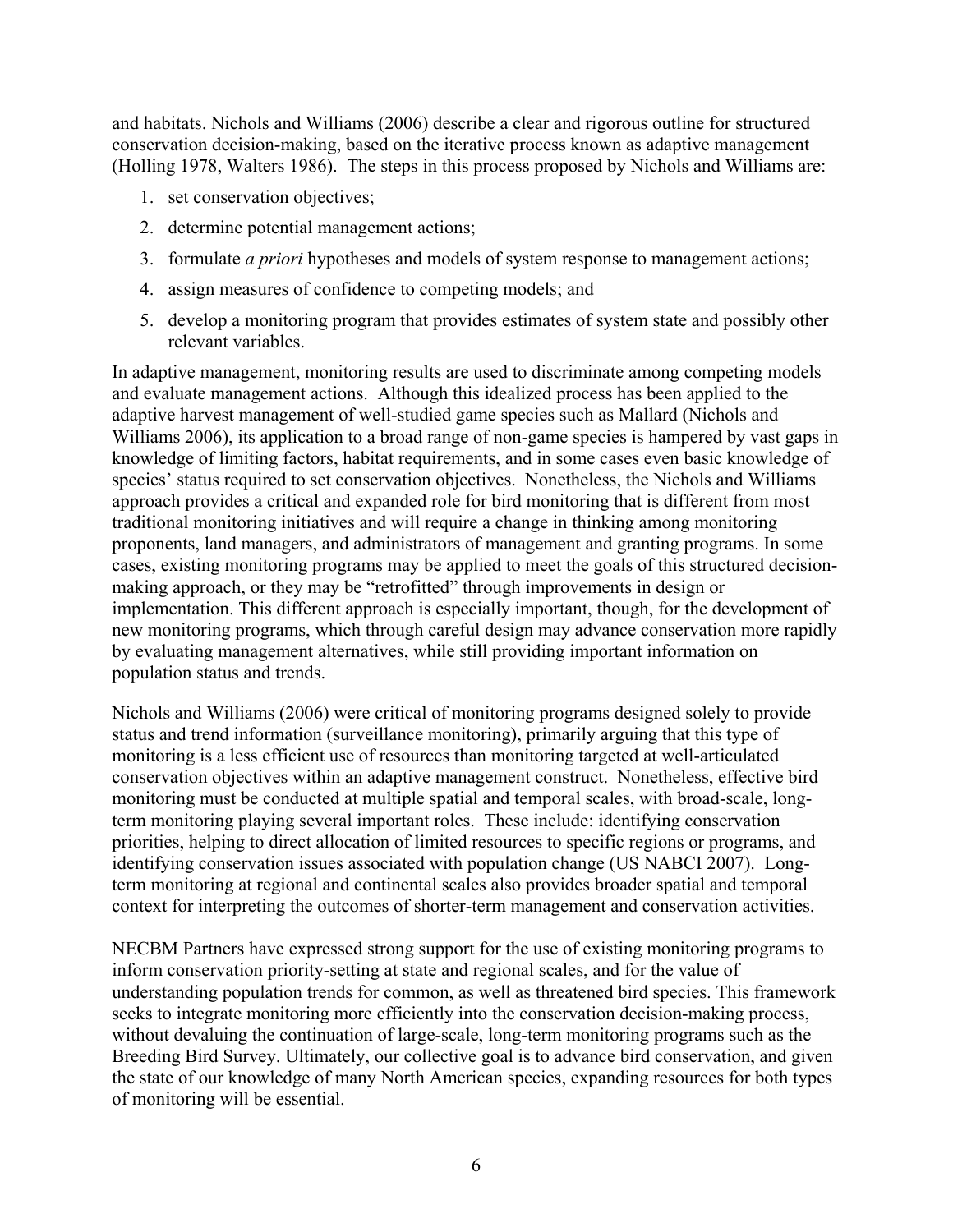Overarching Goals for Improving Bird Monitoring to Advance Conservation The purpose of this framework is to improve bird monitoring in the Northeast through implementation of five overarching goals that apply to all bird groups. These goals parallel those of the US NABCI Monitoring Subcommittee in its 2007 report.

#### **Goal 1: Integrate monitoring into bird management and conservation decision-making processes and ensure that monitoring is aligned with management and conservation priorities.**

This is the most important of the five goals, in that few existing monitoring programs currently fulfill the need to evaluate bird population responses to conservation and management activities. The remaining goals of this framework are aligned to advance this one. It is also the most difficult, as it challenges both the bird monitoring community and the management community to expand their thinking beyond traditional paradigms. Furthermore, an open and honest dialogue will be required to bridge the divide that currently exists between those with different perspectives on bird monitoring.

Because of traditional separations within agencies and among organizations, the links between bird monitoring and bird management are weak in the Northeast. Many northeastern bird monitoring programs gather information that is not effectively used to advance bird conservation. In some cases, large monitoring datasets are based on inadequate sampling design and are not adequate to inform conservation decision-making. In other cases, monitoring data are accumulated but inadequate budgets prevent these data from being properly analyzed or made available to managers. Meanwhile, effects of management decisions or environmental factors on vulnerable bird populations remain poorly understood. Major land-management and easement programs, such as those under the Farm Bill or the North American Wetland Conservation Act, for example, do not include a bird-monitoring component, which could be accomplished efficiently for a fraction of the total program cost.

Whereas issues affecting bird populations, such as climate change and land-use policies, have been identified in the many existing bird conservation plans, explicit conservation objectives and management or policy options have not yet been defined for most bird groups. A step in that direction took place during the first Northeast Coordinated Bird Monitoring Workshop in 2006. The workshop focused attention on nine principal issues for which bird monitoring could serve as an evaluation tool (Lambert 2007). Urban/suburban development and non-native species topped the list, followed by incompatible management practices (agricultural, silvicultural, and wetland), environmental contaminants, and energy / communication infrastructure. Recreation, habitat alteration by natural processes / altered natural succession, climate change, and winter habitat loss rounded out the list of priority concerns. These and fourteen additional threats to bird populations are summarized in Appendix 2, with written sources contained in Appendix 3. As a next step, working groups are in the process of developing monitoring plans that will more fully address management issues.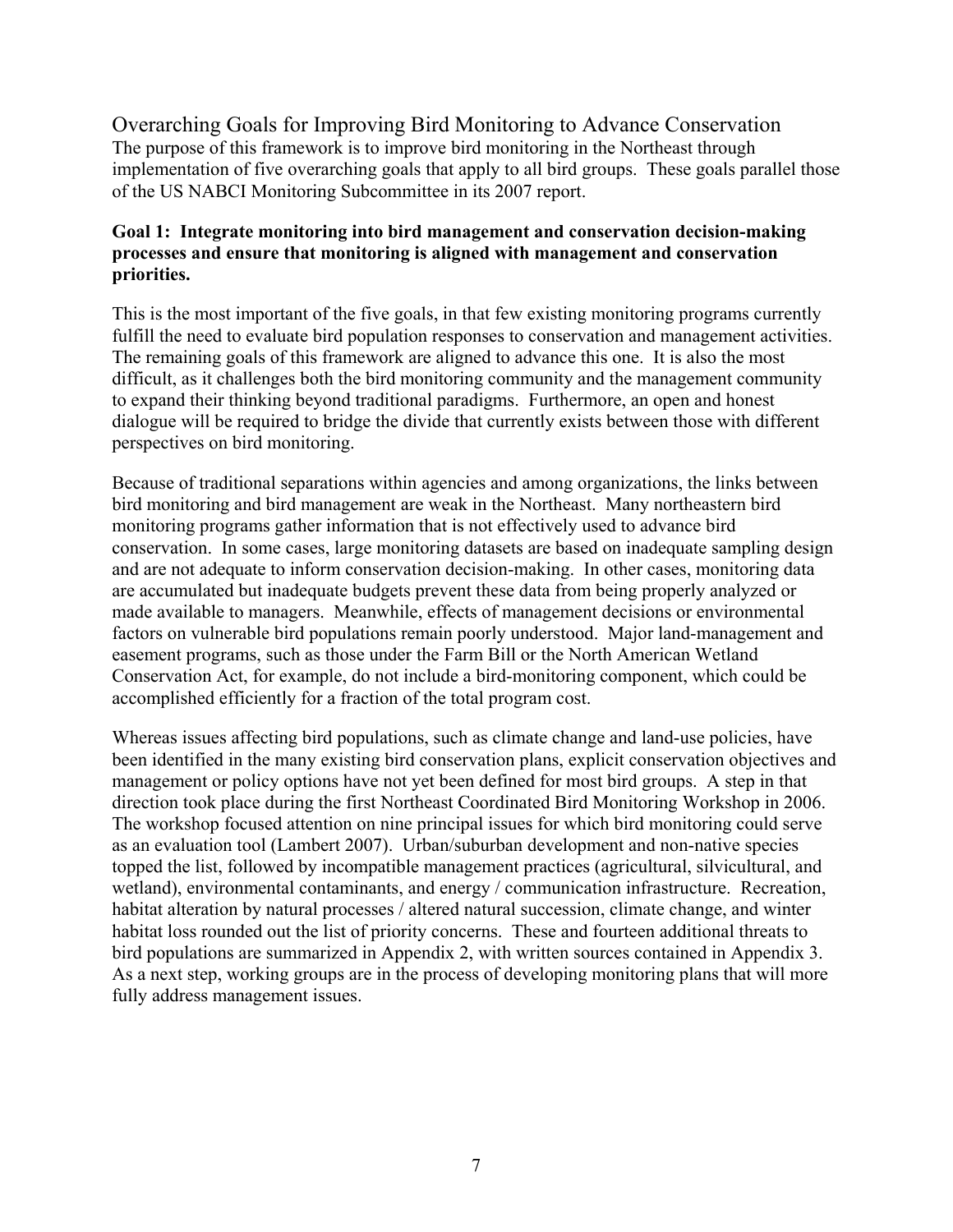#### **Goal 2: Broaden the scope of current monitoring for species that are most at risk and for which we have inadequate information to make effective management decisions.**

Basic information on status, trends, and management responses is lacking for many species in greatest need of conservation. Filling in gaps for poorly monitored species or groups of species has been a primary focus of the non-game bird initiatives faced with assessing the conservation status of often hundreds of species to assign conservation priorities. In cases where the status of species cannot be adequately assessed because of inadequate or nonexistent monitoring data (i.e., no information on trend and in many cases on distribution or population size), specific gaps have been identified and recommendations have been suggested for improved or new monitoring programs (e.g. Dunn et al. 2005). Especially important are gaps for species that are considered high priority based on other factors (e.g., threats, small populations).

In the Northeast, a decade of conservation planning and working group discussions at regional and state levels has identified several groups of species in need of improved monitoring, and these have formed the initial basis for focal species working groups within NECBM. Highpriority species identified by PIF in the Northeast that have been poorly monitored (i.e., not well covered by BBS or other large-scale programs) include salt-marsh sparrow species, birds of high mountaintop communities (especially Bicknell's Thrush), nocturnal species, rare and patchily distributed grassland birds, and other patchily distributed species in other habitats (e.g., Cerulean Warbler, Golden-winged Warbler). Large gaps in monitoring also have been identified for most colonial waterbirds, shorebirds, secretive marsh birds, seabirds, and migrating land birds. Gaps even remain for some hunted species (e.g., sea ducks), even though most game birds are aggressively monitored.

In many cases, a basic understanding of status and trend is a prerequisite to the development of conservation objectives and the initiation of a structured decision-making process to address conservation issues. Therefore, an important goal for NECBM partners is to expand existing monitoring programs and develop new programs to better monitor species at risk for which we have inadequate information. These new monitoring efforts should not only provide basic status and trend data, but also should strive for maximum utility within a structured decision-making context, as outlined under Goal 1.

An assessment of bird monitoring needs, based on a review of state wildlife action plans and meetings with bird conservation practitioners, appears in Appendix 4.

# **Goal 3: Coordinate monitoring programs among organizations and integrate them across spatial scales to solve conservation or management problems effectively.**

Northeastern bird monitoring has been a highly fragmented enterprise in need of a unifying organizational structure. The failure to coordinate among organizations and integrate monitoring programs across spatial scales has resulted in inconsistent goals and methods, gaps in spatial and taxonomic coverage, redundant data collection for some species, and unrelated databases. Lack of opportunity for collaboration between biologists and statisticians has magnified the problem, resulting in *ad hoc* survey designs and missed opportunities to evaluate management and conservation actions. In the absence of regional coordination, bird conservationists working at local and state levels lack the ability to identify and reduce threats that operate at larger spatial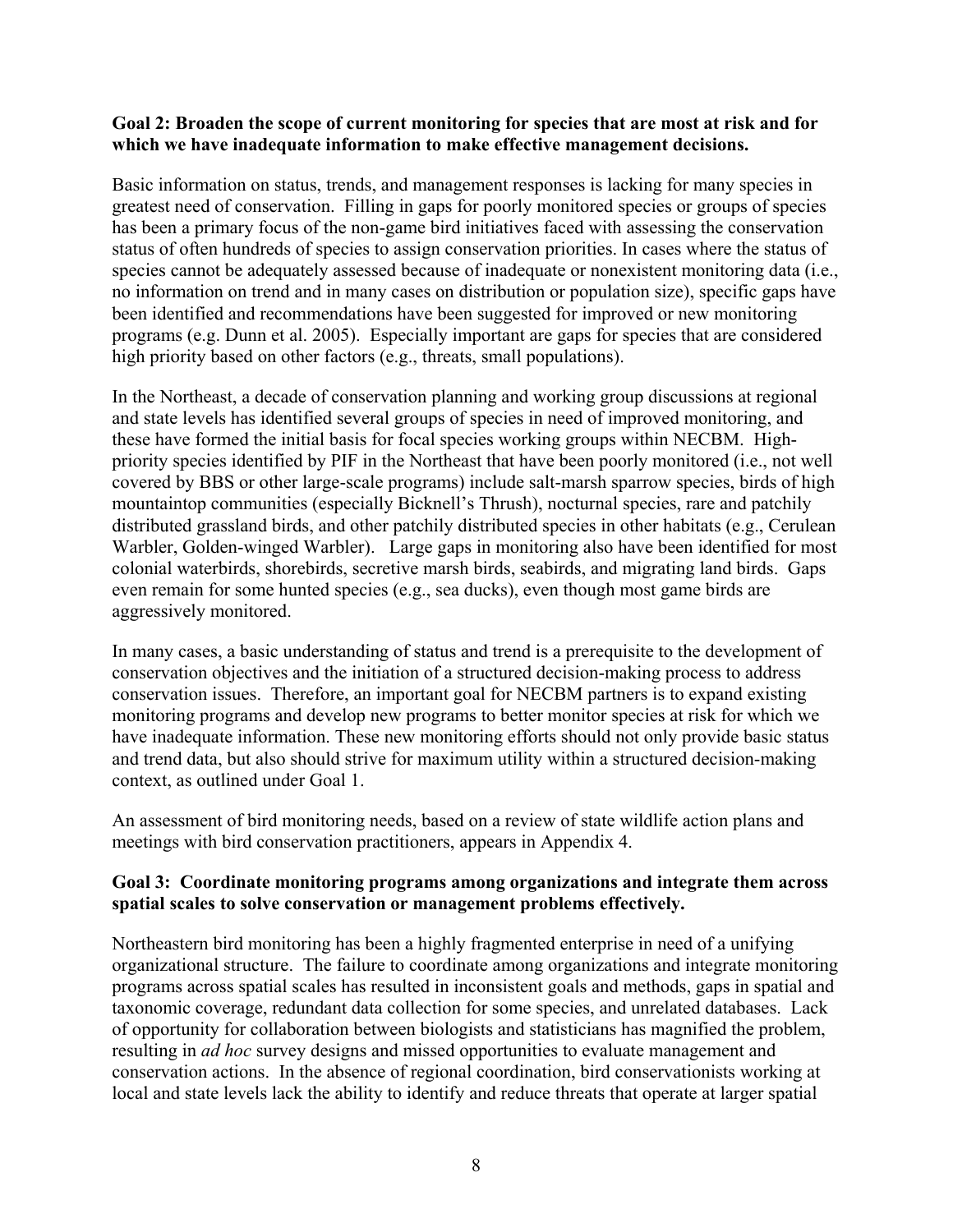scales. It is an objective of this framework to improve this situation, with the recognition that major cultural changes may be required.

## **Goal 4: Increase the value of monitoring information by improving survey design, field methods, and data analysis.**

Many of the Northeast's bird monitoring programs feature survey designs, field methods, and analytical approaches that are lacking in rigor and usefulness. Fundamental problems include unclear goals and limited relevance to management and conservation. In many cases, target populations or the area of inference are poorly defined. Abundance indices are rarely corrected for variation in detection rates. Frequently, monitoring programs are initiated without due consideration for appropriate analysis methods or power requirements. These shortcomings give rise to inefficiencies and ambiguous or misleading results, and prevent us from answering many important questions regarding Northeast bird conservation.

An objective of this framework is to ensure that Northeast monitoring programs adhere to the following standards..

- 1. Clearly articulated survey objectives provide a management and/or conservation decision-making context for the program.
- 2. Primary response variables are measures of abundance or population performance (i.e. demographics) serving as reliable indicators of population status and/or trends.
- 3. Geographic scope and spatial sampling units are explicitly defined.
- 4. Taxa and inferential populations are defined.
- 5. Published survey protocols define temporal sampling frame and measurement procedures.
- 6. Survey protocols address issues of precision and bias.
- 7. Consistency in geographic coverage and survey protocols ensure collection of comparable data.
- 8. Continuity in survey operations allows achievement of program objectives.
- 9. Training programs are established for survey protocols.
- 10. Survey protocols include data collection on environmental covariates to help explain population changes.
- 11. Appropriate analytical procedures are identified or developed.

# **Goal 5: Maintain bird population monitoring data in modern data management systems. Recognizing legal, institutional, proprietary, and other constraints, provide greater availability of raw data, associated metadata, and summary data for bird monitoring programs.**

The current approach to managing northeastern bird monitoring data does not ensure adequate quality control, data security, metadata development, access to raw data, or access to data summaries. Some long-term data sets are in danger of being lost. These limitations hamper bird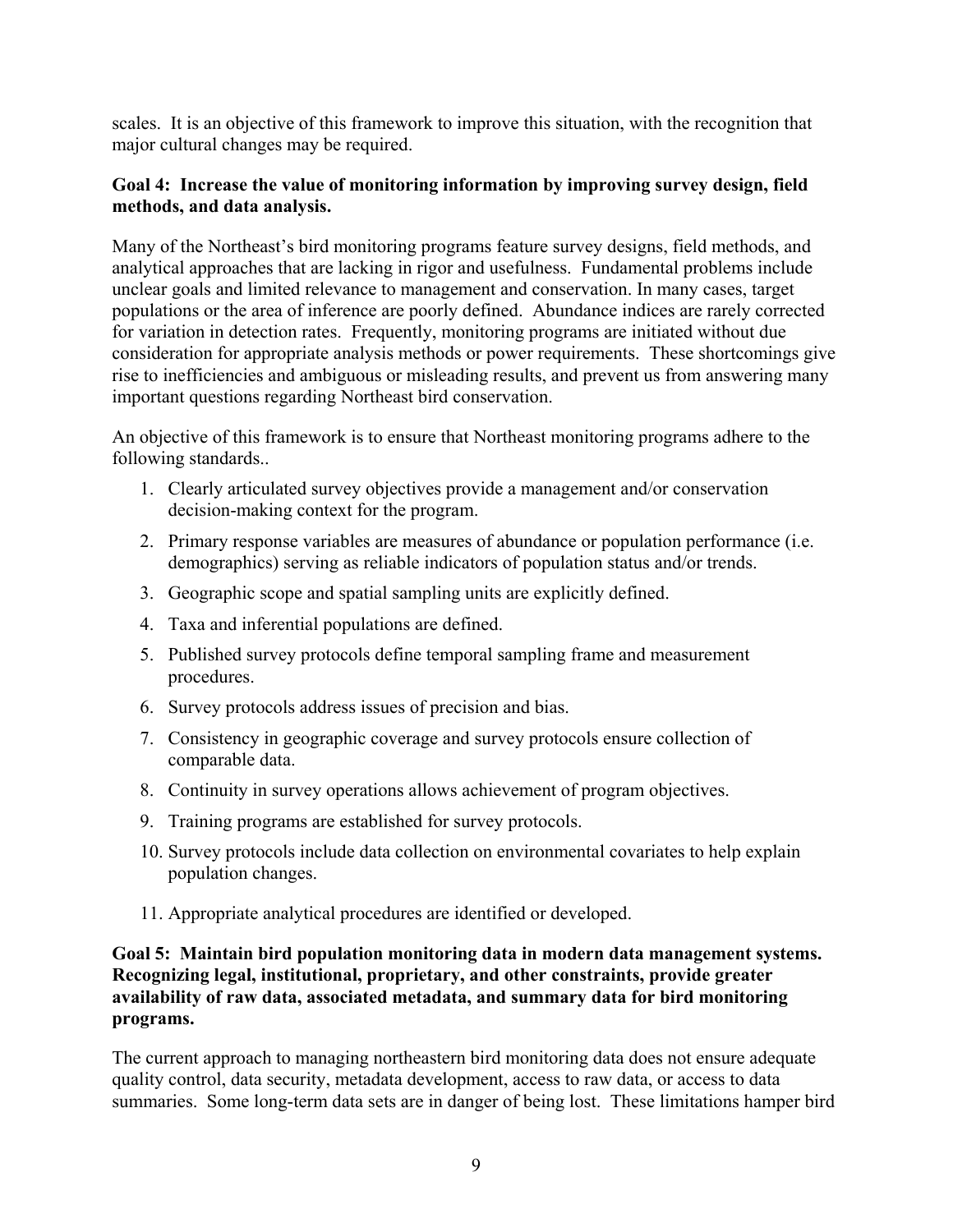conservation efforts by restricting the flow of information from bird monitoring practitioners to habitat stewards, policy makers, conservation organizations, and other decision-makers.

New, web-based applications have the potential to substantially improve access to bird monitoring data, and thus their utility for bird conservation in the Northeast. The Avian Knowledge Network (AKN; http://avianknowledge.net) is an international organization of government and non-governmental institutions focused on understanding the patterns and dynamics of bird populations across the Western Hemisphere. AKN organizes information from multiple sources to enable the discovery, visualization, and exploratory analysis of observational data. Information-sharing relationships have been negotiated between AKN and other major databases (including the Bird Point Count Database and the National Waterbird Monitoring Partnership) in order to avoid the problem of competing archives. Both the AKN and the Natural Resources Monitoring Partnership (NRMP; http://nrmp.nbii.gov/) are aligned with federal database standards. They operate in concert to organize and serve information on bird monitoring initiatives.

The Register of Northeast Bird Monitoring Programs catalogs over 450 distinct initiatives (http://www.nebirdmonitor.org/tools-resources/neregister/view). This high number demonstrates the dedication and innovation that have distinguished bird monitoring in the Northeast since it began in 1900 with the Christmas Bird Count. It also indicates extraordinary institutional capacity and a deep pool of volunteer and professional observers. At the same time, the long list highlights the insularity that has characterized much of the bird monitoring activity in the region.

The Register is designed as a coordination tool, not as a substitute for institutional participation in the more detailed metadata documentation programs of the Natural Resources Monitoring Partnership (the Monitoring Program Locator and Protocol Library). Nonetheless, alignment between Northeast Register and NRMP data fields should facilitate the development of these preliminary records into a more detailed database.

# Approach to Coordination

*A Framework for Coordinated Bird Monitoring in the Northeast* establishes overarching goals to strengthen and align the region's numerous monitoring initiatives. In addition, this framework: synthesizes information on monitoring priorities; identifies key management issues that could be addressed by monitoring; and presents tools and procedures to meet information needs.

The Partnership's steering committee, composed of state, federal and NGO representatives, will oversee evolution of the framework through periodic updates and regular action planning. The first framework action plan has been drafted and will be finalized at the 2007 Northeast Coordinated Bird Monitoring Workshop. Another function of the steering committee is to advise the Northeast bird monitoring coordinator, who is responsible for administering six key coordination mechanisms. These are: a website for sharing information, the Register of Northeast Bird Monitoring Programs, a Northeast node of the Avian Knowledge Network, annual workshops, working groups organized by focus topic, and a survey design and implementation fund. Each of these operational elements is integral to the framework.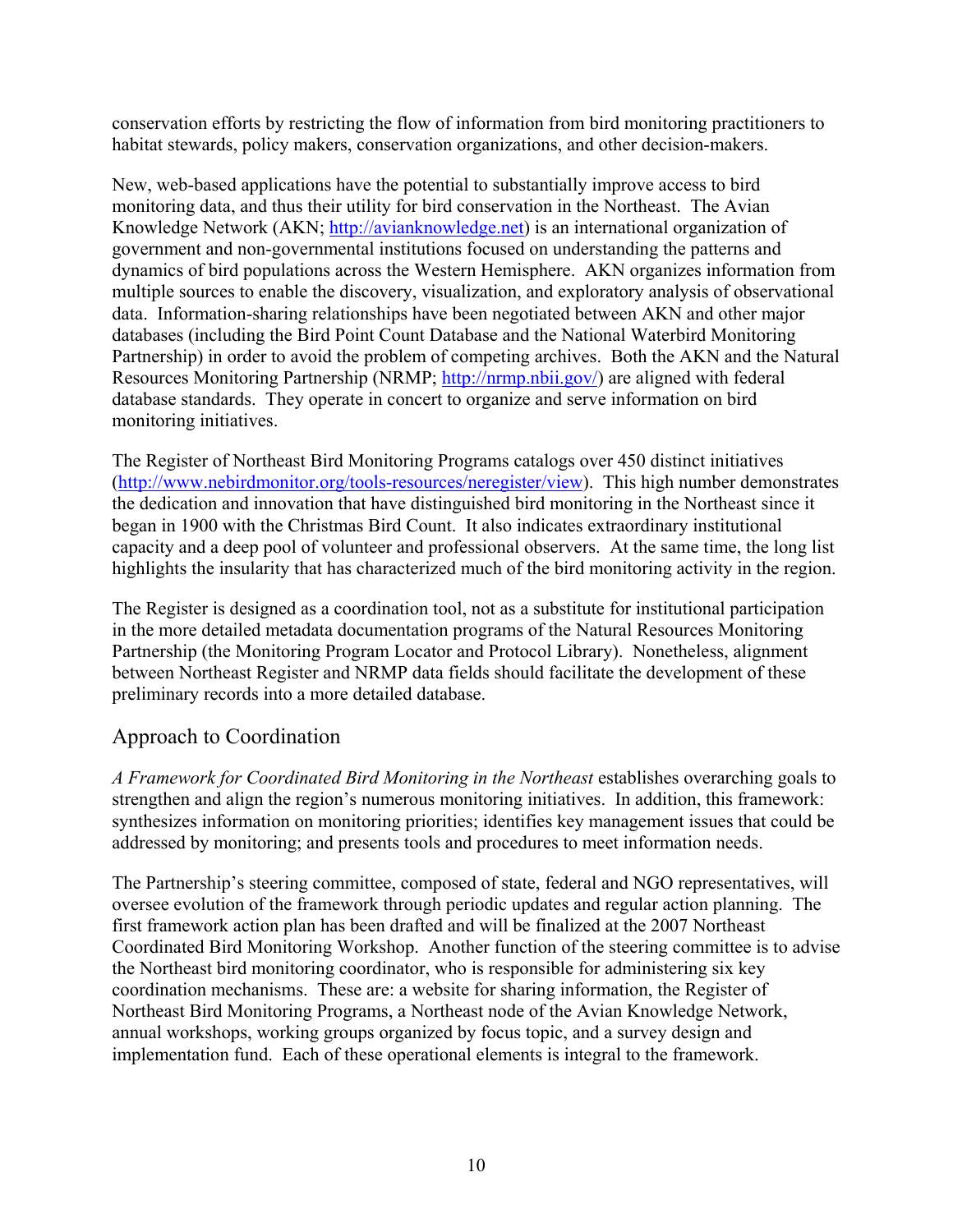The Northeast Coordinated Bird Monitoring website, (www.nebirdmonitor.org), provides access to the Register of Northeast Bird Monitoring Programs and AKN. It also provides workshop information, a bird monitoring reference library, and working group progress reports, to include updates of focal group monitoring plans. By centralizing information for northeastern bird monitors, the website offers easily accessible resources for coordinating bird surveys across the region.

The Register of Northeast Bird Monitoring Programs lists monitoring initiatives, as well as their sponsoring institutions and principal investigators. Most entries include contact information and web links to facilitate communication and public access to monitoring results. Many of the records also include information on survey scope, frequency, and methods. Data fields correspond with those utilized by the Natural Resources Monitoring Partnership, administered by the US Geological Survey (USGS), and the Bird Monitoring Data Registry, an AKN initiative. Alignment of the Northeast Register with these more comprehensive efforts to document monitoring programs offers partners a head start in developing complete project metadata. First created in 2007 based on information gathered during research, interviews and meetings, the Register will require biennial updates to maintain currency. Data fields for the Register are listed in Appendix 5.

AKN is the principal data accessibility tool for the Northeast Coordinated Bird Monitoring Partnership. It is administered by the Cornell Lab of Ornithology in partnership with the Cornell University Department of Computer Science. AKN features a secure, persistent data archive with owner-specified access and innovative data display capabilities (spreadsheets, tables, charts and maps). It also provides tools for exploratory analysis of observational data via data mining techniques that rank variable importance. This approach reveals spatial and temporal patterns of avian distribution and abundance, based on real-time query and analysis of millions of bird records and over 1,100 environmental, climatic, and human demographic variables. The data discovery, visualization, and analysis tools of AKN are still in development. Northeast bird monitors can add value to the system by working with AKN's regional coordinator to upload observational records and develop replicable queries. A number of other tools exist to improve management of bird monitoring data in the Northeast, such as the USGS Bird Point Count Database (www.pwrc.usgs.gov/point/) and HawkCount.org. These complement AKN's data summarization and dissemination tools, by providing both data entry and retrieval capability.

The NECBM Survey Design and Implementation Fund provides small grants to projects that monitor changes in avian abundance, distribution, and/or demographics in multiple northeastern states or in a manner that can be broadly applied in USFWS Region 5. To be competitive, proposals must: address bird monitoring needs and management issues identified in state wildlife action plans; demonstrate the support and involvement of key partners in the region; provide long-lasting benefit to the Northeast; and meet evaluation standards contained in the Northeast framework. Because funds are limited, they are targeted toward alignment of existing resources through coordinated efforts.

Northeast Coordinated Bird Monitoring workshops provide regular communication, coordination, and professional development opportunities for bird monitoring specialists. Plenary sessions, working group break-outs, and consultation with biometricians facilitate the transfer of information that is essential to this coordination effort. Large annual workshops were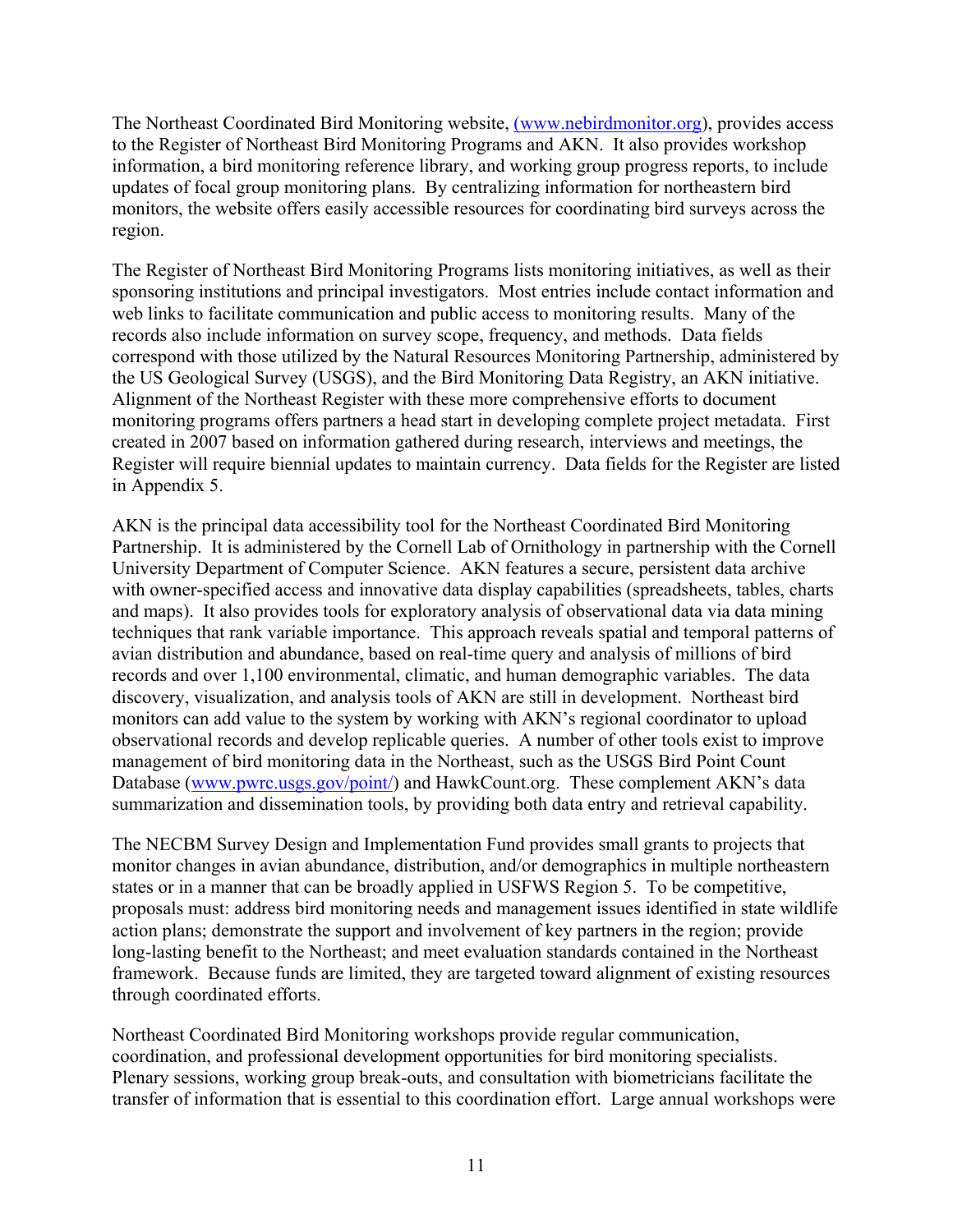held in 2006 and 2007 in order to launch collaborations. More frequent meetings among key partners may be necessary to meet future coordination needs. Co-location with professional conferences or with meetings of related initiatives will be considered, beginning in 2008.

Working groups form the basic operational units for coordination. They may be organized by habitat association (e.g., grassland birds), activity (e.g., migration), methodology (e.g., bird atlasing), period of observability (e.g., night birds), or management issue. Working groups are composed of government and NGO biologists, biometricians, and conservation professionals with expertise in monitoring to conserve bird populations. The Survey Design and Coordination Worksheet (Appendix 6) is the main planning instrument for working groups. It is intended to focus working group discussions and document key decisions regarding objectives, survey design, field methods, data management, and analytical approaches. The worksheet also outlines a process for integrating monitoring and management through structured decision-making (after Nichols and Williams 2006). This process may be appropriate for monitoring at local and regional scales, depending on the scope of management influence. Completion of the Survey Design and Coordination Worksheet will enable working groups to meet the evaluation criteria listed under Goal 4 of this framework.

Working groups are encouraged to develop three main products from the worksheet.

- 1. A monitoring plan that provides justification for monitoring the target populations, defines conservation and monitoring objectives, details a regionally coordinated survey design, and specifies standard procedures for data collection, management, analysis and reporting. This document may follow guidelines recommended by Oakley et al. (2003). It may also refer to an existing, published protocol. The monitoring plan should include or be accompanied by a set of specific tasks, responsible parties, estimated costs, and a timeline for implementation.
- 2. An AKN-compatible database or identification of an existing database that meets the needs of the coordinated monitoring program.
- 3. Documentation of project metadata in the NRMP Monitoring Locator and Monitoring Protocol Library.

Preliminary monitoring plans have been drafted for thirteen bird groups and compiled in a framework supplement entitled "Draft Coordinated Monitoring Plans for Northeastern Birds". Because most coordinated efforts are in the early stages of development, these plans are incomplete and subject to ongoing discussion and revision. The plan for monitoring marsh birds is relatively advanced and is included as a model for other groups (Appendix 6). Once fully developed, monitoring plans should be circulated for comment by potential collaborators not involved in their development. Finally, working groups should seek peer review from established technical committees and/or field biologists who specialize in the subject matter, plus at least two biometricians. Peer-reviewed products will guide and generate support for coordinated monitoring of the target populations.

Working groups require active leadership in order to successfully apply framework tools and procedures to the development of coordinated programs. An effective working group leader:

1. invites the participation of a geographically and institutionally representative group of partners who offer the knowledge and skills necessary to complete essential tasks;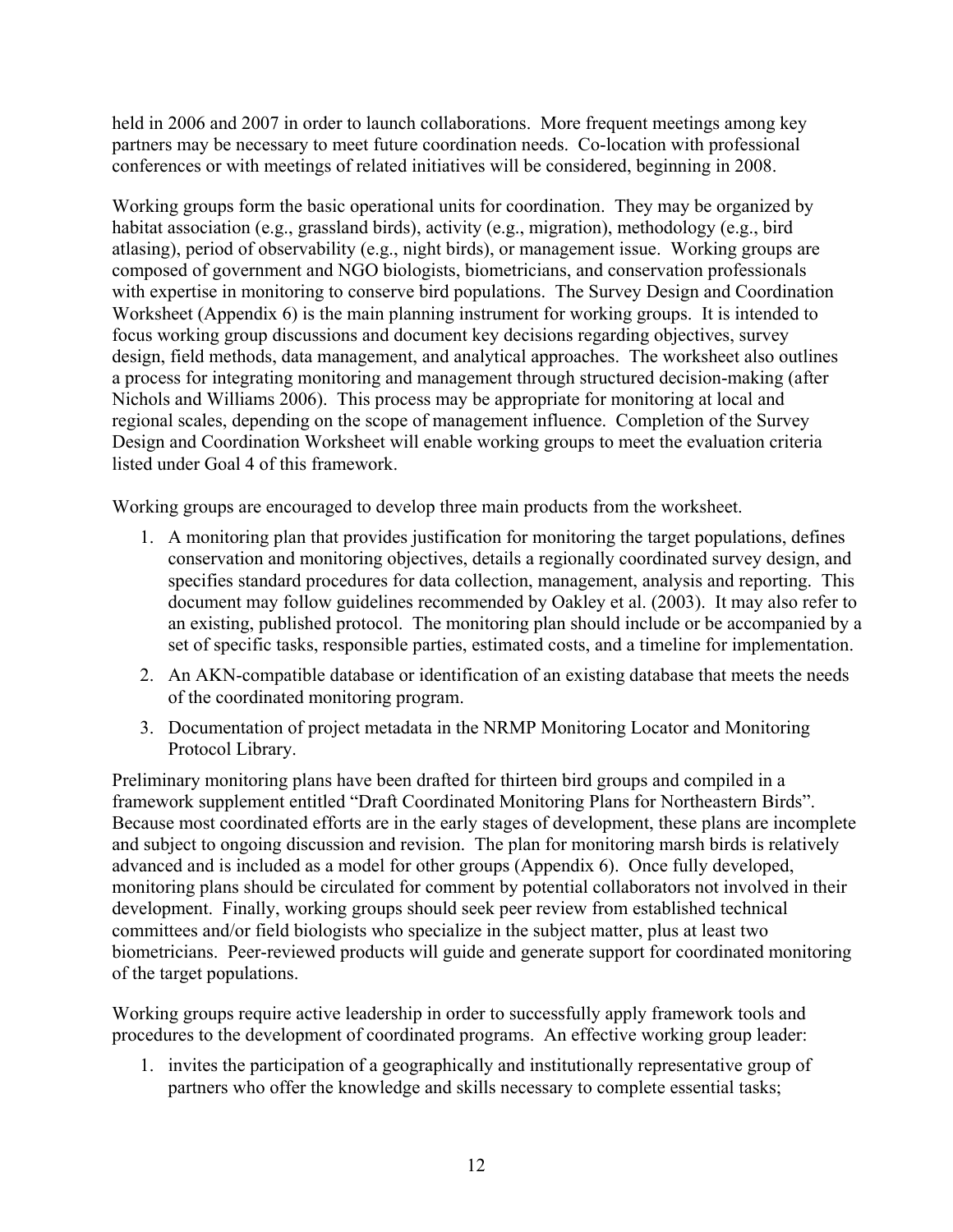- 2. maintains focus, momentum, and continuity of the working group by phone, email, conference calls and face-to-face meetings;
- 3. produces meeting goals, agenda, and action items;
- 4. delegates tasks to working group members;
- 5. ensures thorough documentation of working group progress;
- 6. solicits feedback and assistance from the Northeast bird monitoring coordinator and members of the Partnership's steering committee;
- 7. identifies funding opportunities and facilitates development of funding requests.

Active members are just as important to the success of working groups, particularly if they demonstrate the flexibility needed to develop a unified approach.

# Management Issues, Monitoring Targets, and the Formation of Working Groups

Review of state wildlife action plans and discussions with state, federal, and NGO partners identified management issues (or threats) influencing bird populations (Appendix 2), as well as monitoring targets grouped primarily by habitat (Appendix 4). This accounting of threats and targets integrates and builds upon work by Northeast Partners In Flight, the Northeast Shorebird Conservation Plan, the Mid-Atlantic / New England / Maritimes Waterbird Conservation Plan, the North American Waterfowl Management Plan, The Ruffed Grouse Conservation Plan, and the Draft American Woodcock Conservation Plan.

The merits of organizing working groups by management issues or monitoring targets were evaluated at the 2006 Northeast Coordinated Bird Monitoring Workshop (Lambert 2007). Workshop participants expressed a unified commitment to addressing management issues, however most favored doing so in collaborations organized by monitoring targets. Although initial focus is on standardizing objectives and methods for certain groups of birds, participants in this project may form collaborations based on threats. Management-oriented groups may be composed of representatives from diverse, habitat-based initiatives. Regardless, working groups are urged to justify the allocation of monitoring effort to the target populations (Table 1) and develop survey designs that assess population status and address the principal threats to birds (Table 2 and Appendix 2). The Survey Design and Coordination Worksheet (Appendix 6) is a useful tool for accomplishing these complementary goals.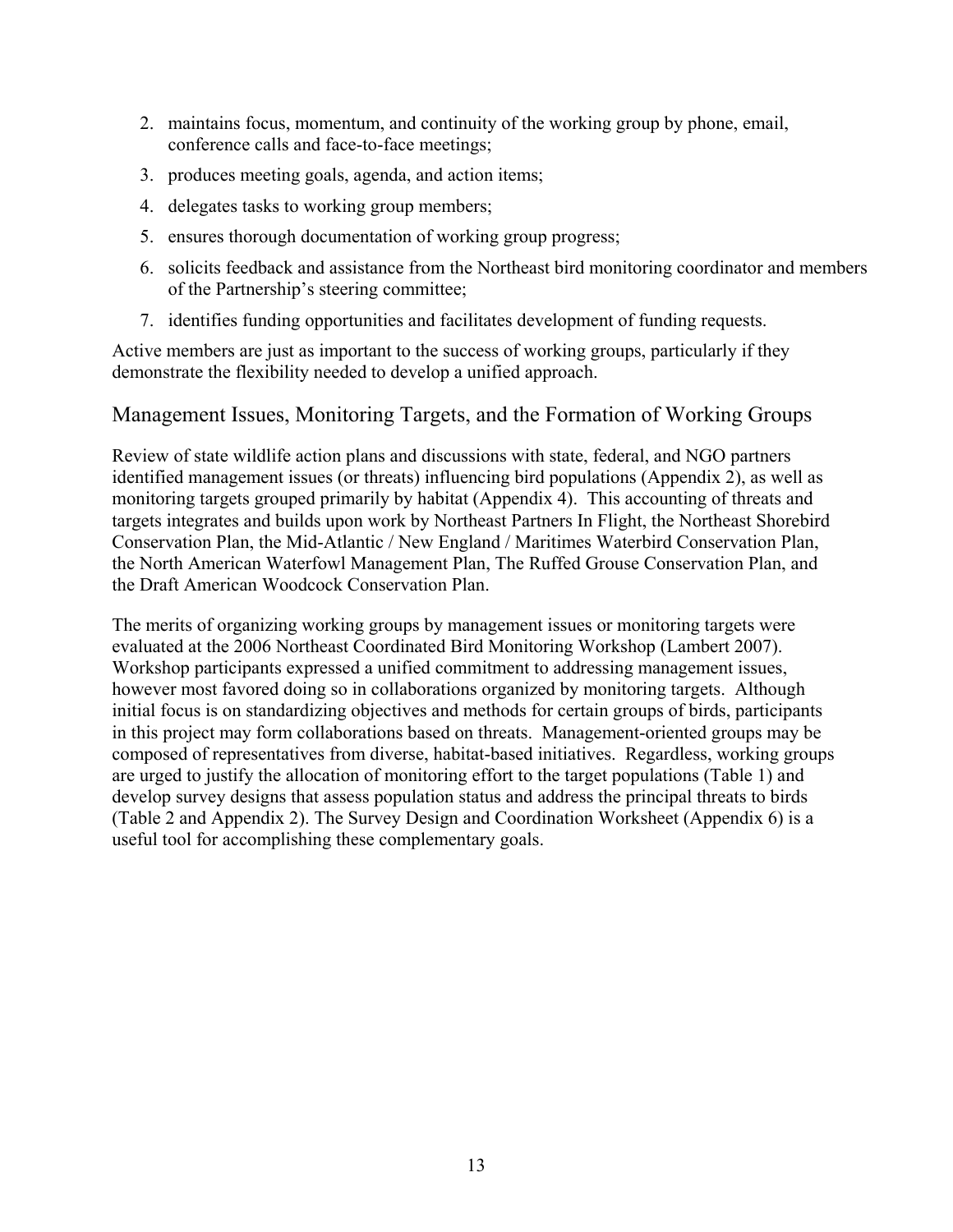|                                              | Lack of<br>information | Regional<br>responsibility | Small continental<br>population(s) | Habitat<br>threatened | Evidence of<br>decline |
|----------------------------------------------|------------------------|----------------------------|------------------------------------|-----------------------|------------------------|
| Birds at sea and in<br>coastal waters        | X                      | $\mathbf{x}$               |                                    | X                     |                        |
| Birds in migration                           | X                      |                            |                                    | X                     | $\mathbf x$            |
| Colonial waterbirds /<br>beach-nesting birds | $\mathbf X$            |                            |                                    | X                     | $\mathbf X$            |
| Forest birds                                 |                        | X                          |                                    | $\mathbf X$           | $\mathbf{x}$           |
| Grassland birds                              | X                      | X                          |                                    | X                     | X                      |
| Marsh birds                                  | X                      | X                          | X                                  | X                     | $\mathbf x$            |
| Mountain birds                               | X                      | $\mathbf x$                | X                                  | $\mathbf X$           | $\mathbf{X}$           |
| Night birds                                  | X                      |                            |                                    | X                     | $\mathbf x$            |
| Scrub-shrub birds                            |                        |                            |                                    | $\mathbf x$           | $\mathbf x$            |
| Shorebirds                                   | X                      |                            | X                                  | X                     | $\mathbf x$            |
| Upland game birds                            |                        |                            |                                    | X                     | $\mathbf x$            |
| Urban birds                                  | X                      | $\mathbf x$                |                                    | X                     | $\mathbf x$            |
| Waterfowl                                    | X                      |                            |                                    | X                     | $\mathbf{x}$           |

**Table 1.** Rationale for selecting monitoring targets

**Table 2.** Priority management issues and their relationship to monitoring targets

|                                            | Develop-<br>ment | Non-<br>natives          | Incompatible<br>management | Contam-<br>inants        | Energy and<br>communication<br>infrastructure | Rec-<br>reation          | Succession<br>/ altered<br>succession<br>$\alpha$<br>disturbance | Climate<br>change        | Winter<br>habitat<br>loss |
|--------------------------------------------|------------------|--------------------------|----------------------------|--------------------------|-----------------------------------------------|--------------------------|------------------------------------------------------------------|--------------------------|---------------------------|
| Birds at sea / in<br>coastal waters        | $\mathbf X$      |                          | $\mathbf{X}$               | $\mathbf X$              | $\mathbf X$                                   | ۰                        | $\overline{\phantom{0}}$                                         | $\mathbf{X}$             | ۰                         |
| Birds in migration                         | $\mathbf{X}$     | $\mathbf X$              | $\mathbf{X}$               | $\mathbf X$              | $\mathbf X$                                   | $\overline{\phantom{a}}$ | X                                                                | X                        | $\mathbf X$               |
| Colonial waterbirds<br>beach-nesting birds | $\mathbf{x}$     | $\mathbf{x}$             | $\mathbf{x}$               | $\mathbf X$              | $\mathbf{x}$                                  | $\mathbf{x}$             | $\overline{\phantom{0}}$                                         | $\mathbf{x}$             |                           |
| Forest birds                               | $\mathbf X$      | $\overline{\phantom{a}}$ | $\mathbf{X}$               | $\overline{\phantom{a}}$ | $\overline{\phantom{a}}$                      | $\overline{\phantom{a}}$ | $\mathbf{X}$                                                     | $\mathbf X$              | $\mathbf{X}$              |
| Grassland birds                            | $\mathbf{x}$     | $\mathbf X$              | $\mathbf{x}$               | $\mathbf X$              | ٠                                             | ۰                        | $\mathbf{x}$                                                     | $\mathbf{X}$             | $\mathbf{X}$              |
| Marsh birds                                | $\mathbf{x}$     | $\mathbf X$              | $\mathbf{X}$               | $\mathbf X$              | ۰                                             | X                        | $\mathbf X$                                                      | $\mathbf{X}$             | $\mathbf{X}$              |
| Mountain birds                             | X                | $\overline{\phantom{a}}$ | $\mathbf{X}$               | $\mathbf X$              | $\mathbf{X}$                                  | $\overline{\phantom{a}}$ | $\mathbf{X}$                                                     | $\mathbf{X}$             | $\mathbf X$               |
| Night birds                                | $\mathbf{X}$     | $\mathbf{X}$             | $\mathbf{X}$               | $\mathbf X$              | $\overline{\phantom{a}}$                      | X                        | $\mathbf{X}$                                                     | ۰                        | $\mathbf{X}$              |
| Scrub-shrub birds                          | X                | X                        | $\mathbf X$                | $\overline{\phantom{a}}$ |                                               | $\overline{\phantom{a}}$ | $\mathbf X$                                                      | $\overline{\phantom{a}}$ | $\mathbf{X}$              |
| Shorebirds                                 | X                | X                        | $\mathbf{X}$               | $\mathbf X$              | $\mathbf{X}$                                  | $\mathbf{X}$             | -                                                                | $\mathbf{X}$             | ٠                         |
| Upland game birds                          | $\mathbf{X}$     | ۰                        | $\mathbf{X}$               | $\overline{\phantom{a}}$ | ۰                                             | ۰                        | $\mathbf X$                                                      | $\overline{\phantom{a}}$ |                           |
| Urban birds                                | $\mathbf{x}$     | $\mathbf{x}$             | $\mathbf{x}$               | $\mathbf{x}$             | $\mathbf{x}$                                  | ٠                        | $\blacksquare$                                                   | $\mathbf{x}$             | $\mathbf{x}$              |
| Waterfowl                                  | X                | X                        | $\mathbf{X}$               | X                        |                                               | X                        | $\mathbf X$                                                      | X                        | $\mathbf{X}$              |

- no evidence to indicate a threat to multiple species within this class at scale of Bird Conservation Region (BCR)

x potential for adverse impact on multiple species within this class may warrant attention by monitoring initiatives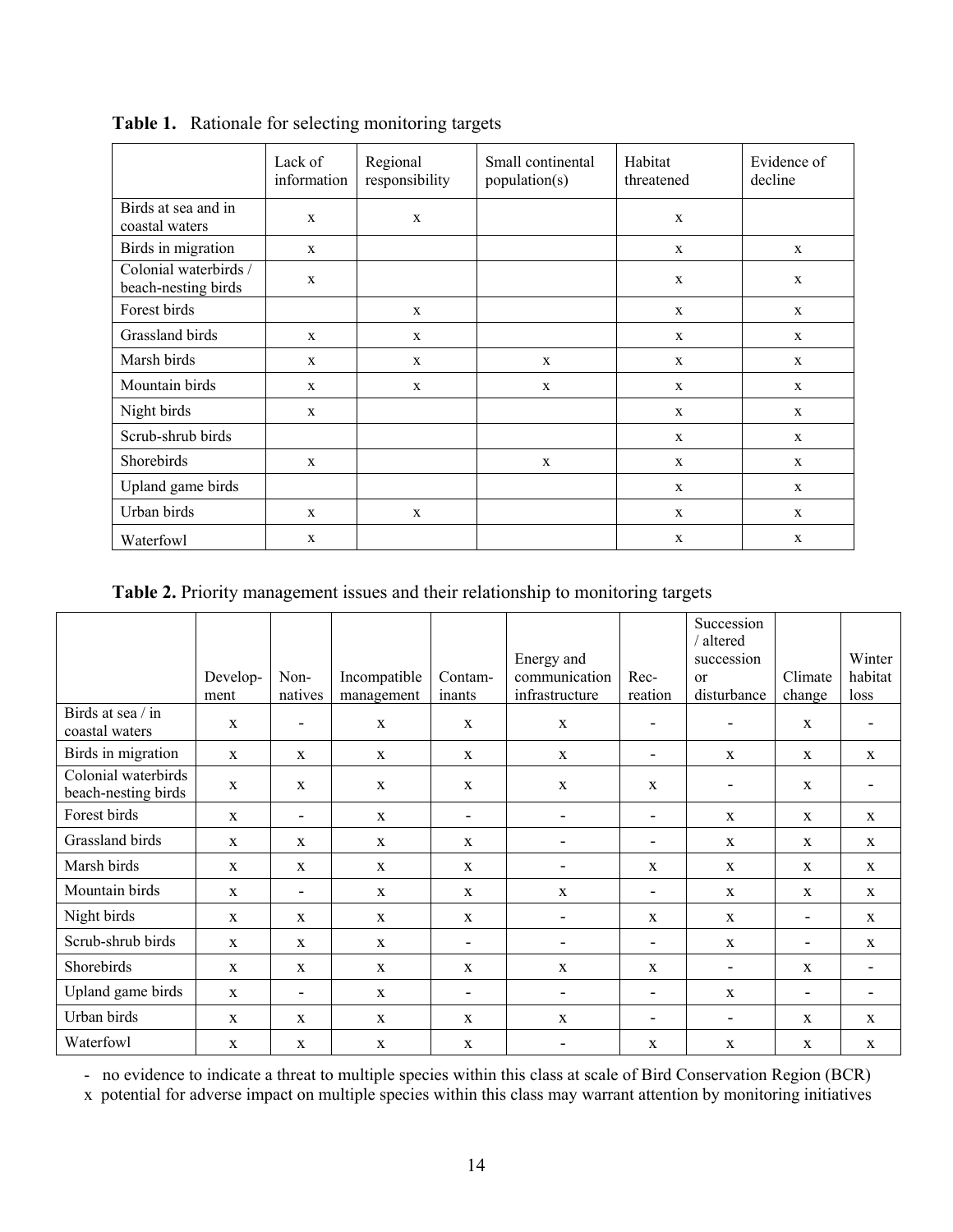# Generalized Roles and Responsibilities of Government Agencies, Nongovernmental Organizations, and Partnership Initiatives in Bird Monitoring

# **Role definition is critical to successful coordination**

A large task can be quickly and efficiently completed with the help of others. However, large and complex jobs, such as regional bird monitoring, can be difficult to accomplish if the roles of collaborating individuals and institutions are not adequately defined. Failure to clarify roles may result in duplicated effort or incomplete tasks. In coordinated bird monitoring, some cooperators are best suited to design surveys, others to collect, manage, or analyze data. Individuals with strong organizational and communication skills may be well suited to coordinate volunteers. Regardless, the existence of clearly defined roles that match individual skills to need promotes synergy.

# **Who are the players?**

Broad participation and a shared vision among partners are essential for successfully coordinating any complex activity. Coordination of bird monitoring at a regional scale requires players to know their personal and institutional strengths and engage them constructively with others. Such collaborations may improve the effectiveness and efficiency of bird monitoring, without requiring increased capacity or expertise within individual agencies and organizations. Because northeastern bird monitoring involves many players and a variety of targets, there is no single formula for allocating responsibility. Roles must be defined by working group members according to the needs of the target and the capacity of collaborating institutions. Because no single entity or association has the resources to meet existing information needs at the regional scale, each coordinated effort will involve a unique set of government agencies and NGOs. The following, generalized description of roles and responsibilities is based on legal mandates and missions of partners within the bird conservation community. Some of this information first appeared in NABCI 2007.

- US Fish and Wildlife Service's Migratory Bird Program (MBP) is the principal federal agency charged with protecting and enhancing populations of migratory birds in the United States. It has legal responsibility under various treaties to monitor the status and trends of migratory bird populations. As such, the MBP will play a role in many aspects of monitoring, including identification of management issues, funding support for monitoring, supporting the coordination of monitoring activities, and design, implementation, and assessment of specific programs.
- US Geological Survey similarly provides science support for monitoring of all bird species (and other taxa as well); in particular, taking the lead in experimental design, analysis of monitoring data, development of data management systems, and evaluation of monitoring programs across agencies, organizations, and geographic scales. The importance of participation by USGS in support of regional monitoring, especially through design and analysis, cannot be understated.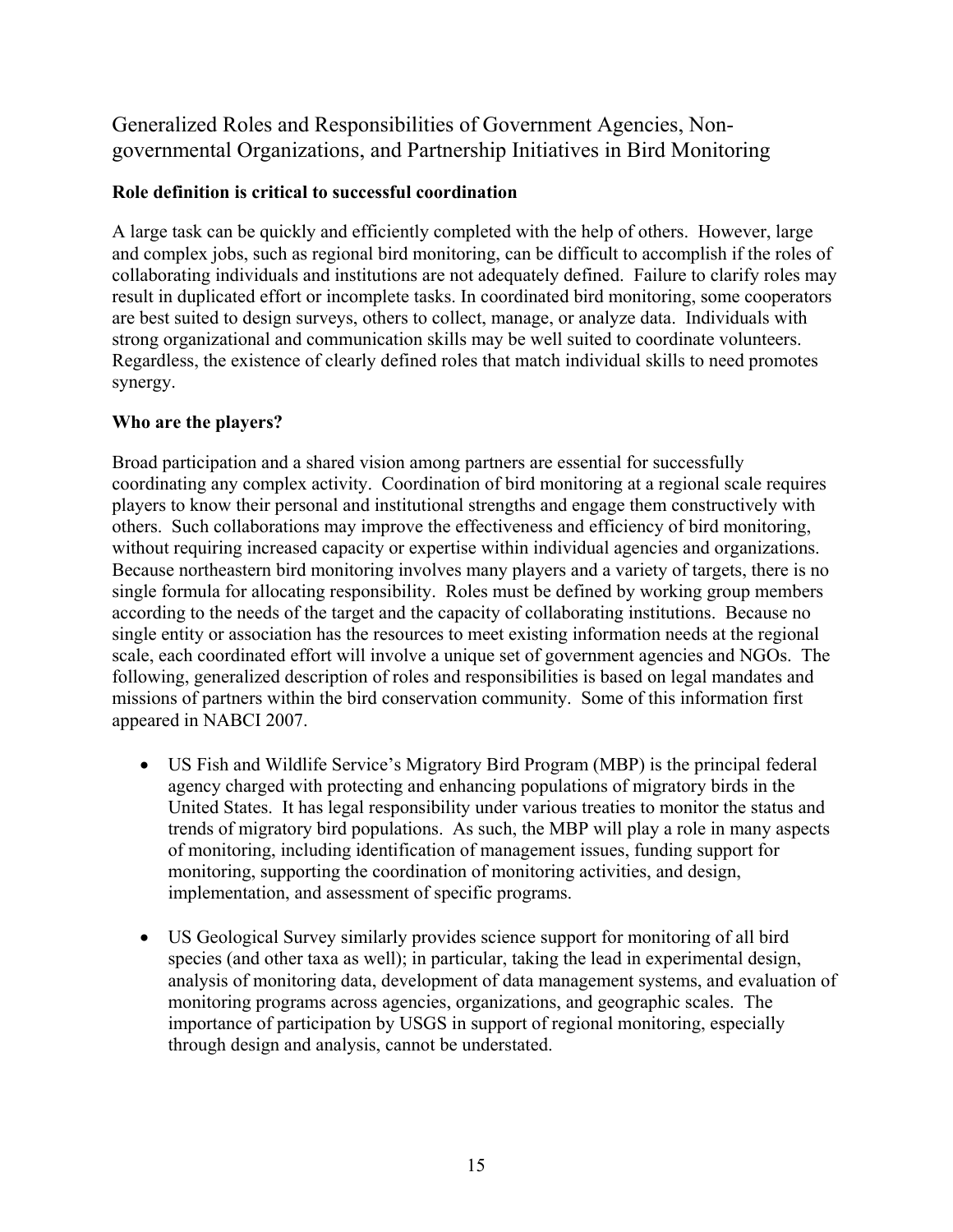- US Forest Service, National Wildlife Refuges, National Park Service, and other federal land-management agencies play a major role in identifying broad-scale management issues, implementing monitoring programs to address these issues on their lands, and incorporating monitoring results into the decision-making process. National Forests, National Wildlife Refuges, and National Parks also provide an interface with the public, creating opportunities to engage prospective volunteers in bird monitoring.
- State wildlife agencies have legal responsibility for monitoring upland game birds and state-listed endangered and threatened species. They play a key role in identifying regional and local management issues and implementing bird monitoring programs within their jurisdictions. Many states lack sufficient capacity to implement the full range of monitoring programs for all birds. Survey design, statistical analysis, and database management are three areas in which resources or expertise are often lacking. Therefore, states will benefit greatly from regional coordination that capitalizes on assets shared among state agencies, federal agencies, and non-governmental organizations. Technical committees formed within the Northeast Association of Fish and Wildlife Agencies could play a key role in the review and endorsement of regional monitoring designs.
- Many NGOs include in their missions the design, coordination, and implementation of bird monitoring programs, often at the regional or national scale. Although often dependent, at least in part, on federal or state agency funding, these NGOs have the ability to leverage funding through effective use of trained and competent volunteers, intern programs, ties with academic institutions, and supplemental private funding. Such collaboration among agencies and NGOs increases overall capacity and costeffectiveness of monitoring, especially for nongame species. NGOs should continue to play a vital role in conjunction with government agencies in recruiting, training, and coordinating the use of volunteer observers for monitoring programs across the region.
- Academic institutions can play an important role in working with the bird monitoring community to develop new monitoring protocols and survey designs as well as to evaluate the effectiveness of existing monitoring programs. The statisticians, biometricians, and research biologists at academic institutions are well suited for assisting with these tasks.
- Joint Ventures (JVs) in the Northeast (Atlantic Coast JV and Appalachian Mountains JV) provide a forum for coordinating bird conservation including monitoring programs at the Bird Conservation Region and Atlantic Flyway scales, particularly those monitoring programs that help evaluate the effects of habitat-based conservation actions on priority bird populations. Through their broad-based partnerships, JVs should play an increasing role in generating support (organizational and monetary) for integrating large-scale monitoring with management activities and in providing science support for designing regional monitoring programs and analyzing results. The Atlantic Coast JV has waterfowl and all-bird technical committees consisting of representatives from the Atlantic Flyway region that could provide ongoing guidance on monitoring needs,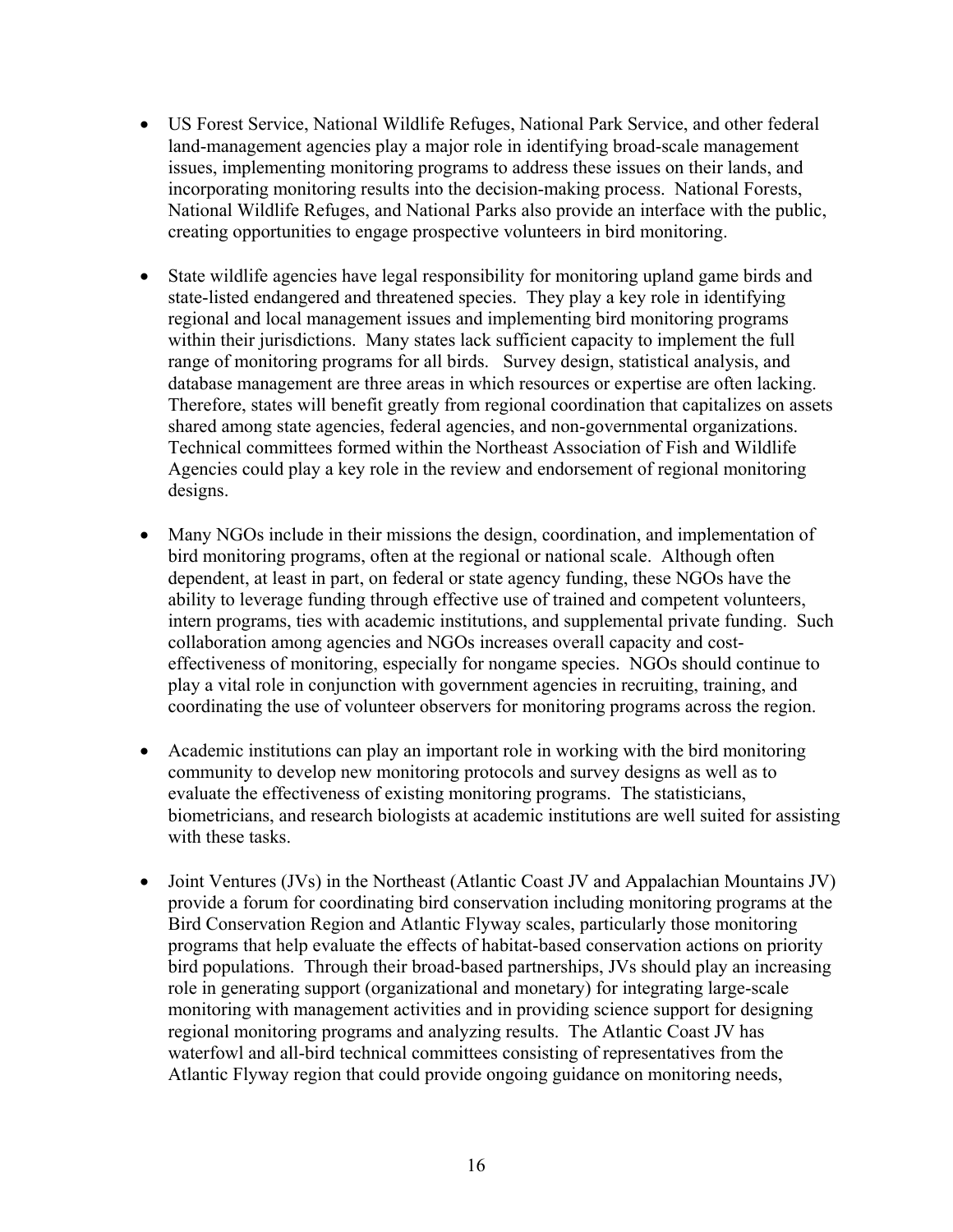support for implementation, and a link to administrators on the JV Management Board.

- Flyway councils also provide a framework for support and coordination of monitoring of migratory species, primarily waterfowl, but more recently nongame species (for which there is a federal management nexus). The Atlantic Flyway Council and technical committees are key groups for the identification and discussion of management issues affecting migratory birds. An important role for Flyway Council members could be to ensure long-term support for their staff to participate in monitoring activities. Furthermore, if technical committees embrace monitoring, their expertise could be applied to survey design, data collection, and analysis.
- Bird conservation initiatives under the North American Bird Conservation Initiative maintain primary responsibility for identifying priorities for monitoring species at the continental scale, including filling gaps in monitoring for species of concern. They are also responsible for identifying overarching conservation and management issues that can be addressed through improved bird monitoring programs. Initiatives will also track the effectiveness of bird monitoring programs in meeting continental population objectives. Regional working groups for the initiatives have played an important coordination role in developing the regional monitoring initiative in the Northeast and will likely continue to have a key role in the coordination of regional monitoring programs in the future, particularly after the initial grant for this initiative expires.
- The US NABCI Monitoring Subcommittee plays a lead role at the national level in promoting effective and efficient bird monitoring strategies through increased cooperation among public and private organizations. The Subcommittee seeks to assure that monitoring programs are cost-effective and provide information relevant to decisionmaking processes. It has produced a report with recommendations for improving avian monitoring. The Subcommittee will also be assessing the extent and value of existing monitoring programs and providing recommendations for enhancing the efficiency of current and future monitoring efforts.

# **Expanding capacity through volunteers**

Even with the efficiencies possible through coordination, additional help with data collection will be necessary to achieve our monitoring goals at the regional scale. Successful implementation of coordinated bird monitoring at large spatial scales will likely require the use of volunteers, as demonstrated by BBS. Engaging volunteers does not necessarily mean less work for organizations that carry out monitoring. However, under the right circumstances, it may enable increased effort at a marginal increase in cost. It is unknown whether enough volunteers can be recruited and trained to fill all the bird monitoring needs within the Northeast. However, even monitoring efforts during the night (owls and nightjars) and atop some of the region's highest peaks have successfully involved volunteers.

Some level of regional coordination will be necessary to ensure that emerging demand for volunteers is met without a diversion of volunteer effort from valuable, ongoing programs. Nonetheless, recruiting, training, and retaining volunteers require stable funding and are more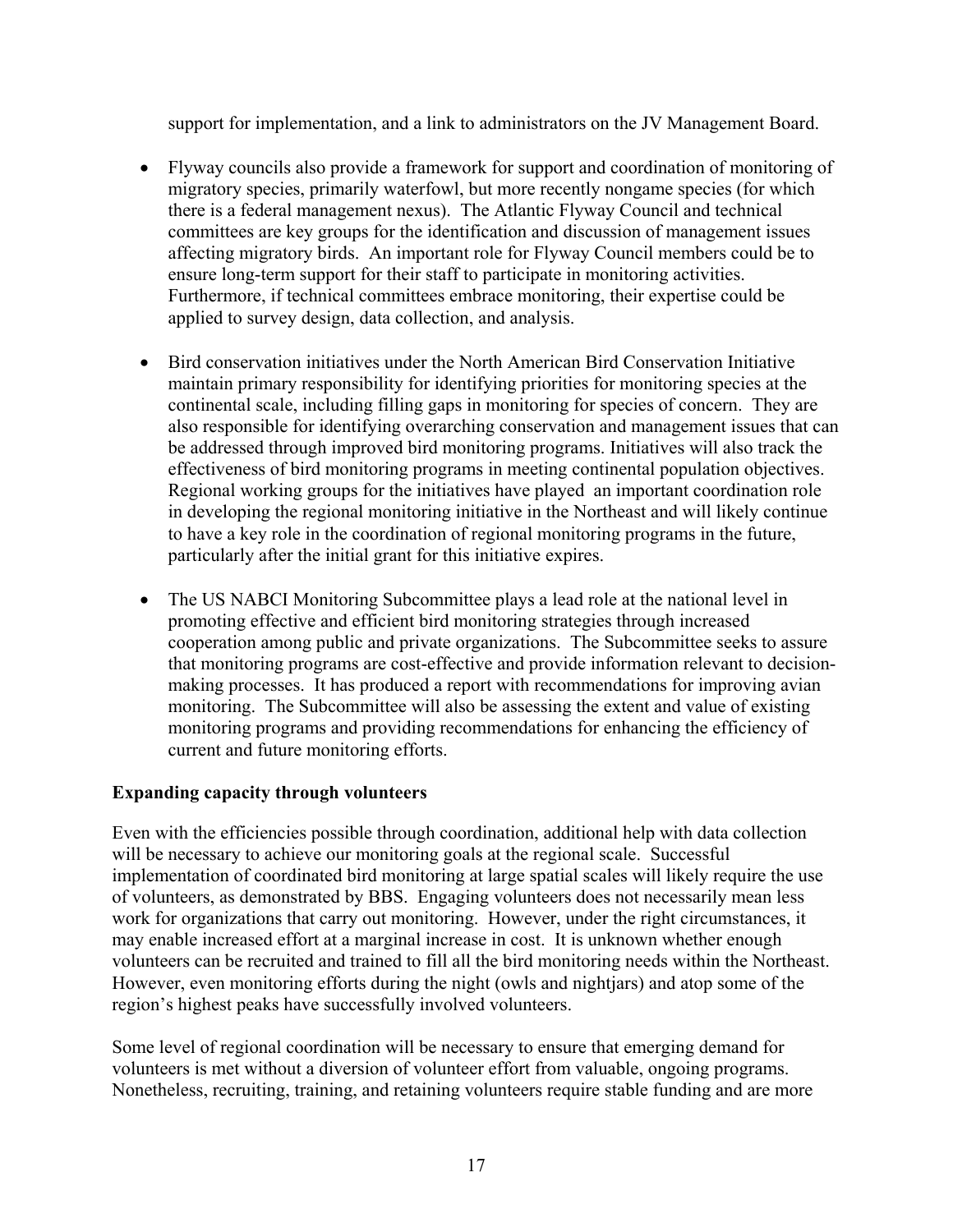likely to be accomplished at a local level. Therefore, communication among volunteer coordinators will be necessary at various scales.

Skill level will be a limiting factor for some monitoring efforts. Training workshops have been used successfully in parts of the region to ensure data quality and should be considered as an important part of volunteer programs. Successful volunteer monitoring programs share several other attributes, including:

- a coordinator with strong organizational skills and sufficient time to attend to the needs of volunteers;
- adequate support (infrastructure and funding) for a coordinator;
- long-term commitment by sponsoring organizations for monitoring;
- methods that are suited to the volunteer skill set; and
- frequent communication between coordinator and volunteers, including performancerelated feedback and dissemination of results.

In order to optimize the use of volunteers in bird monitoring, the Northeast Partnership will need to develop regional instruments for volunteer recruitment, training, and evaluation.

# Going forward together

In recent decades, bird monitors have launched hundreds of surveys throughout the Northeast. Although some programs have informed stewardship actions, few have realized their full potential to strengthen bird conservation. Multiplying threats and limited monitoring resources demand a new approach that better integrates monitoring and conservation. This framework describes a system of tools and procedures that emphasize coordination, statistical rigor, and modern data management. Implementation of the framework can enable the Northeast Coordinated Bird Monitoring Partnership to enhance the effectiveness, scope, utility, and efficiency of bird monitoring.

In the years ahead, wildlife biologists and administrators will face difficult choices in their effort to increase the value of bird monitoring. It may be necessary to modify current methods or reallocate funds from flawed or duplicate operations to programs that generate more useful information. Already, Northeast partners are developing strategies to align and strengthen monitoring in a manner that builds on previously uncoordinated efforts. They recognize that collaboration among management and political units is essential to reaching common goals. Expanding the coordination effort may require agencies and institutions to dedicate additional funding during the period of transition. However, a more focused and robust system of monitoring will ultimately reduce waste and strengthen the scientific basis for bird conservation in the Northeast.

# Literature Cited

Beissinger, S. R., J. M. Reed, J. M. Wunderle, Jr., S. K. Robinson, and D. M. Finch. 2000. Report of the AOU conservation committee on the Partners In Flight species prioritization plan. Auk 117:549-561.

Brown, S., C. Hickey, B. Harrington, and R. Gill (Eds.). 2001. United States Shorebird Conservation Plan. Manomet Center for Conservation Sciences, Manomet, MA. 61 pp.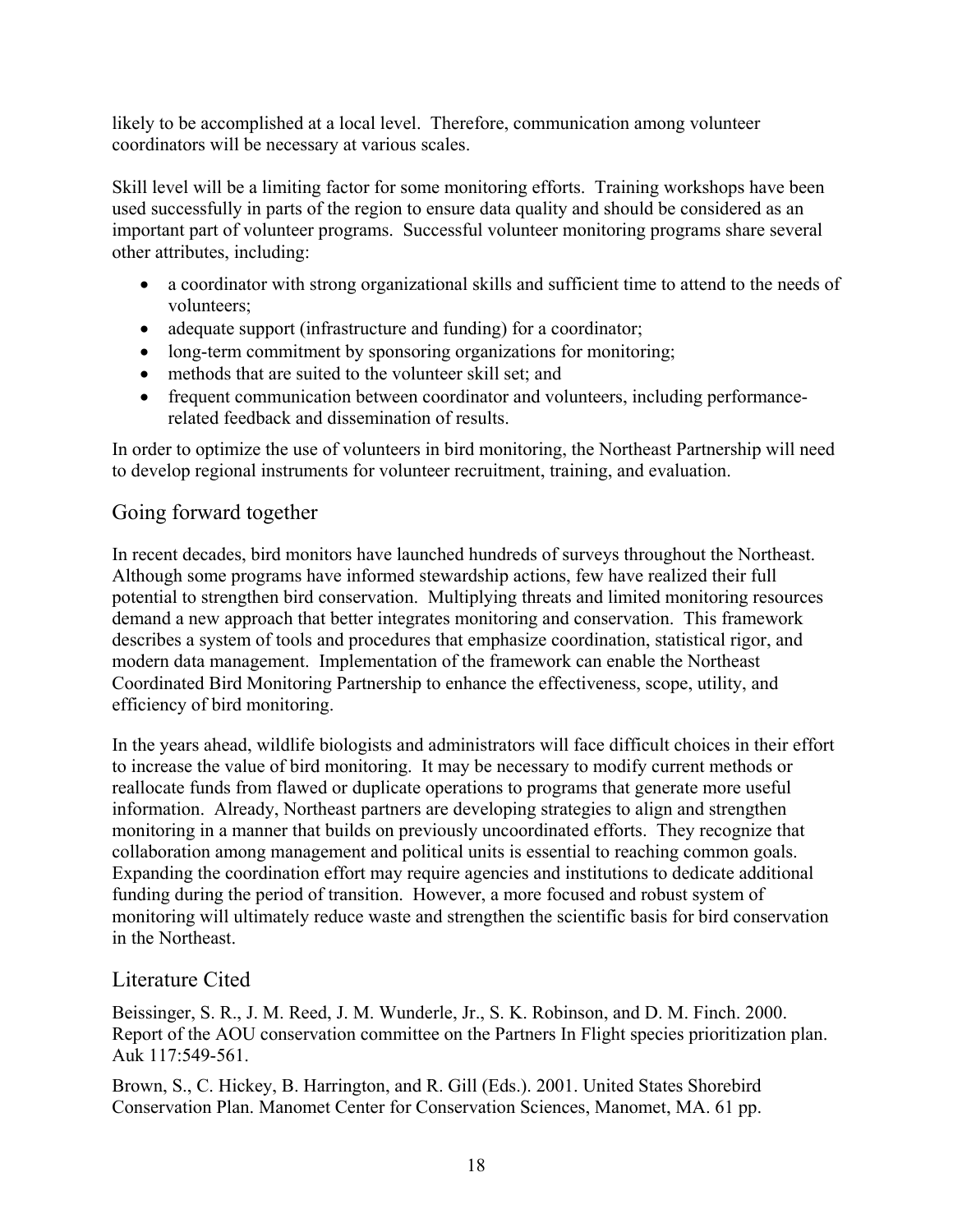Carter, M.F., W. C. Hunter, D. N. Pashley, and K. V. Rosenberg. 2000. Setting conservation priorities for landbirds in the United States: The Partners In Flight approach. Auk 117:541-548.

Clark, K. E., and L. J. Niles. 2000. Northern Atlantic Regional Shorebird Plan. Unpublished report by the New Jersey Division of Fish and Wildlife Endangered and Nongame Species Program, Trenton, NJ.

Dessecker, D. R., G. W. Norman, and S. J. Williamson (Eds.). 2006. Ruffed Grouse Conservation Plan. Association of Fish and Wildlife Agencies Resident Game Bird Working Group. 94 pp.

Dunn, E. H., B. L. Altman, J. Bart, C. J. Beardmore, H. Berlanga, P. J. Blancher, G. S. Butcher, D. W. Demarest, R. Dettmers, W. C. Hunter, E. E. Iñigo-Elias, A. O. Panjabi, D. N. Pashley, C. J. Ralph, T. D. Rich, K. V. Rosenberg, C. M. Rustay, J. M. Ruth, and T. C. Will. 2005. High priority needs for range-wide monitoring of North American landbirds. Partners in Flight Technical Series No. 2, available at <http://www.partnersinflight.org/pubs/ts/02- MonitoringNeeds.pdf>

Holling, C. S. (Ed.). 1978. Adaptive environmental assessment and management. John Wiley, New York, NY. 377 pp.

Howe, M. A., Geissler, P.A. and Harrington, B. A. 1989. Population trends of North American shorebirds based on the International Shorebird Survey. Biolical Conservation 49:185-199.

Keast, A., and E. S. Morton (Eds.). 1980. Migrant birds in the Neotropics: Ecology, behavior, distribution, and conservation. Smithsonian Institution Press, Washington, D.C. 576 pp.

Kushlan, J.A., and H. Hafner (Eds.). *Heron Conservation*. Academic Press. New York, NY. 491 pp.

Kushlan, J. A., M. J. Steinkamp, K. C. Parsons, J. Capp, M. A. Cruz, M. Coulter, I. Davidson, L. Dickson, N. Edelson, R. Elliot, R. M. Erwin, S. Hatch, S. Kress, R. Milko, S. Miller, K. Mills, R. Paul, R. Phillips, J. E. Saliva, B. Sydeman, J. Trapp, J. Wheeler, and K. Wohl. 2002. Waterbird Conservation for the Americas: The North American Waterbird Conservation Plan, Version 1. Waterbird Conservation for the Americas, Washington, D.C. 78 pp.

Lambert, J. D. 2007. Proceedings of the 2007 Northeast Coordinated Bird Monitoring Workshop, Ithaca New York. Unpublished report by American Bird Conservancy, The Plains, VA. 56 pp.

MANEM Waterbird Working Group. 2006. Waterbird Conservation Plan: 2006-2010 – Mid-Atlantic / New England / Maritimes Region. Draft unpublished report by the Manomet Center for Conservation Sciences. Manomet, MA. 44 pp.

Nichols, J. D., and B. K. Williams. 2006. Monitoring for conservation. Trends in Ecology and Evolution 21:668-673.

Oakley, K. L., L. P. Thomas, and S. G. Fancy. 2003. Wildlife Society Bulletin 2003, 31:1000– 1003.

Panjabi, A. O., E. H. Dunn, P. J. Blancher, W. C. Hunter, B. Altman, J. Bart, C. J. Beardmore, H. Berlanga, G. S. Butcher, S. K. Davis, D. W. Demarest, R. Dettmers, W. Easton, H. Gomez de Silva Garza, E. E. Iñigo-Elias, D. N. Pashley, C. J. Ralph, T. D. Rich, K. V. Rosenberg, C. M. Rustay, J. M. Ruth, J. S. Wendt, and T. C. Will. 2005. The Partners in Flight handbook on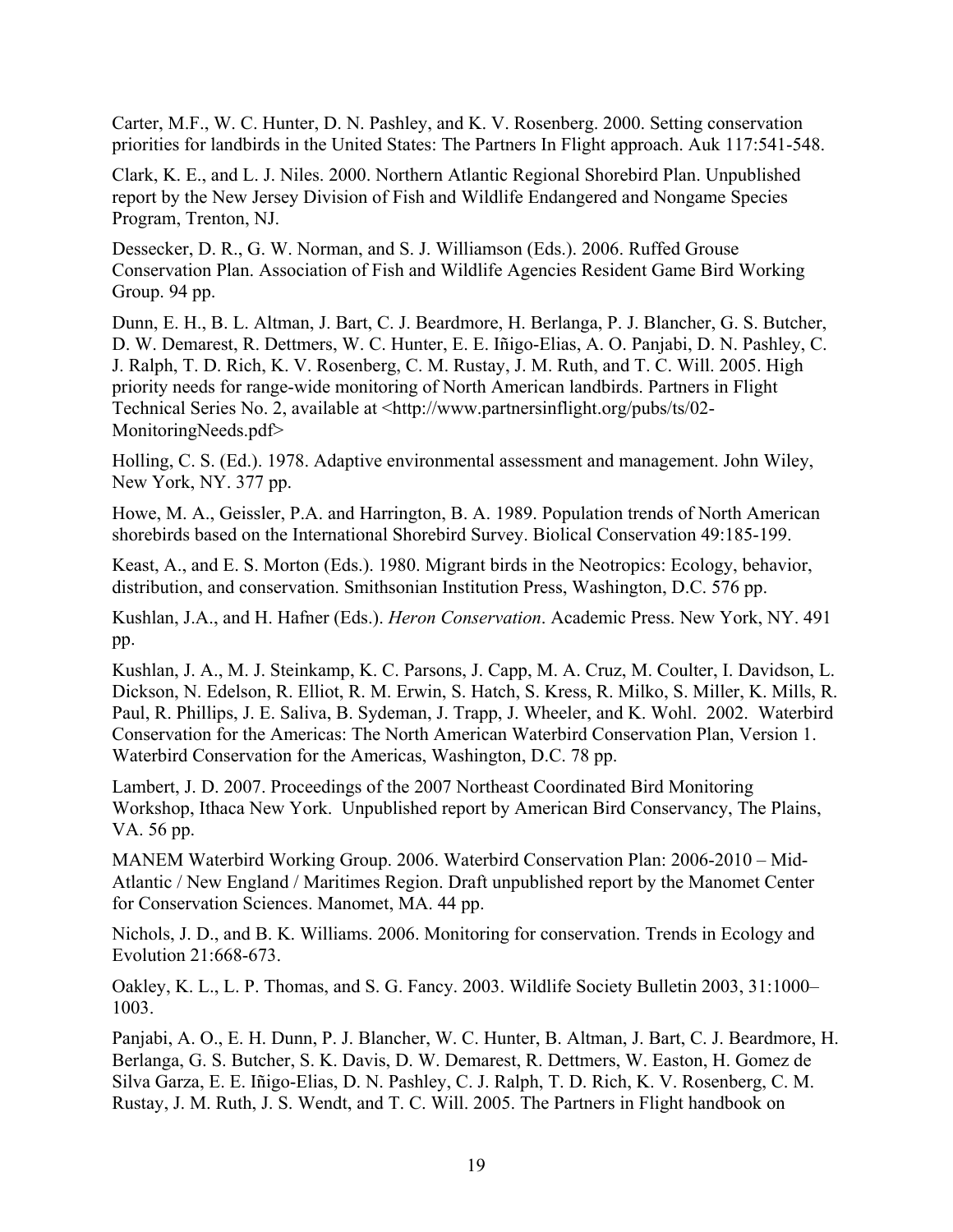species assessment. Version 2005. Partners in Flight Technical Series No. 3. Rocky Mountain Bird Observatory website: http://www.rmbo.org/pubs/downloads/Handbook2005.pdf

Pashley, D. N., C. J. Beardmore, J. A. Fitzgerald, R. P. Ford, W. C. Hunter, M. S. Morrison, K. V. Rosenberg. 2000. Partners In Flight: Conservation of the land birds of the United States. American Bird Conservancy, The Plains, VA.

Rich, T. D., C. J. Beardmore, H. Berlanga, P. J. Blancher, M. S. W. Bradstreet, G. S. Butcher, D. W. Demarest, E. H. Dunn, W. C. Hunter, E. E. Inigo-Elias, J. A. Kennedy, A. M. Martell, A. O. Panjabi, D. N. Pashley, K. V. Rosenberg, C. M. Rustay, J. S. Wendt, T. C. Will. 2004. Partners in Flight North American Landbird Conservation Plan. Cornell Lab of Ornithology, Ithaca, NY. 84 pp.

Robbins, C. S., J. R. Sauer, R. Greenberg, and S. Droege. 1989. Population declines in North American birds that migrate to the Neotropics. Proceedings of the National Academy of Sciences (USA) 86:7658-7662.

Rosenberg, K.V., and J.V. Wells. 2005. Conservation Priorities for Terrestrial Birds In The Northeastern United States. In (C.J. Ralph and T. D. Rich, eds.) Bird Conservation Implementation and Integration in the Americas: Proceedings of the Third International Partners In Flight Conference 2002. U.S.D.A. Forest Service, GTR-PSW-191, Albany, CA.

Sauer, J. R., J. E. Hines, and J. Fallon. 2005. The North American Breeding Bird Survey, Results and Analysis 1966 - 2005. Version 6.2. 2006. USGS Patuxent Wildlife Research Center, Laurel, MD. Available from http://www.mbr-pwrc.usgs.gov/bbs/bbs.html

US Geological Survey. 2007. Strategic Plan for the North American Breeding Bird Survey: 2006-2010. US Geological Survey Circular 1307. Reston, VA. 19 pp.

US North American Bird Conservation Initiative Monitoring Subcommittee. 2007. *Opportunities for Improving Avian Monitoring*. U.S. North American Bird Conservation Initiative Report. 50 pp. Available from the Division of Migratory Bird Management, U.S. Fish and Wildlife Service, Arlington, VA; on-line at http://www.nabci-us.org/.

Walters, C. J. 1986. Adaptive management of renewable resources. MacMillan, New York, NY. 374 pp.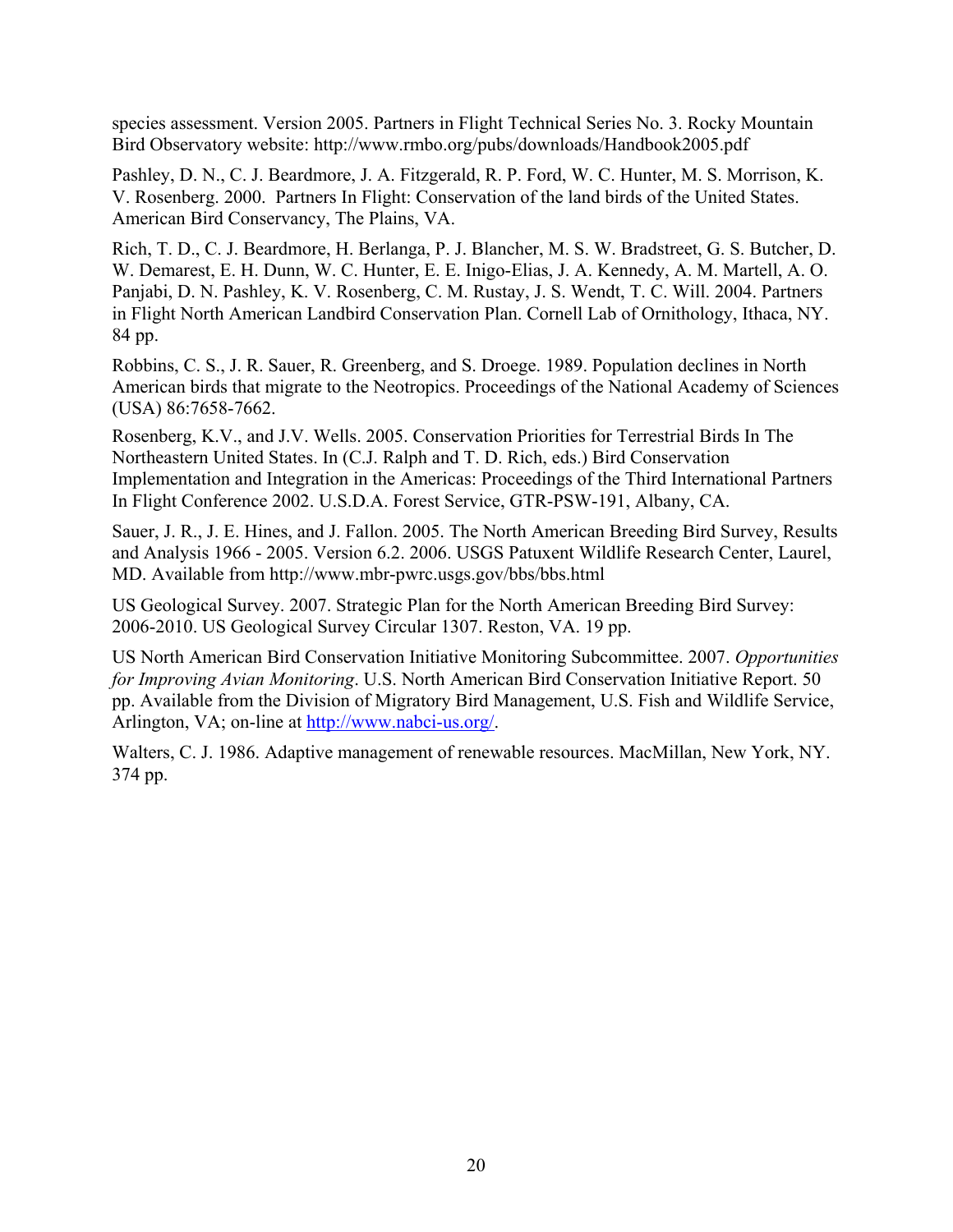| <b>Landbirds</b>                    | <b>CT</b>                 | <b>DC</b>                 | <b>DE</b>      | <b>MA</b> | <b>MD</b>                 | <b>ME</b>      | <b>NH</b>    | <b>NJ</b>    | <b>NY</b>  | PA                | R <sub>l</sub>            | <b>VA</b>      | <b>VT</b> | <b>WV</b>    |
|-------------------------------------|---------------------------|---------------------------|----------------|-----------|---------------------------|----------------|--------------|--------------|------------|-------------------|---------------------------|----------------|-----------|--------------|
| Acadian Flycatcher                  | $\mathsf{X}$              | $\boldsymbol{\mathsf{X}}$ |                |           | X                         |                |              | RP/X         |            | <b>MC</b>         | SC/X                      |                |           | $\mathsf{X}$ |
| Alder Flycatcher                    | $\mathsf{x}$              |                           |                |           | I/X                       |                |              |              |            | <b>MC</b>         |                           |                |           | $\mathsf{X}$ |
| Am. Three-toed Woodpecker           |                           |                           |                |           |                           | $\overline{2}$ |              |              |            |                   |                           |                |           |              |
| <b>American Kestrel</b>             | $\mathsf{X}$              |                           |                | X         |                           |                |              | SC/X         |            |                   | $\boldsymbol{\mathsf{X}}$ |                | <b>MP</b> |              |
| American Pipit                      |                           |                           |                |           |                           | $\overline{2}$ | SC/X         |              |            |                   |                           |                |           |              |
| American Redstart                   | $\boldsymbol{\mathsf{X}}$ |                           | $\mathbf{1}$   |           | $\mathsf{X}$              |                |              |              |            |                   |                           |                |           |              |
| <b>Bachman's Sparrow</b>            |                           |                           |                |           | EX/X                      |                |              |              |            |                   |                           |                |           | X            |
| <b>Bald Eagle</b>                   | $\mathsf X$               | $\sf X$                   | E/1            | E/X       | T/X                       | $\overline{2}$ | E/X          | $\mathsf{X}$ | T/X        | T/HC              | X                         | $\mathbf{I}$   | <b>HP</b> | $\mathsf{X}$ |
| <b>Baltimore Oriole</b>             | $\sf X$                   |                           | $\overline{2}$ |           |                           | $\overline{2}$ |              | RP/X         |            |                   | $\mathsf X$               |                |           |              |
| <b>Bank Swallow</b>                 | $\mathsf X$               |                           | $\overline{2}$ |           | $\pmb{\times}$            |                |              |              |            | <b>MC</b>         | $\mathsf X$               |                |           | X            |
| Barn Owl                            | $\mathsf{X}$              |                           | $\overline{2}$ | SC/X      | X                         |                |              | SC/X         | P/X        | <b>MC</b>         | E/X                       | $\mathbf{III}$ | <b>MP</b> | $\mathsf{X}$ |
| <b>Barn Swallow</b>                 |                           |                           |                |           |                           | $\overline{2}$ |              |              |            |                   |                           |                |           |              |
| <b>Barred Owl</b>                   | $\pmb{\times}$            |                           | $\overline{2}$ |           | $\pmb{\times}$            | $\overline{2}$ |              | T/X          |            |                   | $\pmb{\times}$            |                |           |              |
| <b>Bay-breasted Warbler</b>         | $\overline{\mathsf{X}}$   |                           |                |           |                           | $\overline{2}$ | $\mathsf{X}$ |              | P/X        |                   |                           |                | <b>MP</b> |              |
| <b>Belted Kingfisher</b>            | X                         |                           |                |           |                           |                |              |              |            |                   | $\boldsymbol{\mathsf{X}}$ |                |           |              |
| <b>Bewick's Wren</b>                |                           |                           |                |           | E/X                       |                |              |              |            | Ext.              |                           |                |           | $\mathsf{X}$ |
| <b>Bicknell's Thrush</b>            |                           |                           | 1              |           | $\boldsymbol{\mathsf{X}}$ | 1              | SC<br>RC/X   |              | Ρ,<br>SC/X |                   |                           | $IV***$        | <b>HP</b> |              |
| <b>Black Vulture</b>                |                           |                           | $\overline{2}$ |           |                           |                |              |              |            |                   |                           |                |           | $\mathsf{X}$ |
| <b>Black-and-White Warbler</b>      | $\sf X$                   |                           | $\overline{2}$ |           | $\times$                  | $\overline{2}$ |              | RP/X         |            |                   | $\mathsf{x}$              | IV.            |           |              |
| <b>Black-backed Woodpecker</b>      |                           |                           |                |           |                           |                |              |              |            |                   |                           |                | <b>MP</b> |              |
| <b>Black-billed Cuckoo</b>          | $\boldsymbol{\mathsf{X}}$ |                           | $\overline{2}$ |           | $\mathsf{X}$              | $\overline{2}$ |              | RP/X         | P          | <b>MC</b>         | $\boldsymbol{\mathsf{X}}$ |                | <b>MP</b> | $\mathsf{X}$ |
| <b>Blackburnian Warbler</b>         | $\mathsf{X}$              |                           |                |           | T/X                       | $\overline{2}$ |              | RP/X         |            | <b>MC</b>         | T/X                       |                |           | $\mathsf{X}$ |
| <b>Blackpoll Warbler</b>            |                           |                           |                | SC/X      |                           |                |              |              |            | End/<br><b>PV</b> |                           |                | <b>MP</b> |              |
| <b>Black-throated Blue Warbler</b>  | $\boldsymbol{\mathsf{X}}$ |                           |                |           | $\pmb{\times}$            | $\overline{2}$ |              | RP/X         | P/X        | <b>MC</b>         | E/X                       |                | <b>MP</b> |              |
| <b>Black-throated Green Warbler</b> | $\mathsf{X}$              |                           |                |           | X                         | $\overline{2}$ |              | SC/X         |            | <b>MC</b>         | $\boldsymbol{\mathsf{X}}$ |                |           |              |
| <b>Blue-gray Gnatchatcher</b>       | $\sf X$                   |                           |                |           |                           | $\overline{2}$ |              |              |            |                   |                           |                |           |              |
| <b>Blue-headed Vireo</b>            | $\mathsf{X}$              |                           |                |           | $\pmb{\times}$            |                |              | SC/X         |            | <b>MC</b>         | $\pmb{\times}$            |                |           |              |
|                                     |                           |                           |                |           |                           |                |              |              |            |                   |                           |                |           |              |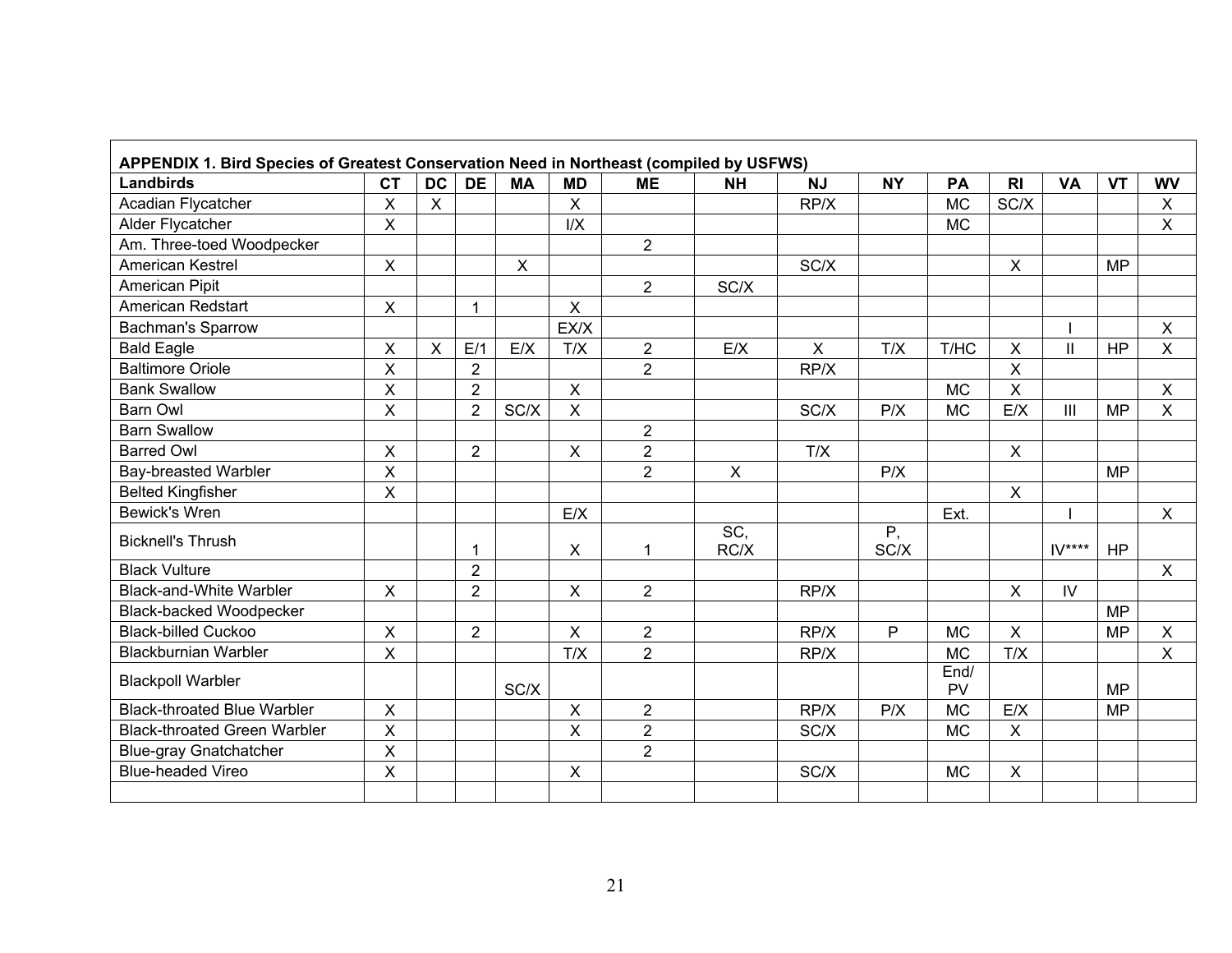| Landbirds (cont.)             | <b>CT</b>               | <b>DC</b>               | <b>DE</b>      | <b>MA</b>      | <b>MD</b>      | <b>ME</b>      | <b>NH</b> | <b>NJ</b>   | <b>NY</b>               | PA               | R <sub>l</sub> | <b>VA</b>     | <b>VT</b> | <b>WV</b>                 |
|-------------------------------|-------------------------|-------------------------|----------------|----------------|----------------|----------------|-----------|-------------|-------------------------|------------------|----------------|---------------|-----------|---------------------------|
| <b>Blue-winged Warbler</b>    | X                       |                         | $\mathbf{1}$   | $\pmb{\times}$ | X              | $\mathbf{1}$   |           | RP/X        | P/X                     | <b>RS</b>        | $\mathsf{X}$   |               | <b>MP</b> | $\pmb{\times}$            |
| <b>Boat-tailed Grackle</b>    |                         |                         |                |                | X              |                |           |             |                         |                  |                |               |           |                           |
| <b>Bobolink</b>               | $\mathsf{X}$            | $\pmb{\times}$          | $\overline{2}$ |                | $\pmb{\times}$ | $\overline{2}$ |           | T, RP/X     | P/X                     | <b>MC</b>        | $\mathsf{X}$   |               | <b>MP</b> | $\pmb{\times}$            |
| <b>Broad-winged Hawk</b>      | X                       | $\times$                | 1              | $\pmb{\times}$ | X.             |                |           | SC,<br>RP/X |                         | <b>MC</b>        | X              |               |           |                           |
| <b>Brown Creeper</b>          | X                       | $\overline{\mathsf{X}}$ | E/1            |                | X              |                |           |             |                         |                  | X              | IV            |           | $\mathsf{X}$              |
| <b>Brown Thrasher</b>         | X                       | $\mathsf{X}$            | $\overline{2}$ | $\mathsf{X}$   | $\mathsf{X}$   | $\overline{2}$ |           | <b>RP</b>   | P/X                     | <b>MC</b>        | $\mathsf{X}$   | IV            | <b>MP</b> |                           |
| <b>Brown-headed Nuthatch</b>  |                         |                         | $\overline{2}$ |                | $\mathsf{X}$   |                |           |             |                         |                  |                | $\mathsf{IV}$ |           |                           |
| Canada Warbler                | X                       |                         | $\overline{2}$ | $\pmb{\times}$ | X              | $\overline{2}$ | RC/X      | SC,<br>RP/X | P/X                     | <b>MC</b>        | Χ              | $\mathsf{IV}$ | <b>HP</b> |                           |
| Cape May Warbler              | X                       |                         |                |                |                | $\overline{2}$ |           |             | P/X                     |                  |                |               |           |                           |
| Cerulean Warbler              | Χ                       | $\pmb{\times}$          | E/1            |                | $\pmb{\times}$ |                | RC/X      | SC,<br>RP/X | $\overline{P,}$<br>SC/X | HC-<br><b>RS</b> | T/X            | $\mathbf{I}$  | <b>MP</b> | $\mathsf{X}$              |
| <b>Chestnut-sided Warbler</b> | X                       |                         | $\overline{2}$ |                | $\mathsf{X}$   | $\overline{2}$ |           |             |                         |                  | $\mathsf{X}$   |               | <b>MP</b> |                           |
| <b>Chimney Swift</b>          | X                       | $\pmb{\times}$          | $\overline{2}$ |                |                | $\overline{2}$ |           | RP/X        |                         | <b>MC</b>        | $\overline{X}$ | IV            | <b>MP</b> |                           |
| Chuck-will's-widow            |                         |                         |                |                | $\pmb{\times}$ |                |           | RP/X        |                         |                  |                | IV            |           | $\pmb{\times}$            |
| <b>Cliff Swallow</b>          |                         |                         |                |                |                |                |           |             |                         |                  | H/X            |               |           |                           |
| <b>Cliff Swallow</b>          | X                       |                         | $\overline{2}$ |                |                |                |           | SC/X        |                         |                  | H/X            |               |           | $\boldsymbol{\mathsf{X}}$ |
| Coastal Plain Swamp Sparrow   |                         |                         |                |                | I/X            |                |           |             |                         |                  |                |               |           |                           |
| Common Nighthawk              | X                       |                         | $\mathbf{1}$   |                | X              | $\overline{2}$ | T/X       | SC/X        | P,<br>SC/X              | <b>MC</b>        | SC/X           |               | <b>HP</b> | $\mathsf{X}$              |
| Common Raven                  | X                       |                         |                |                | X              |                |           |             |                         |                  |                |               |           |                           |
| <b>Common Yellowthroat</b>    |                         |                         |                |                |                |                |           |             |                         |                  | $\mathsf{X}$   |               |           |                           |
| Cooper's Hawk                 | X                       |                         | E/1            |                |                |                | T/X       | T, RP/X     | $\overline{P,}$<br>SC/X |                  |                |               | <b>MP</b> | X                         |
| Dark-eyed Junco               | $\overline{\mathsf{x}}$ |                         |                |                | X              |                |           |             |                         |                  |                |               |           |                           |
| <b>Dickcissel</b>             |                         |                         |                |                |                |                |           | RP/X        | $\pmb{\times}$          | E/HC             |                |               |           | $\mathsf{X}$              |
| Double-crested Cormorant      |                         |                         | $\overline{2}$ |                |                |                |           |             |                         |                  | X              |               |           |                           |
| Eastern Kingbird              | $\mathsf{X}$            |                         | $\overline{2}$ |                |                | $\overline{2}$ |           | RP/X        |                         |                  | $\mathsf{X}$   | IV            |           |                           |
| Eastern Meadowlark            | X                       | $\pmb{\times}$          |                | $\pmb{\times}$ | X              | $\overline{2}$ | X         | SC,<br>RP/X | P/X                     | <b>MC</b>        | Χ              | IV            | <b>MP</b> |                           |
| Eastern Screech-owl           | X                       |                         |                |                |                |                |           | RP/X        |                         |                  |                |               |           |                           |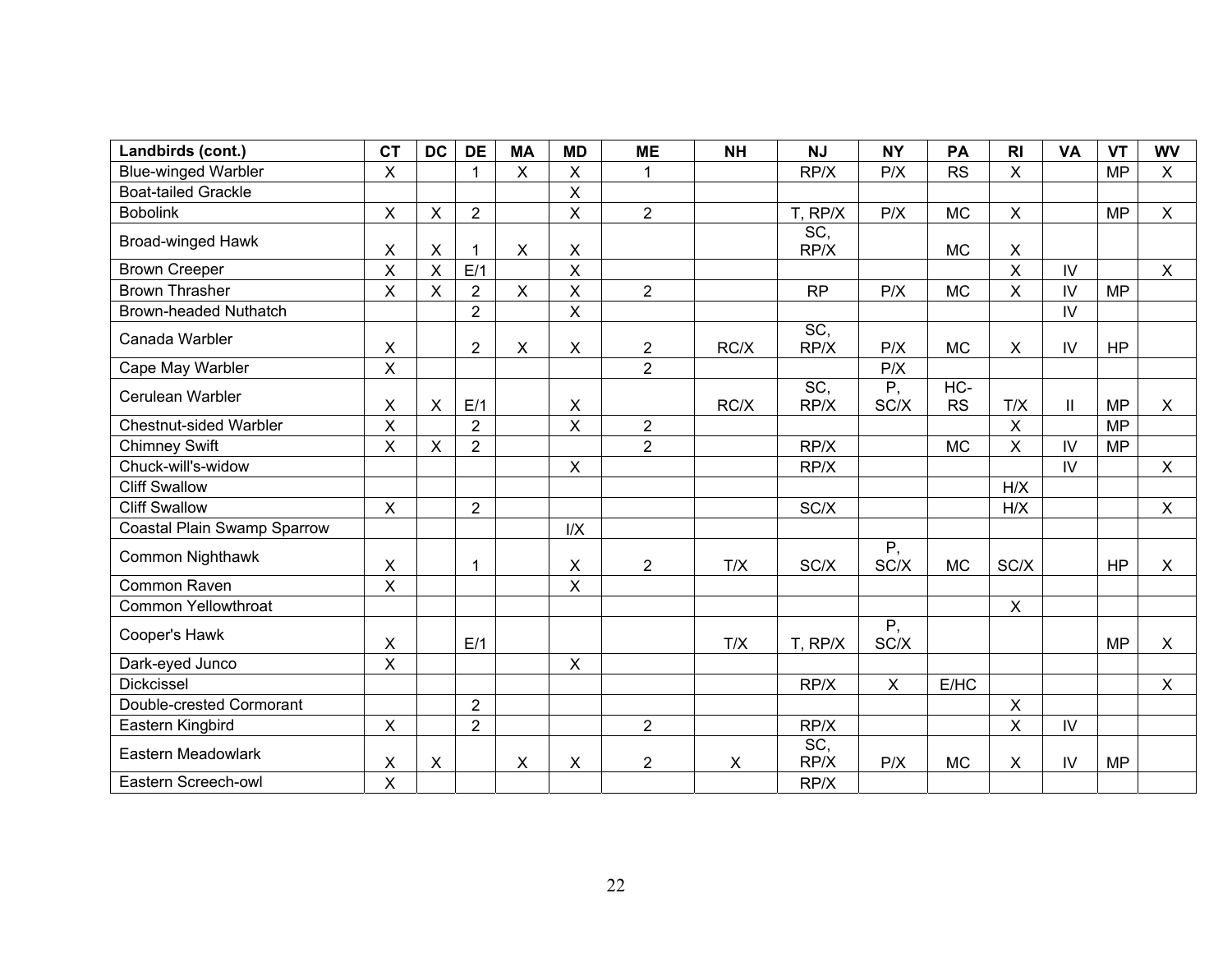| Landbirds (cont.)               | <b>CT</b>               | <b>DC</b>                 | <b>DE</b>      | <b>MA</b>      | <b>MD</b>      | <b>ME</b>      | <b>NH</b>    | <b>NJ</b>   | <b>NY</b>               | PA                  | R <sub>l</sub>            | <b>VA</b>     | <b>VT</b> | <b>WV</b>          |
|---------------------------------|-------------------------|---------------------------|----------------|----------------|----------------|----------------|--------------|-------------|-------------------------|---------------------|---------------------------|---------------|-----------|--------------------|
| Eastern Towhee                  | X                       | $\boldsymbol{\mathsf{X}}$ | $\overline{2}$ | $\pmb{\times}$ | $\mathsf{X}$   | $\overline{2}$ | $\mathsf{X}$ | RP/X        |                         |                     | X                         | IV            |           |                    |
| Eastern Wood-pewee              | X                       |                           |                |                |                |                |              | RP/X        |                         |                     |                           | $\mathsf{IV}$ |           | $\mathsf{X}$       |
| <b>Field Sparrow</b>            | X                       | $\pmb{\times}$            | $\overline{2}$ | $\pmb{\times}$ | $\mathsf{X}$   | $\overline{2}$ |              | RP/X        |                         |                     | $\pmb{\times}$            | IV            | <b>MP</b> | $\pmb{\times}$     |
| Golden Eagle                    |                         |                           |                |                | X              | $\overline{2}$ | E, RC/X      |             | E/X                     | PV                  |                           |               |           |                    |
| Golden-crowned Kinglet          | $\mathsf{X}$            |                           |                |                | $\mathsf{x}$   |                |              |             |                         |                     | SC/X                      |               |           |                    |
| Golden-winged Warbler           | $\pmb{\times}$          |                           | $\overline{2}$ | E/X            | $\pmb{\times}$ |                | SC,<br>RC/X  | SC,<br>RP/X | $\overline{P,}$<br>SC/X | $HC -$<br><b>RS</b> |                           |               | HP        | $\pmb{\times}$     |
| <b>Grasshopper Sparrow</b>      | X                       | $\boldsymbol{\mathsf{X}}$ | $\overline{2}$ | T/X            | Χ              | $\overline{2}$ | T/X          | T, RP/X     | Ρ,<br>SC/X              | <b>MC</b>           | T/X                       | $\mathsf{IV}$ | <b>HP</b> | $\pmb{\times}$     |
| <b>Gray Catbird</b>             | X                       |                           |                |                |                |                |              | RP/X        |                         |                     | $\overline{\mathsf{X}}$   | IV            |           |                    |
| Gray Jay                        |                         |                           |                |                |                |                |              |             |                         |                     |                           |               | <b>MP</b> |                    |
| Gray-Cheeked Thrush             | X                       |                           |                |                |                |                |              | SC/X        |                         |                     |                           |               |           |                    |
| <b>Great Crested Flycatcher</b> | X                       |                           | $\overline{2}$ |                |                | $\overline{2}$ |              | RP/X        |                         |                     | X                         |               |           |                    |
| <b>Great Horned Owl</b>         | $\overline{\mathsf{x}}$ | $\pmb{\times}$            |                |                |                |                |              |             |                         |                     |                           |               |           |                    |
| Hairy Woodpecker                |                         |                           |                |                | $\mathsf X$    |                |              |             |                         |                     | $\pmb{\times}$            |               |           |                    |
| Henslow's Sparrow               |                         |                           | E/1            | E/X            | T/X            |                |              | $E$ , RP/X  | T/X                     | $HC -$<br><b>RS</b> |                           |               | <b>MP</b> | X                  |
| <b>Hermit Thrush</b>            | X                       |                           |                |                | X              |                |              |             |                         |                     | $\pmb{\times}$            |               |           |                    |
| <b>Hooded Warbler</b>           | X                       | $\pmb{\times}$            | E/1            |                | $\mathsf{X}$   |                |              | RP/X        |                         |                     | X                         |               |           |                    |
| <b>Horned Lark</b>              | X                       |                           |                |                |                | $\overline{2}$ | $\mathsf{X}$ | SC/X        | $\overline{P,}$<br>SC/X |                     | SC/X                      |               |           | X                  |
| Indigo Bunting                  | X                       |                           |                |                |                |                |              | RP/X        |                         |                     | $\boldsymbol{\mathsf{X}}$ |               |           |                    |
| Ipswich Sparrow                 | X                       |                           |                |                |                |                |              |             |                         |                     |                           |               |           |                    |
| Kentucky Warbler                |                         | X                         | $\overline{2}$ |                | X              |                |              | SC,<br>RP/X | $\mathsf{X}$            | <b>MC</b>           |                           | IV.           |           | $\sf X$            |
| Kirtland's Warbler              |                         |                           |                |                |                |                |              |             |                         |                     |                           | $IV***$       |           |                    |
| Lark Sparrow                    |                         |                           |                |                |                |                |              |             |                         |                     |                           |               |           | X                  |
| Least Flycatcher                | X                       |                           | $\overline{2}$ |                | $\pmb{\times}$ |                |              | SC,<br>RP/X |                         |                     | $\pmb{\times}$            |               |           |                    |
| Loggerhead Shrike               |                         |                           | E/1            |                | E/X            | $\overline{2}$ |              | $E$ , RP/X  | E/X                     | E/IC                |                           |               |           | $\mathsf{X}^{***}$ |
| Long-eared Owl                  | X                       |                           | 1              | SC/X           | X              | $\overline{2}$ |              | T/X         | P/X                     | HC                  | H/X                       |               | <b>MP</b> | X                  |
| Louisiana Waterthrush           | X                       | $\pmb{\times}$            | $\overline{2}$ | X              | X              | $\overline{2}$ |              | RP/X        | P/X                     | <b>RS</b>           | X                         | IV            |           | $\sf X$            |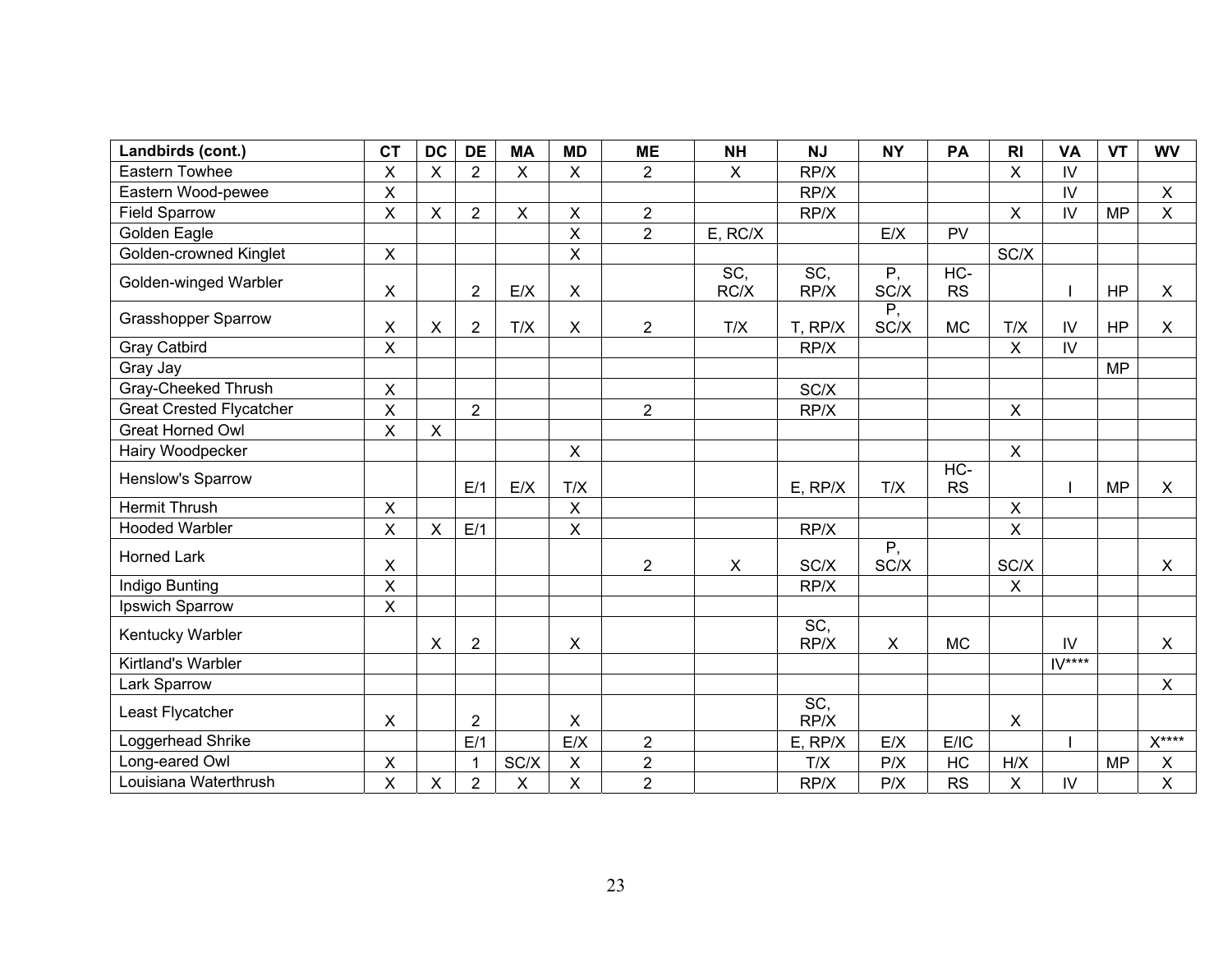| Landbirds (cont.)             | <b>CT</b>      | <b>DC</b>      | <b>DE</b>      | <b>MA</b>      | <b>MD</b>    | <b>ME</b>      | <b>NH</b>      | <b>NJ</b> | <b>NY</b>                 | PA        | R <sub>l</sub> | <b>VA</b>                  | <b>VT</b> | <b>WV</b>      |
|-------------------------------|----------------|----------------|----------------|----------------|--------------|----------------|----------------|-----------|---------------------------|-----------|----------------|----------------------------|-----------|----------------|
| Magnolia Warbler              | X              |                |                |                | X            |                |                |           |                           |           |                |                            |           |                |
| Marsh Wren                    | X              | $\pmb{\times}$ | $\overline{2}$ |                | $\mathsf{X}$ | $\overline{2}$ |                | RP/X      |                           | HC        | SC/X           | IV                         |           | $\mathsf{X}$   |
| <b>Mourning Warbler</b>       |                |                |                | SC/X           | E/X          |                |                |           |                           |           |                |                            |           |                |
| Nashville Warbler             |                |                |                |                | I/X          |                |                |           |                           |           | $\pmb{\times}$ |                            |           | $\pmb{\times}$ |
| Nelson's Sharp-tailed Sparrow |                |                |                |                |              | $\overline{2}$ | SC/X           | RP/X      |                           |           |                | $   ^{***}$                |           |                |
| Northern Bobwhite             | X              | X              | $\overline{2}$ | $\sf X$        | $\mathsf X$  |                |                | RP/X      | $\sf X$                   | IC        | $\mathsf X$    | IV                         |           | X              |
| Northern Flicker              | $\overline{X}$ |                | $\overline{2}$ |                |              | $\overline{2}$ |                | RP/X      |                           |           | $\mathsf X$    |                            |           |                |
| Northern Goshawk              | X              |                |                |                | E/X          |                | $\pmb{\times}$ | E/X       | Ρ,<br>SC/X                | <b>PV</b> | SC/X           |                            | <b>MP</b> | X              |
| Northern Harrier              | X              |                | E/1            | T/X            | $\mathsf{X}$ |                | E, RC/X        | E/X       | T/X                       | HC        | E/X            | III                        | <b>HP</b> | $\pmb{\times}$ |
| Northern Mockingbird          |                |                |                |                |              |                |                |           |                           |           |                |                            |           |                |
| Northern Parula               | $\mathsf{X}$   |                | E/1            | T/X            | $\mathsf{X}$ | $\overline{2}$ |                | SC/X      |                           |           | T/X            | IV                         |           |                |
| Northern Rough-winged Swallow | $\pmb{\times}$ |                |                |                |              |                |                |           |                           |           |                | ${\sf IV}$                 |           |                |
| Northern Saw-whet Owl         | X              |                |                |                | X            |                |                |           |                           |           |                | $\ensuremath{\mathsf{II}}$ |           | X              |
| Northern Waterthrush          | X              |                |                |                | X            |                |                |           |                           |           | $\pmb{\times}$ |                            |           | X              |
| Olive-sided Flycatcher        | X              |                |                |                | E/X          | $\overline{2}$ |                |           | P/X                       | Ext/IC    |                |                            | <b>MP</b> | $\mathsf{X}$   |
| <b>Orchard Oriole</b>         | X              |                |                |                |              |                |                |           |                           |           | $\mathsf{X}$   |                            |           |                |
| Osprey                        | X              |                | $\mathbf{1}$   |                |              |                | T/X            | T/X       | $\overline{P,}$<br>SC/X   | T/PV      | SC/X           |                            | <b>MP</b> | X              |
| Ovenbird                      | X              | $\mathsf{X}$   |                |                | $\mathsf{X}$ |                |                |           |                           |           | $\pmb{\times}$ | IV                         |           |                |
| Palm Warbler                  |                |                |                |                |              |                | $\pmb{\times}$ |           |                           |           |                |                            |           |                |
| Peregrine Falcon              | X              |                | $\overline{2}$ | E/X            | I/X          | $\overline{1}$ | E/X            | E/X       | E/X                       | E/HC      | $\pmb{\times}$ |                            | <b>HP</b> | $\mathsf{X}$   |
| <b>Pileated Woodpecker</b>    | X              |                |                |                | $\mathsf{X}$ |                |                |           |                           |           | SC/X           |                            |           |                |
| Pine Siskin                   |                |                |                |                |              |                |                |           |                           |           |                |                            |           | $\pmb{\times}$ |
| Pine Warbler                  |                |                |                |                |              |                |                | RP/X      |                           |           |                |                            |           |                |
| <b>Prairie Warbler</b>        | $\mathsf{X}$   |                | $\mathbf{1}$   | $\pmb{\times}$ | $\mathsf{X}$ | $\overline{2}$ |                | RP/X      | $\boldsymbol{\mathsf{X}}$ | <b>MC</b> | $\pmb{\times}$ | IV                         | <b>MP</b> | $\pmb{\times}$ |
| Prothonotary Warbler          |                | X              | $\overline{2}$ |                | X            |                |                | RP/X      | $\pmb{\times}$            | HC        | SC/X           | ${\sf IV}$                 |           | $\pmb{\times}$ |
| <b>Purple Finch</b>           | $\pmb{\times}$ |                |                |                |              | $\overline{2}$ | $\pmb{\times}$ | RP/X      |                           |           | $\pmb{\times}$ |                            |           |                |
| <b>Purple Martin</b>          | X              |                |                |                |              | $\overline{2}$ | E/X            |           |                           |           | $\pmb{\times}$ |                            | <b>HP</b> |                |
| <b>Red Crossbill</b>          |                |                |                |                |              | $\overline{2}$ |                |           |                           | PV        |                | $**$                       |           |                |
| Red-bellied Woodpecker        |                |                |                |                |              | $\overline{2}$ |                |           |                           |           |                |                            |           |                |
| Red-breasted Nuthatch         | $\pmb{\times}$ |                |                |                | Χ            |                |                |           |                           |           | $\pmb{\times}$ |                            |           |                |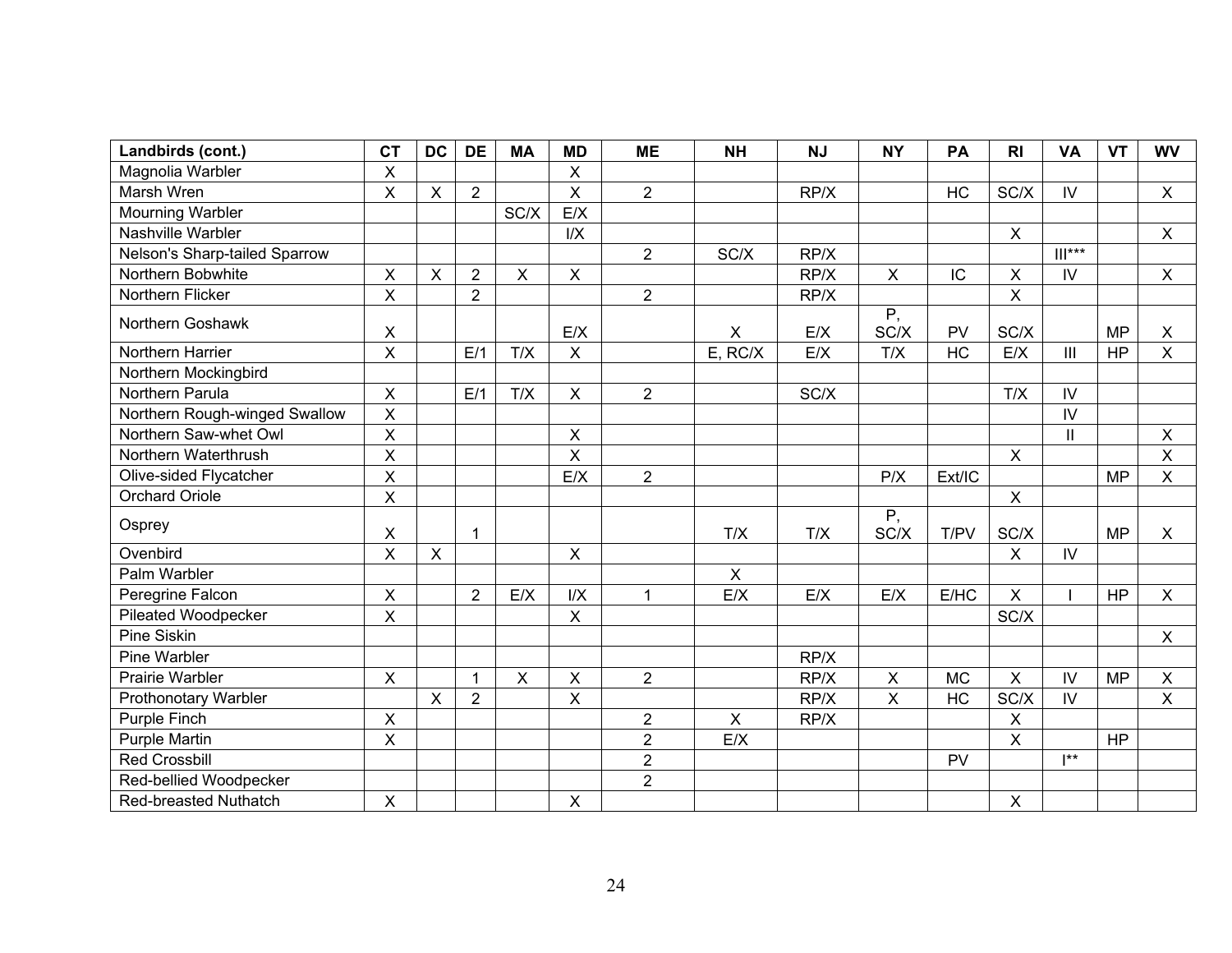| Landbirds (cont.)              | <b>CT</b>      | <b>DC</b>                 | <b>DE</b>      | <b>MA</b>                 | <b>MD</b>      | <b>ME</b>      | <b>NH</b>      | <b>NJ</b>                 | <b>NY</b>               | PA        | R <sub>l</sub> | <b>VA</b>     | <b>VT</b> | <b>WV</b>                 |
|--------------------------------|----------------|---------------------------|----------------|---------------------------|----------------|----------------|----------------|---------------------------|-------------------------|-----------|----------------|---------------|-----------|---------------------------|
| Red-cockaded Woodpecker        |                |                           |                |                           | E/X            |                |                |                           |                         |           |                |               |           |                           |
| Red-eyed Vireo                 |                |                           |                |                           | X              |                |                |                           |                         |           |                |               |           |                           |
| Red-headed Woodpecker          | X              |                           | E/1            |                           | $\mathsf{X}$   |                |                | T, RP/X                   | $\overline{P,}$<br>SC/X | <b>MC</b> |                |               |           | X                         |
| Ring-necked Pheasant           |                |                           |                |                           |                |                |                |                           |                         |           | X              |               |           |                           |
| Red-shouldered Hawk            | х              | X                         | $\overline{2}$ |                           | X              |                | SC/X           | E/X                       | $\overline{P,}$<br>SC/X | <b>MC</b> |                |               | <b>MP</b> |                           |
| Rose-breasted Grosbeak         | X              |                           |                |                           |                | $\overline{2}$ |                | RP/X                      |                         |           | X              | IV            |           |                           |
| Rough-legged Hawk              | X              |                           |                |                           |                |                |                |                           |                         |           |                |               |           |                           |
| Ruby-throated Hummingbird      | X              |                           |                |                           |                |                |                |                           |                         |           |                |               |           |                           |
| <b>Ruffed Grouse</b>           | X              |                           | $\overline{c}$ | $\mathsf X$               |                |                | $\mathsf{X}$   | $\boldsymbol{\mathsf{X}}$ | P/X                     |           | $\pmb{\times}$ |               | <b>MP</b> |                           |
| <b>Rusty Blackbird</b>         |                |                           |                |                           |                | $\overline{2}$ | SC/X           |                           | P/X                     |           |                | $IV***$       | <b>MP</b> |                           |
| Saltmarsh Sharp-tailed Sparrow | $\pmb{\times}$ |                           | $\mathbf 1$    | $\boldsymbol{\mathsf{X}}$ | X              | 1              | SC,<br>RC/X    | RP/X                      | P/X                     |           | X              | $\mathbf{  }$ |           |                           |
| Savannah Sparrow               | X              |                           | $\overline{2}$ |                           | X              |                |                | T/X                       |                         |           | X              |               |           |                           |
| <b>Scarlet Tanager</b>         | X              | $\boldsymbol{\mathsf{X}}$ | $\overline{2}$ |                           | X              | $\overline{2}$ |                | RP/X                      | P/X                     | <b>RS</b> | $\mathsf{X}$   | IV            |           |                           |
| Seaside Sparrow                | X              |                           | 1              | $\pmb{\times}$            | $\mathsf{X}$   |                | SC/X           | RP/X                      | $\overline{P}$<br>SC/X  |           | SC/X           | IV            |           |                           |
| Sedge Wren                     | X              |                           | E/1            | E/X                       | E/X            | $\mathbf{1}$   | E, RC/X        | E, RP/X                   | T/X                     | T/IC      |                | $   ^{***}$   | <b>HP</b> | $\pmb{\times}$            |
| Sharp-Shinned Hawk             | X              |                           |                | SC/X                      | $\pmb{\times}$ |                |                | SC,<br>RP/X               | $\overline{P}$<br>SC/X  | <b>MC</b> | H/X            |               |           | $\boldsymbol{\mathsf{X}}$ |
| Short-eared Owl                | X              |                           | E/1            | E/X                       | E/X            | $\mathbf{1}$   |                | $E$ , RP/X                | E/X                     | E/IC      | $\pmb{\times}$ |               | <b>MP</b> | X                         |
| Snowy Owl                      | X              |                           |                |                           |                |                |                |                           |                         |           |                |               |           |                           |
| <b>Spruce Grouse</b>           |                |                           |                |                           |                |                | $\pmb{\times}$ |                           | E/X                     |           |                |               | <b>HP</b> |                           |
| Summer Tanager                 |                |                           |                |                           | $\pmb{\times}$ |                |                | RP/X                      |                         | HC        |                |               |           |                           |
| Swainson's Thrush              | $\mathsf{X}$   |                           |                |                           | X              |                |                |                           |                         | PV        |                |               |           | X                         |
| Swainson's Warbler             |                |                           | E/1            |                           | E/X            |                |                | RP/X                      |                         |           |                | Ш             |           | $\pmb{\times}$            |
| <b>Tennessee Warbler</b>       |                |                           |                |                           |                |                |                |                           | P/X                     |           |                |               |           |                           |
| Three-Toed Woodpecker          |                |                           |                |                           |                |                | T/X            |                           | P/X                     |           |                |               |           |                           |
| Veery                          | X              |                           | $\overline{2}$ |                           | $\mathsf{X}$   | $\overline{2}$ | $\mathsf{X}$   | SC/X                      |                         |           |                |               | <b>MP</b> |                           |
| <b>Vesper Sparrow</b>          | X              |                           | $\overline{2}$ | T/X                       | X              | $\overline{2}$ | X              | E/X                       | $\overline{P}$<br>SC/X  |           |                |               | <b>HP</b> | X                         |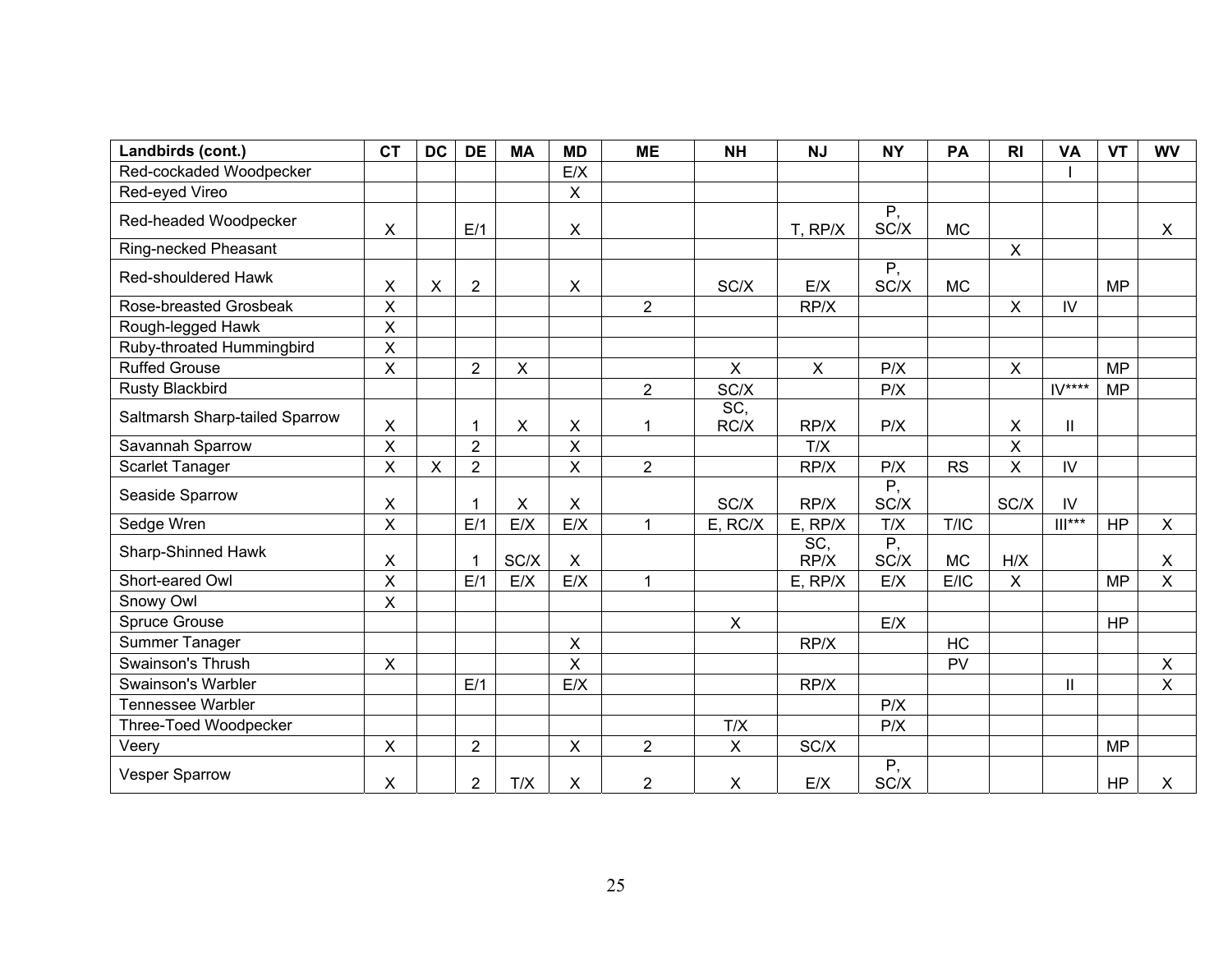| Landbirds (cont.)              | <b>CT</b>               | <b>DC</b>                 | <b>DE</b>      | <b>MA</b>      | <b>MD</b>               | <b>ME</b>      | <b>NH</b>    | <b>NJ</b>   | <b>NY</b>               | PA        | R <sub>l</sub>          | <b>VA</b>     | <b>VT</b> | <b>WV</b>                 |
|--------------------------------|-------------------------|---------------------------|----------------|----------------|-------------------------|----------------|--------------|-------------|-------------------------|-----------|-------------------------|---------------|-----------|---------------------------|
| <b>Warbling Vireo</b>          | $\mathsf{X}$            |                           | $\overline{2}$ |                |                         |                |              |             |                         |           |                         |               |           |                           |
| Wayne's Warbler                |                         |                           |                |                | $\mathsf{X}$            |                |              |             |                         |           |                         |               |           |                           |
| Whip-poor-will                 | $\mathsf{X}$            |                           | $\overline{2}$ | $\pmb{\times}$ | $\pmb{\times}$          |                | SC,<br>RC/X  | RP/X        | $\overline{P,}$<br>SC/X | <b>MC</b> | $\pmb{\times}$          | IV            | <b>HP</b> | $\boldsymbol{\mathsf{X}}$ |
| <b>White Throated Sparrow</b>  |                         |                           |                | X              |                         |                |              |             |                         |           |                         |               |           |                           |
| White-eyed Vireo               | $\pmb{\times}$          | $\mathsf{X}$              |                |                |                         |                |              |             |                         |           |                         |               |           |                           |
| <b>Willow Flycatcher</b>       | X                       |                           | $\overline{2}$ | $\pmb{\times}$ | $\pmb{\times}$          | $\overline{2}$ |              | RP/X        | P/X                     | <b>MC</b> | X                       | ${\sf IV}$    |           |                           |
| Winter Wren                    | $\pmb{\times}$          |                           |                |                | $\overline{\mathsf{X}}$ |                |              | SC/X        |                         | <b>MC</b> | SC/X                    | $\mathbf{II}$ |           |                           |
| Wood Thrush                    | $\sf X$                 | $\boldsymbol{\mathsf{X}}$ | $\mathbf{1}$   | $\pmb{\times}$ | $\pmb{\times}$          | $\overline{2}$ | $\mathsf{X}$ | RP/X        | P/X                     | <b>RS</b> | $\mathsf{X}$            | IV            | <b>MP</b> | $\pmb{\times}$            |
| Worm-eating Warbler            | $\sf X$                 | $\mathsf{X}$              | $\overline{2}$ |                | $\pmb{\times}$          |                |              | RP/X        | P/X                     | <b>RS</b> | SC/X                    | $\mathsf{IV}$ |           | $\pmb{\times}$            |
| <b>Yellow Warbler</b>          |                         |                           |                |                |                         |                |              |             |                         |           | $\mathsf{X}$            | IV            |           |                           |
| Yellow-bellied Flycatcher      |                         |                           |                |                |                         |                |              |             |                         | E/PV      |                         |               |           | $\pmb{\times}$            |
| Yellow-bellied Sapsucker       |                         |                           |                |                | $\mathsf{X}$            | $\overline{2}$ |              | RP/X        |                         |           |                         |               |           | $\pmb{\times}$            |
| Yellow-billed Cuckoo           | $\mathsf{X}$            |                           |                |                |                         |                |              | RP/X        |                         |           | $\pmb{\times}$          | $\mathsf{IV}$ |           |                           |
| Yellow-breasted Chat           | X                       |                           | $\overline{2}$ |                |                         |                |              | SC,<br>RP/X | P,<br>SC/X              | <b>MC</b> | H/X                     | ${\sf IV}$    |           |                           |
| Yellow-rumped Warbler          | $\overline{\mathsf{X}}$ |                           |                |                |                         |                |              |             |                         |           | $\overline{\mathsf{X}}$ |               |           | $\boldsymbol{\mathsf{X}}$ |
| Yellow-throated Vireo          | $\sf X$                 | $\mathsf{X}$              | $\overline{2}$ |                | X                       | $\overline{2}$ |              | RP/X        |                         | <b>MC</b> | X                       | IV            |           |                           |
| Yellow-throated Warbler        |                         |                           | $\overline{2}$ |                |                         |                |              | RP/X        |                         |           |                         |               |           |                           |
| <b>Shorebirds</b>              |                         |                           |                |                |                         |                |              |             |                         |           |                         |               |           |                           |
| American Golden-plover         |                         |                           | $\overline{2}$ |                |                         |                |              | RP/X        | P/X                     |           |                         |               |           |                           |
| American Woodcock              | $\pmb{\times}$          | $\sf X$                   | $\mathbf{1}$   | $\pmb{\times}$ | $\mathsf X$             | $\overline{2}$ | $\mathsf{X}$ | RP/X        | $\pmb{\times}$          | <b>MC</b> | X                       | IV            | <b>MP</b> | $\pmb{\times}$            |
| <b>Black-bellied Plover</b>    |                         |                           | $\overline{2}$ |                | $\mathsf X$             |                |              |             | P/X                     |           | X                       | $IV***$       |           |                           |
| <b>Buff-breasted Sandpiper</b> |                         |                           | $\overline{2}$ |                |                         |                |              |             | P/X                     |           |                         |               |           |                           |
| <b>Eskimo Curlew</b>           |                         |                           |                | $\mathsf{x}$   |                         |                |              |             |                         |           |                         |               |           |                           |
| <b>Greater Yellowlegs</b>      |                         |                           | $\overline{2}$ |                | $\pmb{\times}$          | $\overline{2}$ |              | RP/X        | P/X                     |           | $\mathsf{X}$            |               |           |                           |
| <b>Hudsonian Godwit</b>        |                         |                           | $\overline{2}$ |                |                         |                |              | RP/X        | P/X                     |           |                         | $IV***$       |           |                           |
| Least Sandpiper                |                         |                           |                |                |                         |                |              |             |                         |           | $\mathsf X$             |               |           |                           |
| Lesser Yellowlegs              |                         |                           |                |                |                         |                |              |             |                         |           | $\overline{\mathsf{x}}$ |               | <b>MP</b> |                           |
| <b>Marbled Godwit</b>          |                         |                           | $\overline{2}$ |                |                         |                |              | RP/X        | P/X                     |           |                         | $IV***$       |           |                           |
| <b>Pectoral Sandpiper</b>      |                         |                           |                |                |                         |                |              |             |                         |           | X                       |               |           |                           |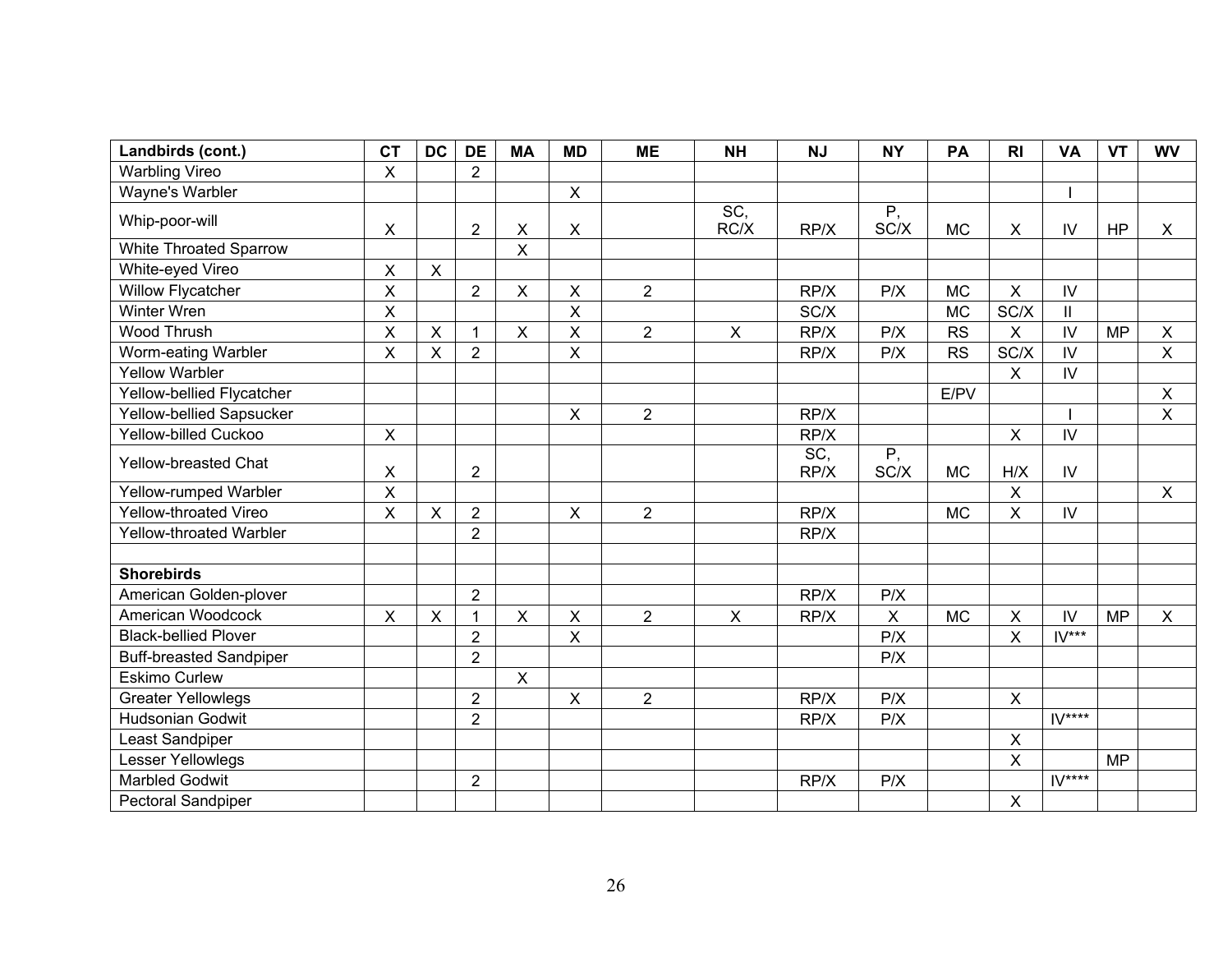| Shorebirds (cont.)            | <b>CT</b>      | <b>DC</b> | <b>DE</b>      | <b>MA</b>                 | <b>MD</b>      | <b>ME</b>            | <b>NH</b>    | <b>NJ</b>   | <b>NY</b>              | PA        | R <sub>l</sub>          | <b>VA</b>     | <b>VT</b> | <b>WV</b>      |
|-------------------------------|----------------|-----------|----------------|---------------------------|----------------|----------------------|--------------|-------------|------------------------|-----------|-------------------------|---------------|-----------|----------------|
| <b>Piping Plover</b>          | X              |           | E/1            | T/X                       | E/X            |                      | E/X          | <b>RP</b>   | E/X                    | Ext/IC    | $\pmb{\times}$          |               |           |                |
| Purple Sandpiper              |                |           | $\overline{2}$ |                           | $\mathsf{X}$   | $\overline{2}$       | $\mathsf{X}$ | RP/X        | P/X                    |           | $\sf X$                 | $IV***$       |           |                |
| Red Knot                      |                |           | $\mathbf{1}$   | $\pmb{\times}$            | $\mathsf{X}$   | $\overline{2}$       |              | T, RP/X     | P/X                    |           | X                       | $IV***$       |           |                |
| Ruddy Turnstone               | $\pmb{\times}$ |           | $\mathbf{1}$   | $\pmb{\times}$            | $\mathsf{X}$   | $\overline{2}$       |              | RP/X        | P/X                    |           | $\pmb{\times}$          |               |           |                |
| Sanderling                    | $\pmb{\times}$ |           | 1              | $\pmb{\times}$            | $\mathsf{X}$   | $\overline{2}$       |              | SC,<br>RP/X | P/X                    |           | $\pmb{\times}$          |               |           |                |
| Semipalmated Plover           |                |           |                |                           |                |                      |              |             |                        |           | $\mathsf{x}$            |               |           |                |
| Semipalmated sandpiper        | $\pmb{\times}$ |           | $\overline{2}$ |                           | $\pmb{\times}$ | $\overline{2}$       | $\mathsf{X}$ | RP/X        | P/X                    |           | $\overline{\mathsf{X}}$ |               |           |                |
| <b>Short-billed Dowitcher</b> |                |           | $\overline{2}$ | $\mathsf{X}$              | $\mathsf{X}$   |                      |              |             | P/X                    |           | $\sf X$                 | $IV***$       |           |                |
| Solitary Sandpiper            |                |           | $\overline{2}$ |                           | $\mathsf{X}$   |                      |              |             |                        | <b>MC</b> | $\pmb{\times}$          |               |           |                |
| Spotted Sandpiper             | $\pmb{\times}$ |           | $\mathbf{1}$   |                           |                |                      |              | SC/X        |                        |           | $\overline{\mathsf{X}}$ |               |           | $\mathsf{X}$   |
| <b>Upland Sandpiper</b>       | X              |           | E/1            | E/X                       | $\mathsf{X}$   | $\blacktriangleleft$ | E, RC/X      | $E$ , RP/X  | T/X                    | T/IC      | E/X                     |               | <b>HP</b> | $\pmb{\times}$ |
| Whimbrel                      |                |           | 1              | $\boldsymbol{\mathsf{X}}$ | X              | $\overline{2}$       |              | SC,<br>RP/X | P/X                    |           | $\pmb{\times}$          | $IV***$       |           |                |
| White-rumped Sandpiper        |                |           | $\overline{2}$ |                           |                |                      |              |             |                        |           | $\mathsf{x}$            |               |           |                |
| Willet                        | $\pmb{\times}$ |           | $\overline{2}$ |                           | X              | $\overline{2}$       | SC/X         | RP/X        | P/X                    |           | SC/X                    |               |           |                |
| <b>Wilson's Plover</b>        |                |           | $\overline{2}$ |                           | E/X            |                      |              |             |                        |           |                         |               |           |                |
| <b>Wilson's Snipe</b>         |                | X         |                |                           | $\mathsf{X}$   |                      |              |             |                        | <b>MC</b> | $\pmb{\times}$          |               |           | X              |
|                               |                |           |                |                           |                |                      |              |             |                        |           |                         |               |           |                |
| Waterbirds                    |                |           |                |                           |                |                      |              |             |                        |           |                         |               |           |                |
| American Bittern              | Χ              | X         | $\overline{2}$ | E/X                       | I/X            | $\overline{2}$       | RC/X         | $E$ , RP/X  | P,<br>SC/X             | E/HC      | E/X                     | $\mathbf{II}$ | <b>HP</b> | $\pmb{\times}$ |
| American Coot                 |                |           | $\overline{2}$ |                           |                | $\overline{2}$       |              |             |                        | <b>MC</b> |                         |               |           | $\overline{X}$ |
| American Oystercatcher        | $\pmb{\times}$ |           | E/1            | $\pmb{\times}$            | $\mathsf{X}$   | $\mathbf{1}$         |              | RP/X        | P/X                    |           | SC/X                    | $\mathbf{II}$ |           |                |
| American White Pelican        |                |           | $\overline{2}$ |                           |                |                      |              |             |                        |           |                         |               |           |                |
| <b>Arctic Tern</b>            |                |           | $\overline{2}$ | SC/X                      |                | $\overline{c}$       | T/X          |             |                        |           |                         |               |           |                |
| <b>Atlantic Puffin</b>        |                |           |                |                           |                | $\overline{2}$       |              |             |                        |           |                         |               |           |                |
| Audubon's Shearwater          |                |           | $\mathbf{1}$   |                           |                |                      |              | RP/X        |                        |           |                         |               |           |                |
| <b>Black Guillemot</b>        |                |           |                |                           |                |                      | SC/X         |             |                        |           |                         |               |           |                |
| <b>Black Rail</b>             | X              |           | E/1            |                           | E/X            |                      |              | T/RP        | E/X                    |           |                         |               |           |                |
| <b>Black Skimmer</b>          | X              |           | E/1            |                           | $\mathsf{X}$   |                      |              | $E$ , RP/X  | $\overline{P}$<br>SC/X |           | X                       | Ш             |           |                |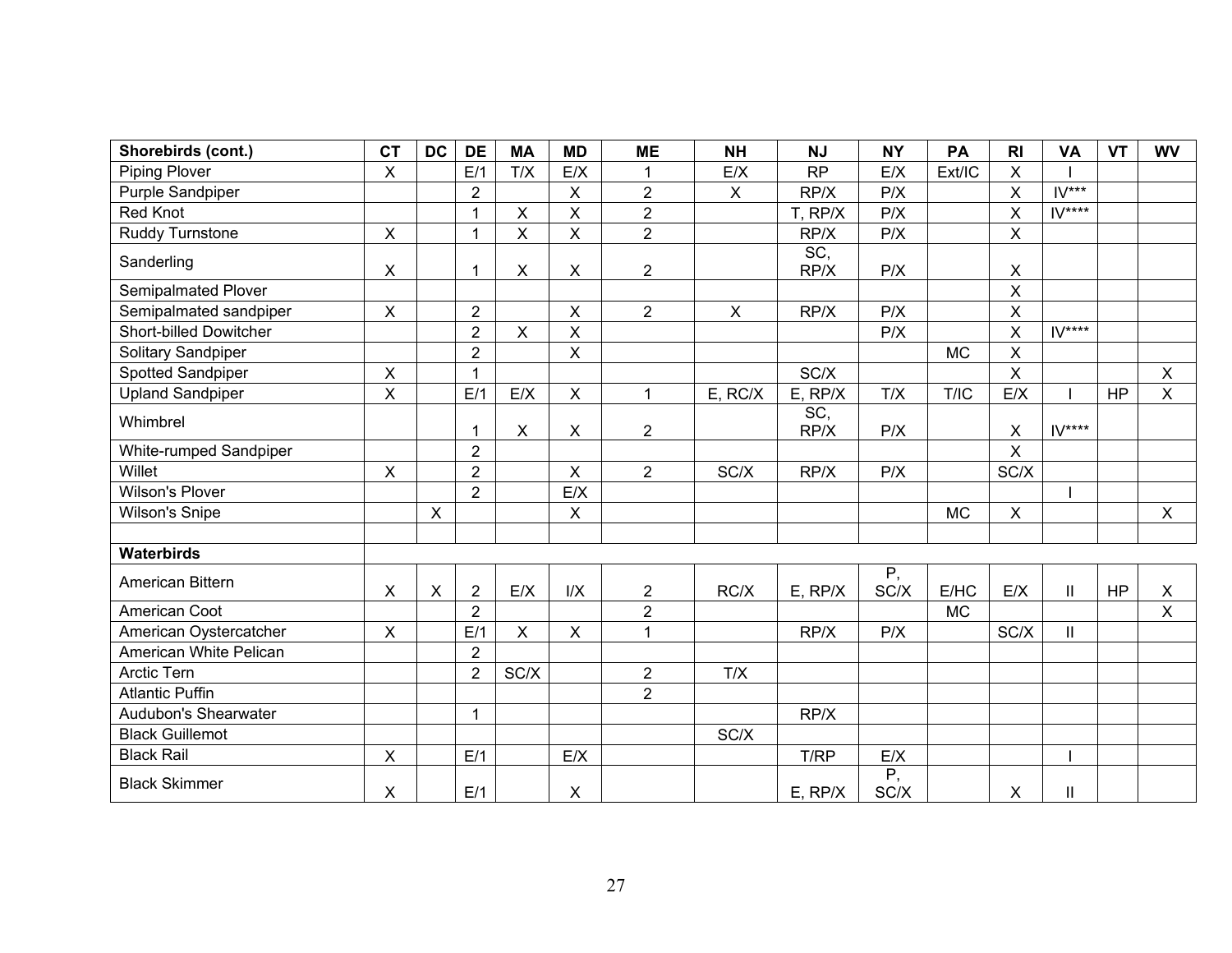| Waterbirds (cont.)             | <b>CT</b>               | <b>DC</b> | <b>DE</b>      | <b>MA</b>      | <b>MD</b>      | <b>ME</b>      | <b>NH</b>    | <b>NJ</b>   | <b>NY</b>      | PA        | R <sub>l</sub>            | <b>VA</b>                          | <b>VT</b> | <b>WV</b>    |
|--------------------------------|-------------------------|-----------|----------------|----------------|----------------|----------------|--------------|-------------|----------------|-----------|---------------------------|------------------------------------|-----------|--------------|
| <b>Black Tern</b>              |                         |           | $\overline{2}$ |                | $\pmb{\times}$ | 1              |              | SC,<br>RP/X | E/X            | E/HC      |                           |                                    | <b>HP</b> |              |
| Black-crowned Night-heron      | $\pmb{\times}$          | $\times$  | E/1            | $\pmb{\times}$ | $\pmb{\times}$ | $\overline{2}$ |              | T, RP/X     | P/X            | E/PV      | SC/X                      | $\ensuremath{\mathsf{III}}\xspace$ | <b>MP</b> | $\mathsf{X}$ |
| <b>Black-necked Stilt</b>      |                         |           | $\overline{2}$ |                |                |                |              |             |                |           |                           |                                    |           |              |
| <b>Bonaparte's Gull</b>        |                         |           |                |                |                | $\overline{2}$ |              |             | $\pmb{\times}$ |           |                           |                                    |           |              |
| <b>Bridled Tern</b>            |                         |           | $\overline{2}$ |                |                |                |              | RP/X        |                |           |                           |                                    |           |              |
| <b>Brown Pelican</b>           |                         |           | $\overline{2}$ |                | $\pmb{\times}$ |                |              |             |                |           |                           |                                    |           |              |
| Caspian Tern                   |                         |           |                |                |                |                |              | SC/X        | P/X            |           |                           |                                    |           |              |
| Cattle Egret                   |                         |           | $\overline{2}$ |                |                | $\overline{2}$ |              | RP/X        | P/X            |           | SC/X                      |                                    |           |              |
| <b>Clapper Rail</b>            | X                       |           |                |                |                |                |              | RP/X        |                |           | SC/X                      | IV.                                |           |              |
| Common Loon                    | $\pmb{\times}$          |           |                | SC/X           | I/X            | $\overline{2}$ | T/X          |             | P,<br>SC/X     |           |                           |                                    | <b>HP</b> |              |
| Common Moorhen                 | $\mathsf X$             |           |                | SC/X           | $\pmb{\times}$ | $\overline{2}$ | $\mathsf{X}$ |             |                | <b>MC</b> | H/X                       |                                    |           | $\mathsf{X}$ |
| <b>Common Murre</b>            |                         |           |                |                |                | $\overline{2}$ |              |             |                |           |                           |                                    |           |              |
| Common Tern                    | X                       |           | E/1            | SC/X           | X              | $\overline{2}$ | E, RC/X      | SC,<br>RP/X | T/X            | E/PV      | $\boldsymbol{\mathsf{X}}$ | $\mathbf{III}$                     | <b>HP</b> |              |
| Cory's Shearwater              |                         |           |                |                |                |                |              |             | $\mathsf X$    |           |                           |                                    |           |              |
| Dunlin                         |                         |           | $\overline{2}$ |                | $\pmb{\times}$ |                |              |             | P/X            |           | $\pmb{\times}$            | $IV***$                            |           |              |
| Forster's Tern                 |                         |           | E/1            |                | $\pmb{\times}$ |                |              | RP/X        | P/X            |           |                           | $\mathsf{IV}$                      |           |              |
| Glossy Ibis                    | $\mathsf{X}$            |           | $\overline{2}$ |                | $\mathsf{X}$   | $\overline{2}$ |              | RP/X        | P/X            |           | SC/X                      | $\mathbf{III}$                     |           |              |
| <b>Great Black-backed Gull</b> |                         |           | $\overline{2}$ |                |                |                |              |             |                |           | $\pmb{\times}$            |                                    |           |              |
| <b>Great Blue Heron</b>        | X                       |           | $\overline{2}$ |                | X              | $\overline{2}$ | X            | SC,<br>RP/X |                | <b>MC</b> | SC/X                      |                                    | <b>MP</b> | X            |
| <b>Great Cormorant</b>         | $\overline{\mathsf{X}}$ |           | $\overline{2}$ |                |                | $\overline{2}$ |              |             |                |           |                           |                                    |           |              |
| <b>Great Egret</b>             | $\mathsf{X}$            |           | $\overline{2}$ |                | $\pmb{\times}$ | $\overline{2}$ |              | RP/X        | P/X            | E/PV      | SC/X                      |                                    |           |              |
| <b>Greater Shearwater</b>      |                         |           | $\overline{2}$ |                |                | $\overline{2}$ |              | RP/X        | X              |           |                           |                                    |           |              |
| Green Heron                    | $\mathsf{X}$            |           |                | $\mathsf{X}$   |                |                |              | RP/X        |                |           |                           | $\mathsf{IV}$                      |           |              |
| <b>Gull-billed Tern</b>        |                         |           | $\overline{2}$ |                | E/X            |                |              | RP/X        | P/X            |           |                           |                                    |           |              |
| Herring Gull                   |                         |           |                |                |                |                |              |             |                |           | $\times$                  |                                    |           |              |
| <b>Horned Grebe</b>            | $\mathsf{X}$            |           | $\overline{2}$ |                | $\pmb{\times}$ |                |              | RP/X        | P/X            |           |                           | $IV***$                            |           |              |
| King Rail                      | X                       |           | $\overline{2}$ | T/X            | X              |                |              | SC,<br>RP/X | T/X            | E/PV      | SC/X                      | $\mathbf{I}$                       |           | X            |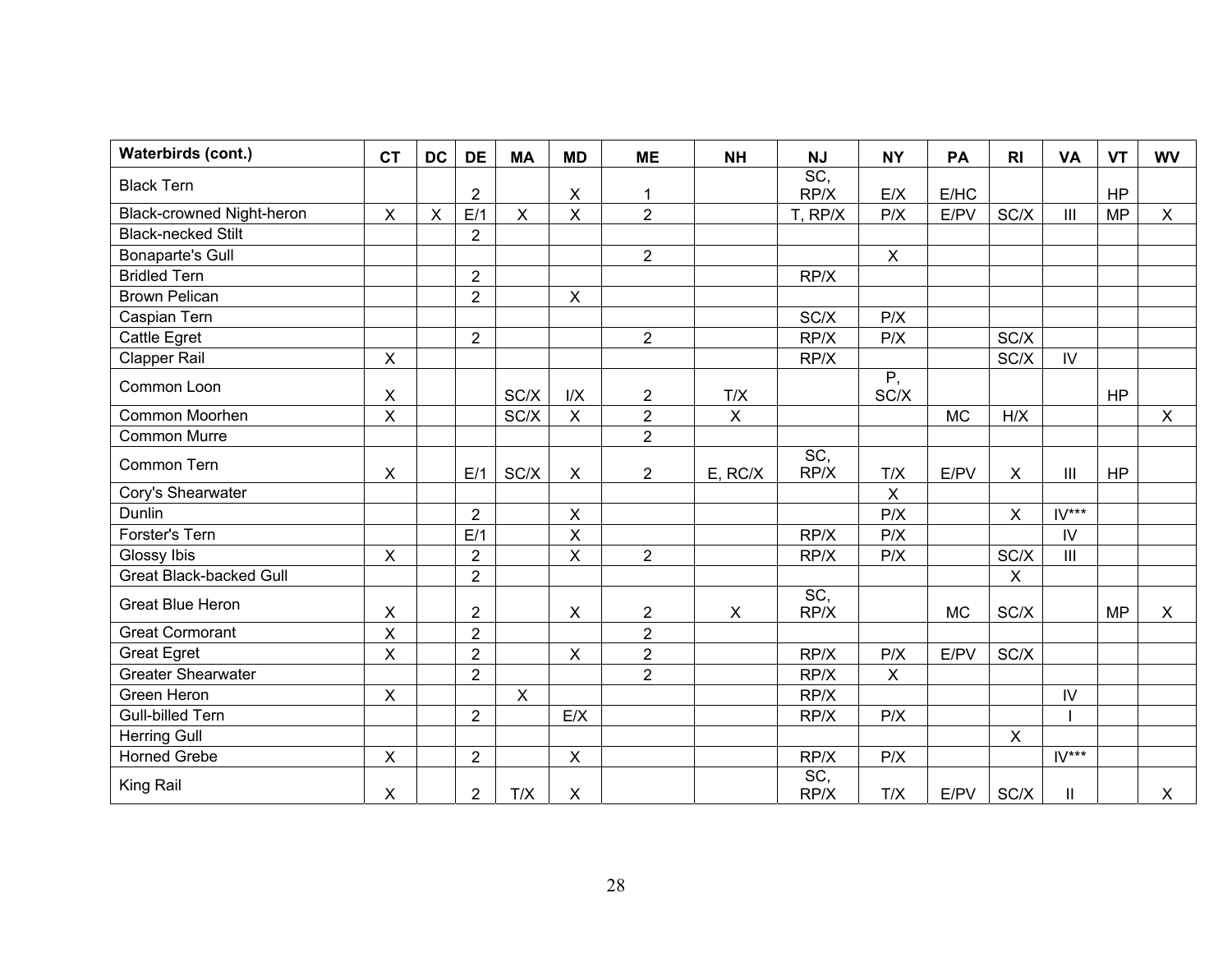| Waterbirds (cont.)         | <b>CT</b>      | <b>DC</b>    | <b>DE</b>      | <b>MA</b>                 | <b>MD</b>               | <b>ME</b>      | <b>NH</b> | <b>NJ</b>                 | <b>NY</b>      | PA        | R <sub>l</sub> | <b>VA</b>                   | <b>VT</b> | <b>WV</b>      |
|----------------------------|----------------|--------------|----------------|---------------------------|-------------------------|----------------|-----------|---------------------------|----------------|-----------|----------------|-----------------------------|-----------|----------------|
| <b>Laughing Gull</b>       |                |              |                | $\mathsf{X}$              | $\mathsf{X}$            |                |           |                           | P/X            |           |                |                             |           |                |
| Leach's Storm-petrel       |                |              |                | E/X                       |                         |                |           |                           |                |           |                |                             |           |                |
| Least Bittern              | $\pmb{\times}$ | $\mathsf{X}$ | $\overline{2}$ | E/X                       | I/X                     | $\overline{2}$ | SC/X      | SC,<br>RP/X               | T/X            | PV        | SC/X           | $\mathop{\rm III}\nolimits$ | HP        | X              |
| Least Tern                 | $\mathsf{X}$   |              | E/1            | SC/X                      | T/X                     | $\mathbf{1}$   | E. RC/X   | $E$ , RP/X                | T/X            |           | T/X            | $\mathbf{II}$               |           |                |
| Little Blue Heron          | X              |              | $\overline{2}$ |                           | X                       | $\overline{2}$ |           | $\overline{SC}$<br>RP/X   | P/X            |           | SC/X           | Ш.                          |           |                |
| <b>Little Gull</b>         |                |              | $\overline{2}$ |                           |                         |                |           |                           | $\mathsf{X}$   |           |                |                             |           |                |
| Manx Shearwater            |                |              |                |                           |                         |                |           | RP/X                      |                |           |                |                             |           |                |
| Northern Gannet            |                |              |                |                           | $\mathsf X$             |                |           | RP/X                      |                |           |                |                             |           |                |
| Pied-billed Grebe          | $\mathsf{X}$   |              | E/1            | E/X                       | $\overline{\mathsf{x}}$ |                | E, RC/X   | $E$ , RP/X                | T/X            | <b>MC</b> | E/X            |                             | <b>HP</b> | $\sf X$        |
| Razorbill                  |                |              |                |                           |                         | $\overline{2}$ |           | $\boldsymbol{\mathsf{X}}$ | $\pmb{\times}$ |           |                |                             |           |                |
| Red Necked Phalarope       |                |              | $\overline{2}$ |                           |                         | $\overline{2}$ |           |                           | P/X            |           |                |                             |           |                |
| Red-necked Grebe           | $\mathsf{x}$   |              |                |                           |                         |                |           |                           |                |           |                |                             |           |                |
| Red-throated Loon          | $\mathsf X$    |              | $\overline{2}$ |                           | $\mathsf{X}$            |                |           | RP/X                      | P/X            |           |                |                             |           |                |
| Roseate Tern               | $\mathsf X$    |              | $\mathbf{1}$   | E/X                       | EX/X                    | 1              | E/X       | RP                        | E/X            |           | H/X            | $IV***$                     |           |                |
| Ross' Gull                 |                |              | $\overline{2}$ |                           |                         |                |           |                           |                |           |                |                             |           |                |
| Royal Tern                 |                |              |                |                           | E/X                     |                |           | RP/X                      |                |           |                | $\mathsf{II}$               |           |                |
| Sandhill Crane             |                |              |                |                           |                         | $\overline{2}$ |           |                           |                |           |                |                             |           |                |
| Sandwich Tern              |                |              |                |                           | $\mathsf{X}$            |                |           |                           |                |           |                |                             |           |                |
| Snowy Egret                | X              |              | $\overline{2}$ | $\boldsymbol{\mathsf{X}}$ | $\mathsf{X}$            | $\overline{2}$ |           | SC,<br>RP/X               | P/X            |           | SC/X           |                             |           |                |
| Sora Rail                  | $\mathsf{X}$   | $\mathsf X$  | $\overline{2}$ | $\mathsf X$               |                         |                |           | $\mathsf X$               |                | <b>MC</b> | SC/X           |                             | <b>MP</b> | $\mathsf{X}$   |
| Thayer's Gull              |                |              |                |                           |                         |                |           |                           | $\mathsf{X}$   |           |                |                             |           |                |
| <b>Tricolored Heron</b>    |                |              | $\overline{2}$ |                           | X                       | $\overline{2}$ |           | SC,<br>RP/X               | P/X            |           |                | $\mathbf{III}$              |           |                |
| Virginia Rail              | $\mathsf{X}$   | $\mathsf{X}$ |                |                           |                         |                |           | RP/X                      |                | HC        |                | $\mathsf{IV}$               |           | $\pmb{\times}$ |
| Wilson's Phalarope         |                |              | $\overline{2}$ |                           |                         |                |           | RP/X                      |                |           |                |                             |           |                |
| <b>Yellow Rail</b>         |                |              | $\overline{2}$ |                           |                         | $\overline{2}$ |           |                           | $\pmb{\times}$ |           |                | $IV***$                     |           |                |
| Yellow-crowned Night-heron | $\mathsf{X}$   |              | E/1            |                           | $\pmb{\mathsf{X}}$      |                |           | T, RP/X                   | P/X            | E/PV      | SC/X           | Ш.                          |           | $\pmb{\times}$ |
|                            |                |              |                |                           |                         |                |           |                           |                |           |                |                             |           |                |
|                            |                |              |                |                           |                         |                |           |                           |                |           |                |                             |           |                |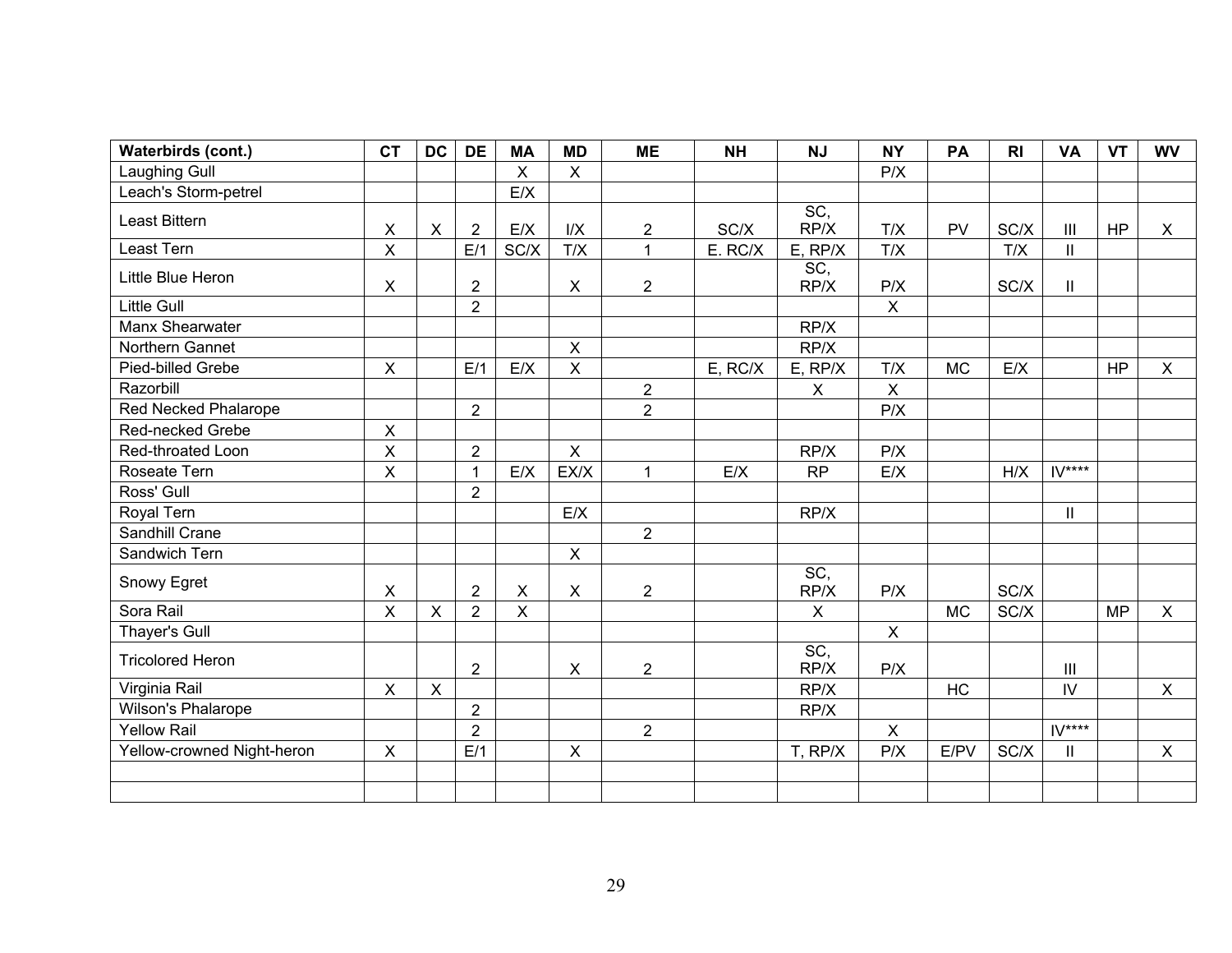| Waterfowl               | <b>CT</b>      | <b>DC</b> | <b>DE</b>      | <b>MA</b>          | <b>MD</b>    | <b>ME</b>      | <b>NH</b>    | <b>NJ</b>    | <b>NY</b>                 | PA        | R <sub>l</sub> | <b>VA</b>           | <b>VT</b> | <b>WV</b>      |
|-------------------------|----------------|-----------|----------------|--------------------|--------------|----------------|--------------|--------------|---------------------------|-----------|----------------|---------------------|-----------|----------------|
| American Black Duck     | X              | X         |                | $\sf X$            | $\mathsf{X}$ | $\overline{2}$ | $\mathsf{X}$ | RP/X         | $\mathsf X$               | <b>MC</b> | X              | $\mathbf{I}$        | <b>HP</b> | X              |
| <b>Atlantic Brant</b>   |                |           | $\overline{2}$ |                    | $\mathsf{X}$ |                |              | RP/X         | $\mathsf{X}$              |           |                | $   ^{***}$         |           |                |
| Barrow's Goldeneye      |                |           |                |                    |              | $\overline{2}$ |              |              |                           |           |                |                     |           |                |
| <b>Black Scoter</b>     | X              |           | $\overline{2}$ |                    |              |                |              | RP/X         | $\pmb{\times}$            |           |                |                     |           |                |
| <b>Blue-winged Teal</b> | X              |           |                |                    |              |                |              |              | P/X                       |           | SC/X           |                     | <b>MP</b> |                |
| <b>Bufflehead</b>       |                |           | $\overline{2}$ |                    |              |                |              | RP/X         |                           |           |                |                     |           |                |
| Canada Goose            |                |           | 1              |                    |              | $3, 4, *1$     |              | RP/X         |                           |           |                |                     |           |                |
| Canvasback              | X              |           | $\overline{2}$ |                    | X            |                |              | RP/X         |                           |           |                |                     |           |                |
| Common Eider            |                |           | 1              | $\pmb{\mathsf{X}}$ |              | $\overline{2}$ |              | RP/X         | $\pmb{\times}$            |           |                |                     |           |                |
| Common Goldeneye        |                |           |                |                    |              |                |              |              | $\pmb{\times}$            |           |                |                     |           |                |
| Common Merganser        | X              |           |                |                    |              |                |              |              |                           |           |                |                     |           |                |
| Gadwall                 |                |           |                |                    |              |                |              |              |                           |           | SC/X           |                     |           |                |
| <b>Greater Scaup</b>    | $\pmb{\times}$ |           | $\overline{2}$ |                    |              | $\overline{2}$ |              | RP/X         | $\boldsymbol{\mathsf{X}}$ |           |                | $IV***$             |           |                |
| Green-winged Teal       |                |           |                |                    |              |                |              |              |                           | <b>PV</b> | SC/X           |                     |           | $\mathsf{X}$   |
| Harlequin Duck          |                |           |                | $\pmb{\times}$     | $\mathsf{X}$ | $\overline{2}$ |              | $\mathsf{X}$ | P/X                       |           | $\mathsf X$    |                     |           |                |
| <b>Hooded Merganser</b> | $\pmb{\times}$ |           | $\overline{2}$ |                    |              |                |              |              |                           |           |                |                     |           | $\pmb{\times}$ |
| Lesser Scaup            | X              |           | $\overline{2}$ |                    |              |                |              | RP/X         | $\pmb{\times}$            |           |                |                     |           |                |
| Long-tailed Duck        | X              |           | $\overline{2}$ | $\pmb{\times}$     |              |                |              | RP/X         | $\pmb{\times}$            |           |                |                     |           |                |
| Mallard                 |                |           | $\overline{2}$ |                    |              |                |              |              |                           |           |                |                     |           |                |
| Northern Pintail        |                |           |                |                    |              |                |              | RP/X         | U/X                       |           |                |                     |           |                |
| Northern Shoveler       |                |           | $\overline{2}$ |                    |              |                |              |              |                           |           |                |                     |           |                |
| Redhead                 |                |           | $\overline{2}$ |                    |              |                |              |              |                           |           |                | $\mathop{  }^{***}$ |           |                |
| <b>Ruddy Duck</b>       |                |           |                |                    | $\mathsf{X}$ | $\overline{2}$ |              |              | P/X                       | <b>MC</b> |                |                     |           |                |
| Surf Scoter             | X              |           | $\overline{2}$ |                    |              |                |              | RP/X         | $\pmb{\times}$            |           |                |                     |           |                |
| Tundra Swan             |                |           | $\overline{2}$ |                    |              |                |              |              |                           | $RS^*$    |                |                     |           |                |
| White-winged Scoter     | X              |           | $\overline{2}$ |                    |              |                |              | RP/X         | $\pmb{\times}$            |           |                |                     |           |                |
| <b>Wood Duck</b>        |                | X         |                |                    |              |                |              | RP/X         |                           |           |                |                     |           |                |

\* and \*\*\*\* migrant population

\*1 migrant and non-breeding

\*\*Type 1

\*\*\* winter population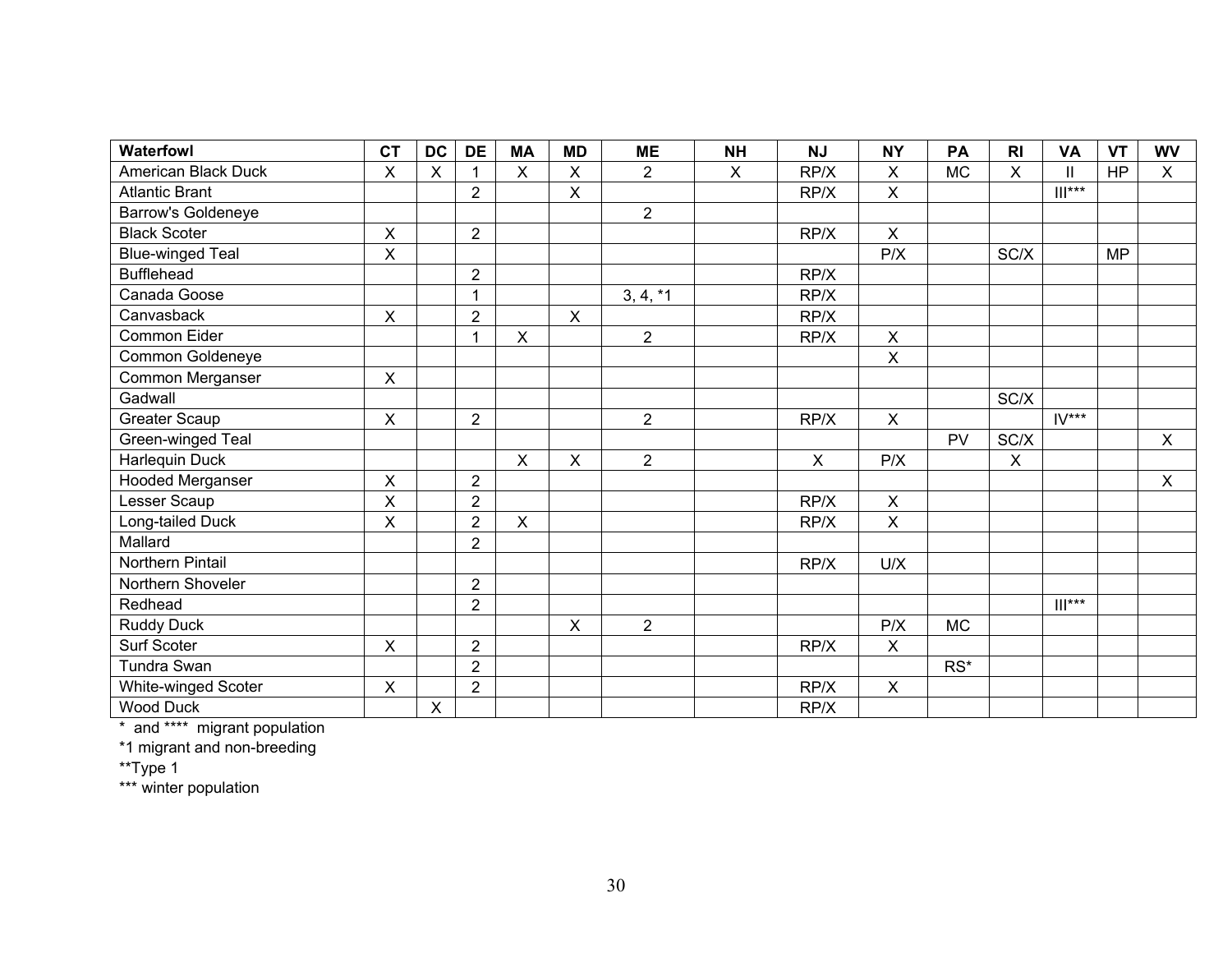#### **APPENDIX 1 (cont.). Species of Greatest Conservation Need List Decoder**

#### **Connecticut**

No ranking system

• Scientific name discrepancies may exist and are still being settled

X – Denotes whether or not a species is on the list, bears no ranking (prioritization) significance

#### **Delaware**

Species are ranked into two tiers (1 and 2)

- Scientific name discrepancies may exist and are still being settled
- X Denotes whether or not a species is on the list, bears no ranking (prioritization) significance

E – State Endangered

T – State Threatened

SC – State Special Concern

#### **Maine**

Species are ranked into two tiers (1 and 2)

• Scientific name discrepancies may exist and are still being settled

#### **Maryland**

• Scientific name discrepancies may exist and are being settled

 $X -$ Denotes whether or not a species is on the list, bears no ranking (prioritization) significance

E – State Endangered

T – State Threatened

SC – State Special Concern

EX - Extirpated

I – In need of conservation

#### **Massachusetts**

No ranking system

- Scientific name discrepancies may exist and are being settled
- X Denotes whether or not a species is on the list, bears no ranking (prioritization) significance
- E State Endangered
- T State Threatened
- SC State Special Concern

#### **New Hampshire**

No ranking system

- Scientific name discrepancies may exist and are being settled
- $X -$ Denotes whether or not a species is on the list, bears no ranking (prioritization) significance
- E State Endangered
- T State Threatened
- SC State Special Concern
- RC State Regional Concern

#### **New Jersey**

No ranking system

• Scientific name discrepancies may exist and are being settled

- X Denotes whether or not a species is on the list, bears no ranking (prioritization) significance
- E State Endangered
- T State Threatened
- SC State Special Concern
- RP Regional Priority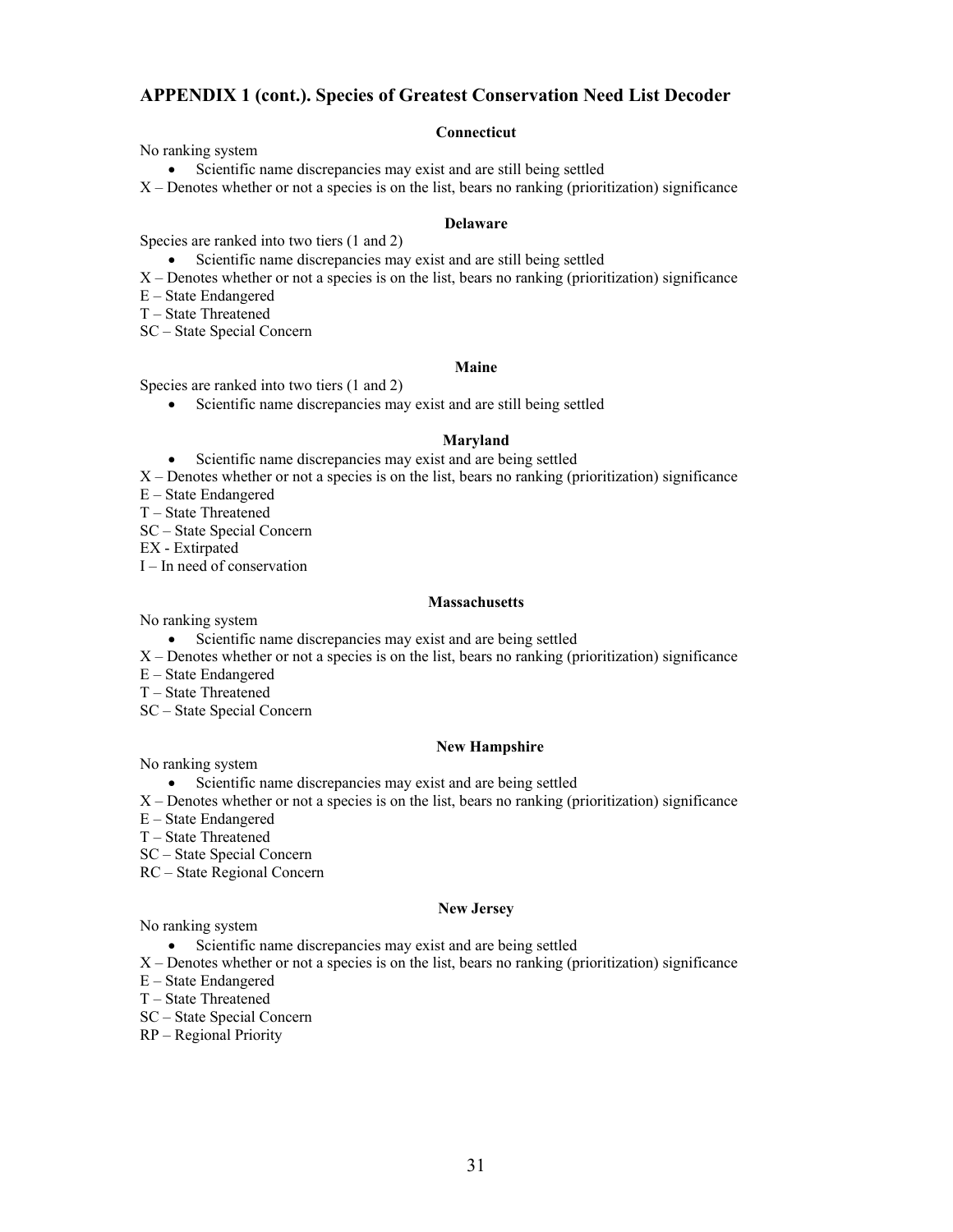#### **New York**

No ranking system

- Scientific name discrepancies may exist and are being settled
- X Denotes whether or not a species is on the list, bears no ranking (prioritization) significance
- E State Endangered
- T State Threatened
- SC State Special Concern
- U- Unprotected\*
- P Protected\*
- \* Unprotected and protected listing will be removed from the final draft

#### **Pennsylvania**

Tiered system (see below)

- Scientific name discrepancies may exist and are being settled
- X Denotes whether or not a species is on the list, bears no ranking (prioritization) significance
- IC Immediate Concern
- HC High Level Concern
- MC Maintenance Concern
- RS Responsibility Species
- E Endangered
- T Threatened
- Ext Extirpated (as breeding species)

#### **Rhode Island**

No ranking system

- Scientific name discrepancies may exist and are still being settled
- $X -$ Denotes whether or not a species is on the list, bears no ranking (prioritization) significance
- E State Endangered
- T State Threatened
- SC State Special Concern
- H Heritage Species
- EX Extirpated

#### **Vermont**

Species are ranked into two tiers (High Priority or Medium Priority)

• Scientific name discrepancies may exist and are still being settled

HP – High Priority

MP – Medium Priority

#### **Virginia**

Four tiered ranking system  $(I - IV)$ 

• Scientific name discrepancies may exist and are still being settled

#### **Washington D.C.**

No ranking system

- Scientific name discrepancies may exist and are being settled
- X Denotes whether or not a species is on the list, bears no ranking (prioritization) significance

#### **West Virginia**

No ranking system

- Scientific name discrepancies may exist and are being settled
- $X -$ Denotes whether or not a species is on the list, bears no ranking (prioritization) significance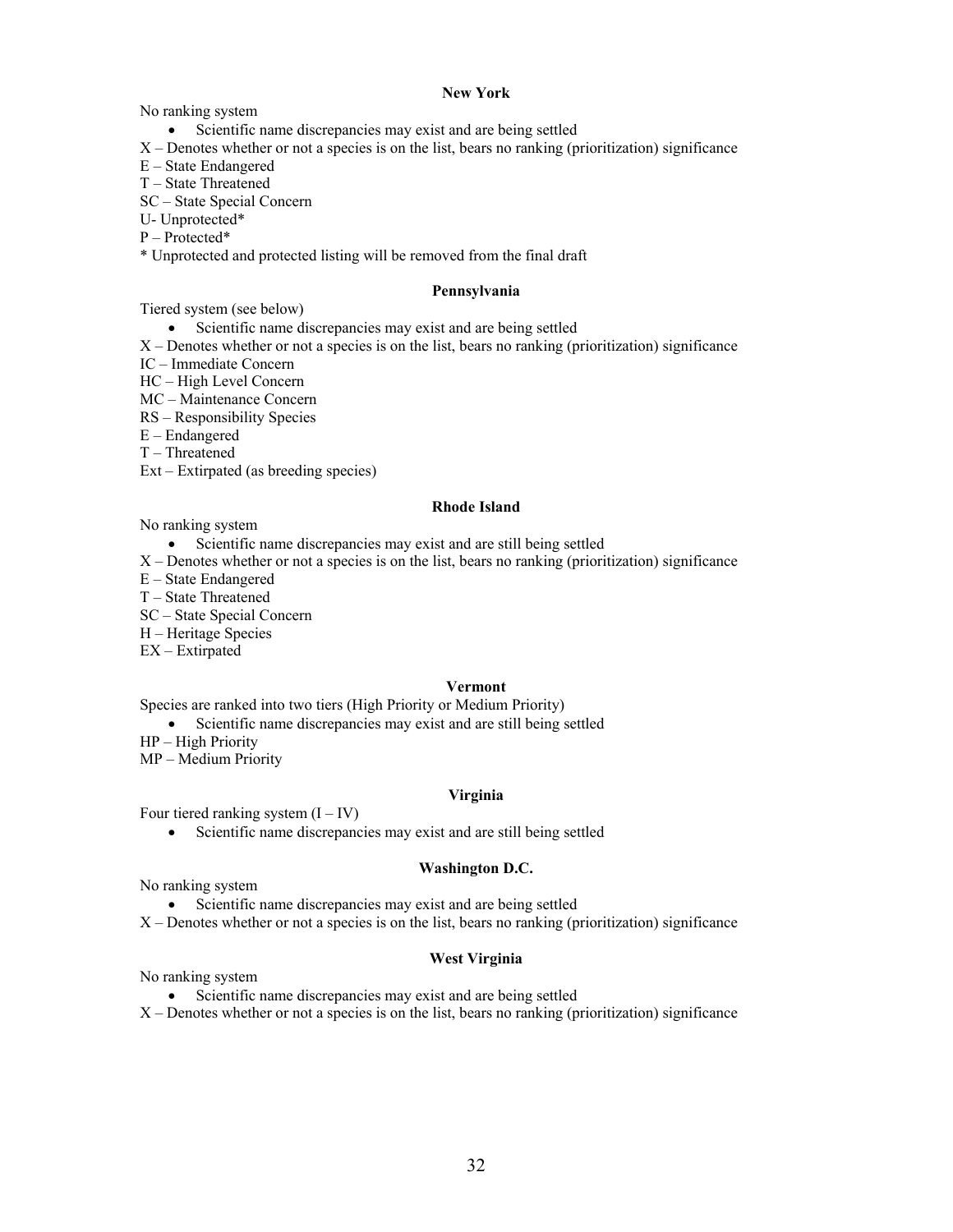|  | <b>APPENDIX 2. Threats to Northeastern Bird Populations</b> |  |
|--|-------------------------------------------------------------|--|
|--|-------------------------------------------------------------|--|

|                                                     | СT | <b>DC</b>    | <b>DE</b> | MA | <b>MD</b> | <b>ME</b> | <b>NH</b> | <b>NJ</b>                 | <b>NY</b>                 | <b>PA</b>                 | R <sub>l</sub> | <b>VA</b>                 | <b>VT</b> | <b>WV</b>    | <b>Total</b><br><b>States</b> |
|-----------------------------------------------------|----|--------------|-----------|----|-----------|-----------|-----------|---------------------------|---------------------------|---------------------------|----------------|---------------------------|-----------|--------------|-------------------------------|
| Development                                         | X  | χ            | X         | X  | X         | X         | X         | X                         | X                         | X                         | X              | X                         | X         | X            | 14                            |
| Non-native species                                  | X  | X            | X         | X  | X         | X         | X         | $\boldsymbol{\mathsf{X}}$ | X                         | X                         | X              | X                         | X         | X            | 14                            |
| Environmental contaminants                          | x  | X            | X         |    | X         | X         | X         | X                         | X                         | X                         | X              | X                         | X         | $\mathsf{x}$ | 13                            |
| Recreation                                          | x  | X            | X         | X  | X         | X         | X         | X                         | X                         | X                         |                | X                         | X         |              | 12                            |
| Altered hydrology                                   | x  | X            | X         |    | X         | X         | X         | X                         | X                         | X                         | X              | X                         | X         |              | 12                            |
| Altered natural succession / natural<br>disturbance | X  | x            | X         | X  | X         | X         | X         | x                         | X                         | X                         |                |                           | x         |              | 11                            |
| Energy and communication infrastructure             | X  | $\mathsf{x}$ | X         | X  | X         | X         | x         | X                         | X                         | X                         |                | X                         |           |              | 11                            |
| Climate change                                      | X  |              | X         | X  | X         | X         | X         |                           | X                         |                           | X              | X                         | X         |              | 10                            |
| Unregulated take                                    | X  | x            | X         |    | X         | X         | X         | X                         | X                         |                           | X              | x                         |           |              | 10                            |
| Habitat alteration by natural processes             | X  |              |           |    |           | X         | X         | X                         | X                         | X                         | X              | X                         | X         |              | 9                             |
| Predation                                           | X  |              |           |    | X         | X         | x         | X                         | X                         |                           | X              | x                         | x         |              | 9                             |
| Incompatible agricultural practices                 | X  |              | X         |    | X         | X         | X         | X                         | $\boldsymbol{\mathsf{X}}$ | X                         |                | X                         |           |              | 9                             |
| Avian disease / parasites                           | X  | X            | X         |    |           | X         | X         |                           | X                         |                           | $\mathsf{x}$   |                           | X         |              | 8                             |
| Incompatible forest management                      |    |              |           |    | X         | X         | X         | X                         | X                         | $\boldsymbol{\mathsf{X}}$ |                | X                         |           |              | $\overline{7}$                |
| Acid deposition                                     |    |              |           |    |           | X         | X         |                           | X                         | X                         |                | $\boldsymbol{\mathsf{x}}$ |           | $\mathsf{x}$ | 6                             |
| Overfishing                                         |    |              |           |    | X         | X         | X         | X                         |                           |                           | $\mathsf{x}$   |                           |           |              | 5                             |
| Scarcity                                            | X  |              |           |    |           | X         | X         |                           | X                         |                           |                | X                         |           |              | 5                             |
| Overharvest of game birds                           |    | x            | X         |    |           |           |           |                           |                           |                           |                | x                         | x         |              | 4                             |
| Air pollution                                       |    | x            |           |    |           |           |           |                           |                           | X                         |                |                           |           |              | $\overline{2}$                |
| Habitat loss on migration wintering grounds         |    |              |           |    |           | X         |           | X                         |                           |                           |                |                           |           |              | $\overline{2}$                |
| Mineral extraction                                  |    |              |           |    |           |           |           |                           |                           |                           |                | X                         |           | X            | $\overline{2}$                |
| Dredging or mining of marine habitats               |    |              | X         |    |           |           |           |                           |                           |                           |                |                           |           |              |                               |
| Incompatible habitat restoration                    |    |              |           |    |           | X         |           |                           |                           |                           |                |                           |           |              |                               |

x = identified in State Wildlife Action Plan or during meeting with state wildlife officials

**X** = given special emphasis in State Wildlife Action Plan or during meeting with state wildlife officials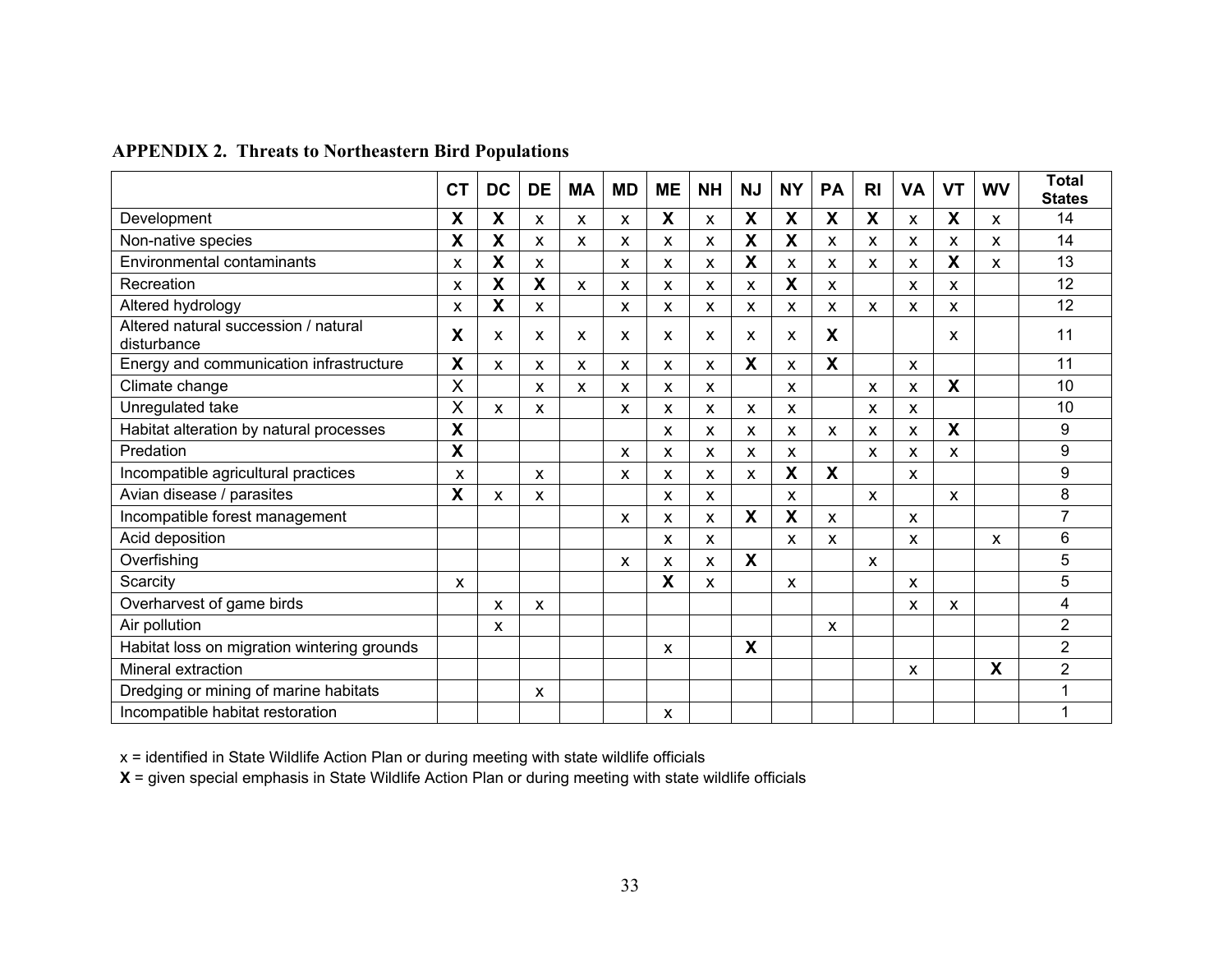# **APPENDIX 3 (cont.). Description of Threat Categories**

**Acid deposition**: damage to trees, food chain effects

**Air pollution**: smog, ground-level ozone, damage to natural habitat

**Altered hydrology**: dams, development, draw-downs, water withdrawal, sedimentation, stormwater erosion, alterations to tidal habitats through levies and erosion control, hardened shorelines

**Altered natural succession / natural disturbance**: heavy browsing by deer, fire suppression, alterations to dune habitats

**Avian disease**: avian influenza, avian cholera, avian botulism, West Nile Virus, eastern equine encephalitis

**Climate change**: snow depth, seasonality, shifts in forest communities and wildlife, loss of thermal habitat, volatility/storms, rising sea level, invasive species

**Contaminants**: mercury, oil spills, flame retardants, lead shot and sinkers, mine drainage, chemical applications (pesticides, herbicides), road salt, point and non-point sources

**Developmen**t: habitat loss and fragmentation, wetland draining and filling, unregulated riparian and upland development, light pollution, noise pollution, collision and mortality, change in land use and land ownership, transportation infrastructure, barriers to dispersal, airport operations, solid waste disposal

**Dredging of nearshore habitats**: commercial shellfish dredging, dredging for beach nourishment

**Energy and communication infrastructure**: windfarms, towers, utility rights-of-way and ROW management, habitat loss and degradation, collision and mortality

**Habitat alteration by natural processes**: old-field succession, forest maturation, beaver alteration of aquatic habitats

# **Habitat loss on migration and wintering grounds**

**Incompatible agricultural practices**: hay cropping, habitat conversion, pesticides and runoff, ditching and channelization, livestock overgrazing, inadequate riparian buffers, liming practices, and pond construction

**Incompatible forest management**: liquidation harvesting, forest type conversion, forest structure conversion, lack of accounting for non-timber values

**Incompatible habitat restoration**: restoration that benefits some species with detrimental effects on others

**Mineral extraction**: mountaintop coal mining, sand and gravel operations

**Non-native species**: plant and animal range expansions, introductions, invasions, resulting habitat conversion and interspecific competition, brood parasitism by cowbirds, detrimental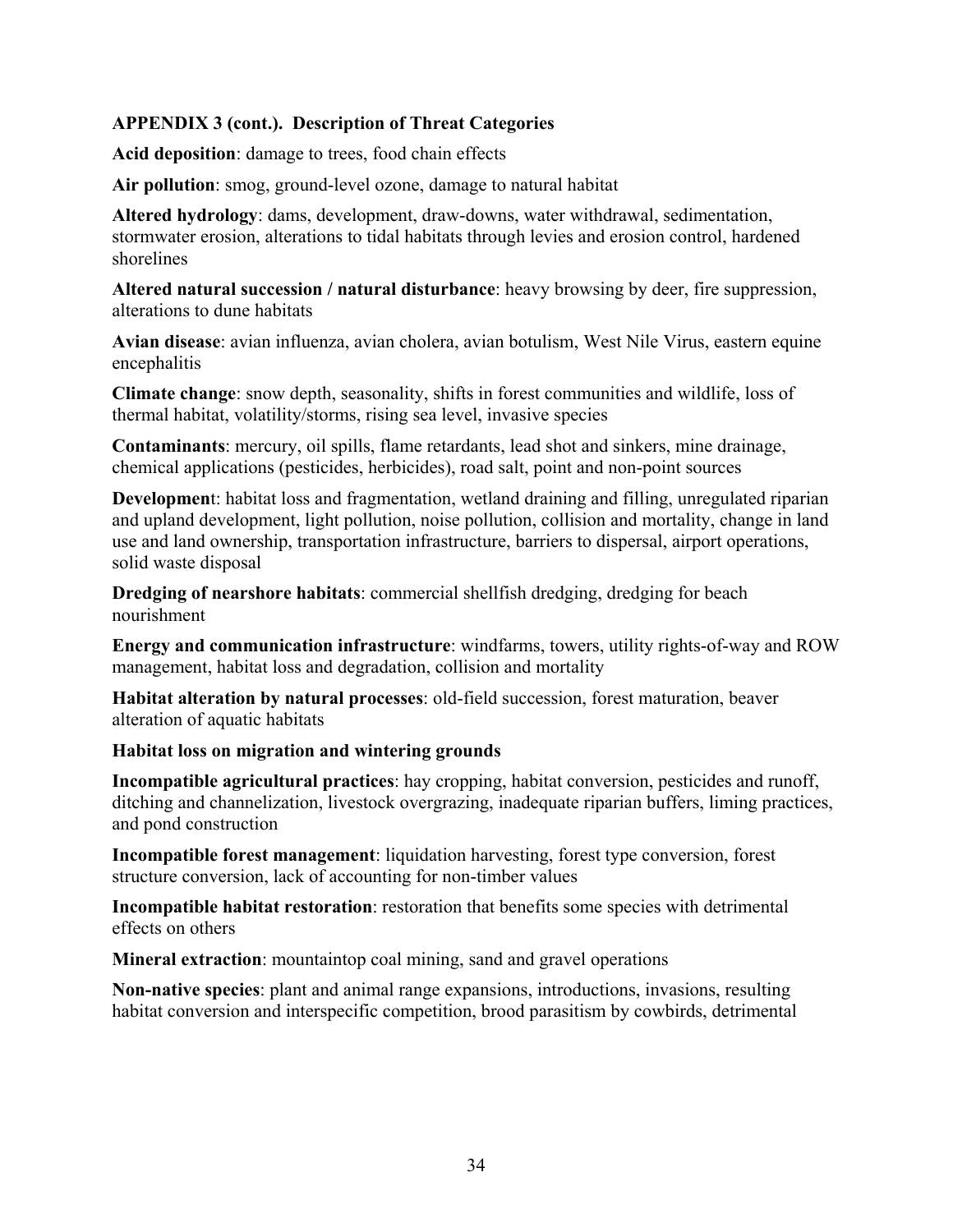hybridization, exotic forest pathogens, Phragmites, purple loosestrife, mute swan, resident Canada Geese, etc.

**Overfishing**: includes overharvest of horseshoe crabs, competition with commercial harvesters

**Overharvest of game species**: legal overharvest resulting from inadequate management (does not include unregulated take)

**Predation**: gulls, cats, suburban birds and mammals

**Recreation**: direct human disturbance, habitat degradation, mortality through beach cleaning, recreational rock climbing, offroad vehicles, motorboats, personal watercraft, unleashed dogs, etc.

**Scarcity**: demographic stochasticity, population isolation, natural rarity and sensitive life history

**Unregulated take**: bycatch, poaching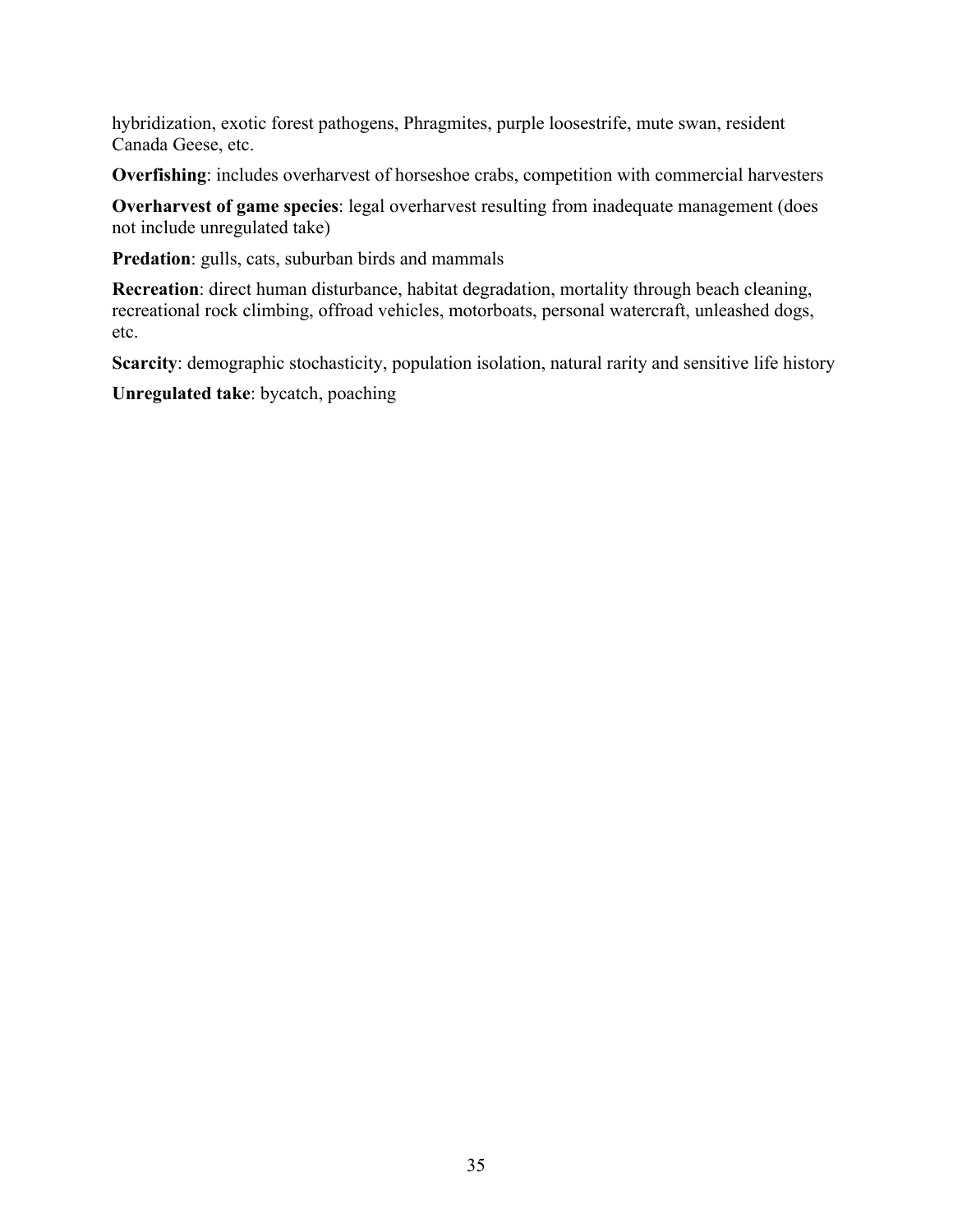# **APPENDIX 3. State Wildlife Action Plans and Bird Conservation Plans (hyperlinked)**

State Wildlife Action Plans

US Shorebird Conservation Plan

North American Waterbird Conservation Plan

North American Landbird Conservation Plan

North American Waterfowl Management Plan

*Step-down conservation plans for:* 

# **BCR 13 Lower Great Lakes / St. Lawrence Plain**

Landbirds - Lower Great Lakes, St. Lawrence Plain, Allegheny Plateau, BCR 13 in Ontario Shorebirds - Upper Mississippi Valley/Great Lakes Region, Ontario Region Waterbirds - Upper Mississippi Valley/Great Lakes Region Waterfowl - UMR/GL JV Implementation Plan, Eastern Habitat JV (CN)

#### **BCR 14 Atlantic Northern Forest**

Landbirds - Eastern Spruce-Hardwood Forest, Adirondack Mountains, Northern New England

Shorebirds - North Atlantic Region

Waterbirds - Mid Atlantic/New England/Maritimes Region

Waterfowl - Atlantic Coast Joint Venture Implementation Plan, Eastern Habitat JV Plan (CN)

All Birds - Atlantic Northern Forest BCR Blueprint

# **BCR 27 Southeastern Coastal Plain**

Landbirds - South Atlantic Coastal Plain, East Gulf Coastal Plain, Shorebirds - Southeast Coastal Plains-Caribbean Waterbirds - Southeast U.S. Waterfowl - South Atlantic Migratory Bird Initiative Plan, Atlantic Coast Joint Venture Waterfowl Implementation Plan All Birds - South Atlantic Migratory Bird Initiative Plan

# **BCR 28 Appalachian Mountains**

Landbirds - Southern Blue Ridge, Northern Ridge and Valley, Allegheny Plateau, Ohio Hills Waterbirds - Southeast U.S.

Waterfowl - Atlantic Coast Joint Venture Waterfowl Implementation Plan

All Birds - Appalachian Mountain Bird Conservation Initiative Concept Plan

# **BCR 29 Piedmont**

Landbirds - Mid-Atlantic Piedmont

Shorebirds - Southeast Coastal Plains-Caribbean

Waterbirds - Southeast U.S.

Waterfowl - Atlantic Coast Joint Venture Waterfowl Implementation Plan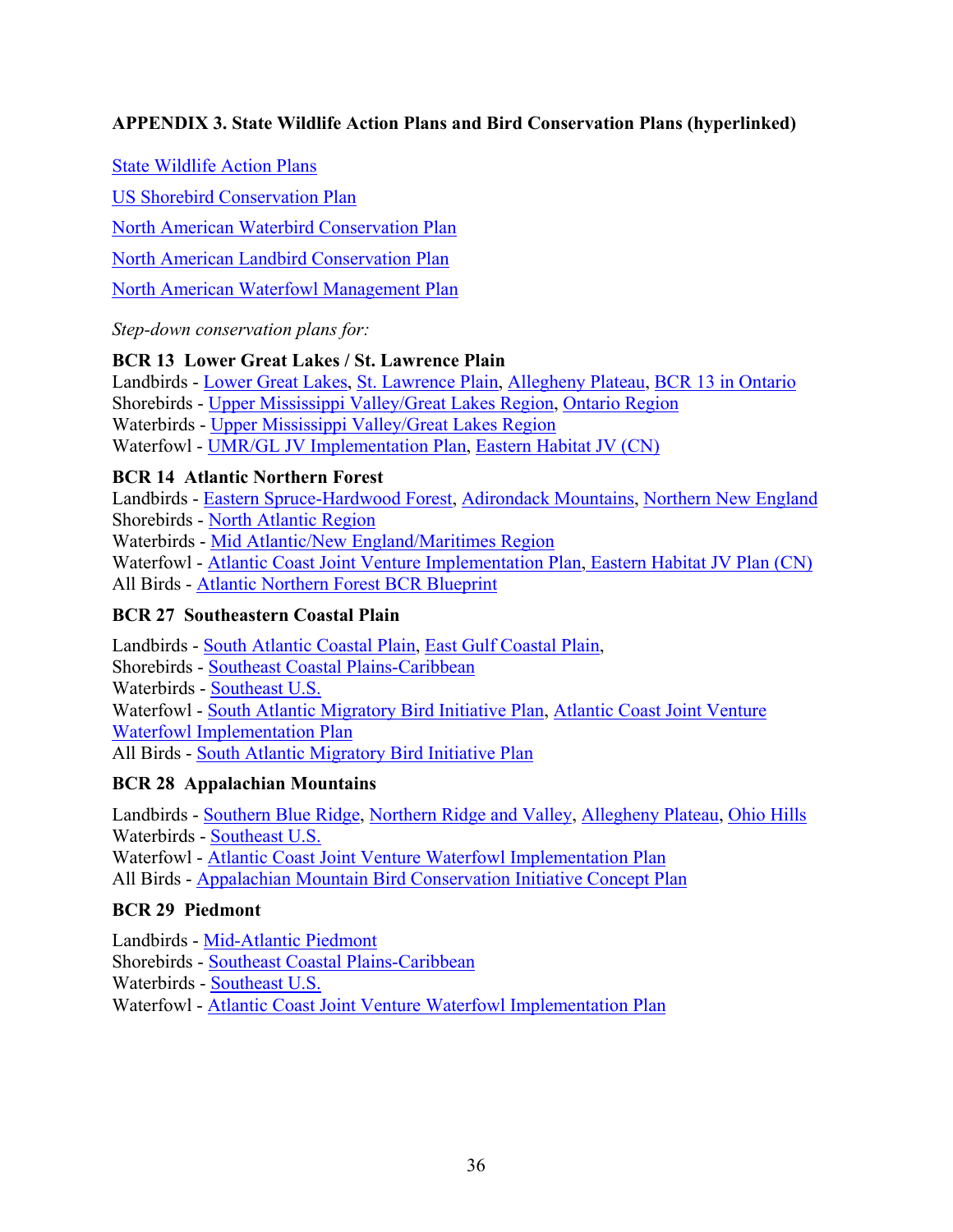# **BCR 30 New England / Mid-Atlantic Coast**

Landbirds - Mid-Atlantic Coastal Plains, Southern New England

Shorebirds - Northern Atlantic

Waterbirds - <u>Mid Atlantic/New England/Maritimes</u>

Waterfowl - Atlantic Coast Joint Venture Waterfowl Implementation Plan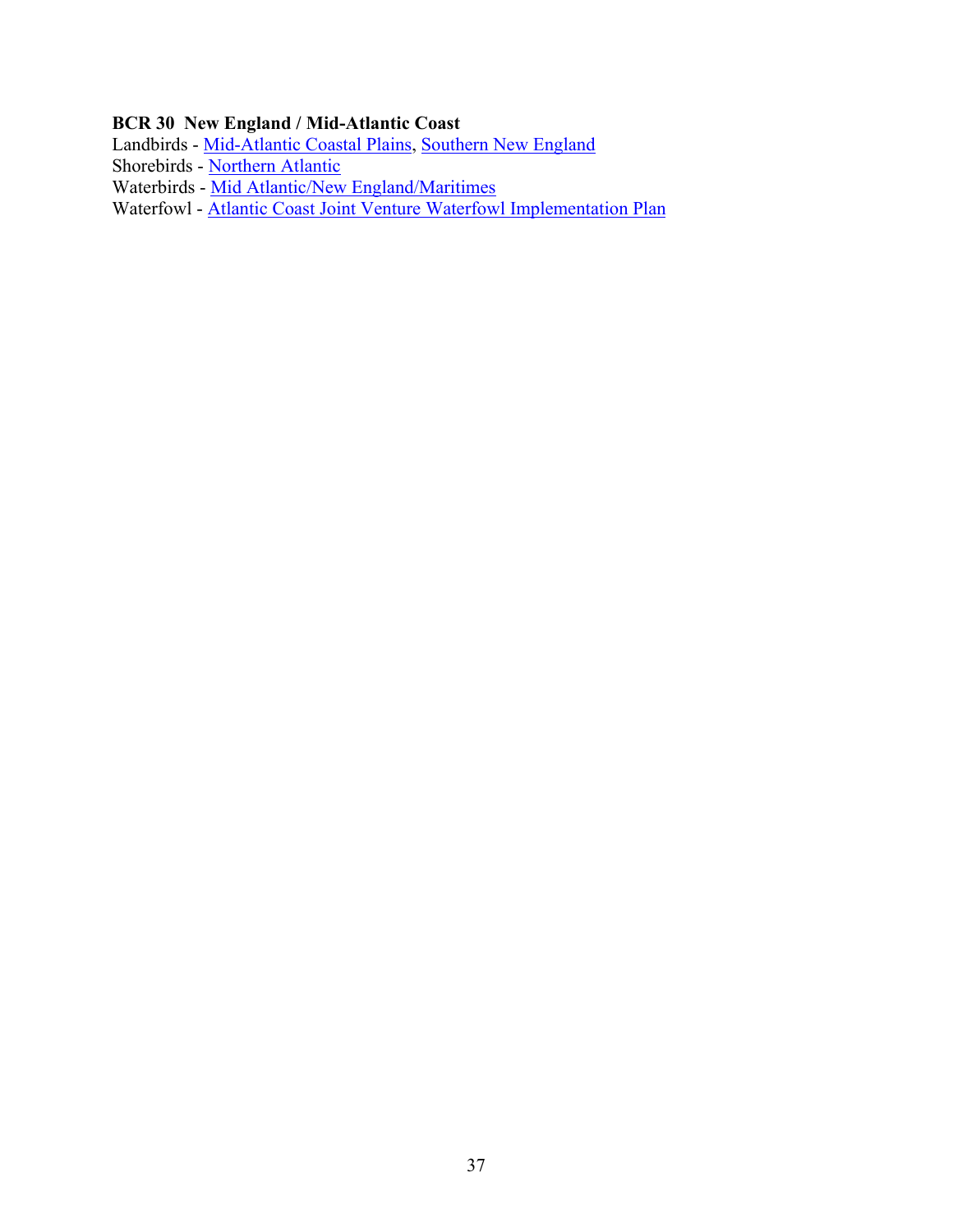| <b>Species Group</b>                            | <b>CT</b>    | <b>MA</b>                 | <b>MD</b> | <b>ME</b> | <b>NH</b>    | <b>NJ</b>                 | <b>NY</b> | PA | R <sub>l</sub> | <b>VA</b> | <b>VT</b> | <b>WV</b> | <b>Total</b><br><b>States</b> |
|-------------------------------------------------|--------------|---------------------------|-----------|-----------|--------------|---------------------------|-----------|----|----------------|-----------|-----------|-----------|-------------------------------|
| Grassland birds*                                | X            | X                         | x         | X         | X            | X                         | X         | X  |                |           | X         | X         | 12                            |
|                                                 |              |                           |           |           |              | X                         |           | X  | x              | x         |           |           |                               |
| Forest birds*                                   | X            | X                         |           | X         | X            |                           | X         |    | X              | x         | X         | X         | 11                            |
| Freshwater marsh birds                          | X            | X                         | X         | X         | X            | X                         | X         | X  | X              |           | X         | X         | 11                            |
| Scrub-shrub birds*                              | X            | X                         |           | X         | $\mathsf{x}$ | X                         | X         | X  | X              | X         | x         | x         | 11                            |
| Nightjars                                       | $\mathsf{x}$ | X                         | X         | X         | $\mathsf{x}$ | X                         | <b>X</b>  | X  |                | X         |           | X         | 10                            |
| Colonial waterbirds and beach-<br>nesting birds | X            | $\boldsymbol{\mathsf{X}}$ | X         |           | X            | x                         | X         | X  |                | x         | x         |           | 9                             |
| Salt marsh birds                                | X            | X                         | X         | X         | $\mathsf{x}$ | X                         | X         |    | X              | X         |           |           | 9                             |
| Diurnal raptors (forest breeding)               | X            | $\mathsf{x}$              |           | X         |              | $\mathsf{x}$              | X         | X  |                | x         |           |           | $\overline{7}$                |
| Beach-nesting birds                             | X            | X                         |           |           | $\mathsf{x}$ | X                         | X         |    |                | X         |           |           | $6\phantom{1}$                |
| Shorebirds in migration                         | X            | X                         |           | X         |              | $\boldsymbol{\mathsf{x}}$ | X         |    |                | x         |           |           | $6\phantom{a}$                |
| Mountain birds                                  |              |                           |           | X         | $\mathsf{x}$ |                           | X         | X  |                | X         | X         |           | 6                             |
| Offshore marine birds                           |              | X                         | X         | X         |              | X                         | X         |    |                |           |           |           | 5                             |
| Owls                                            |              |                           |           | X         |              | X                         |           | X  |                | X         |           | X         | 5                             |
| Upland game birds                               | X            |                           | X         | X         |              | X                         |           |    |                |           |           | X         | 5                             |
| Passerines in migration                         |              |                           |           | X         |              | X                         |           | X  |                | X         |           |           | 4                             |
| Waterfowl                                       |              |                           |           | X         |              | X                         | X         | X  |                |           |           |           | 4                             |
| Diurnal raptors (migration)                     |              |                           |           | X         |              | X                         |           | X  |                |           |           |           | 3                             |
| Nearshore marine birds                          |              |                           |           | X         |              | X                         |           |    |                |           |           |           | $\overline{c}$                |
| Wintering waterbirds                            |              |                           |           | X         |              |                           | X         |    |                |           |           |           | $\overline{2}$                |
| Colonial nesting swallows                       |              |                           |           |           |              |                           |           |    |                | x         |           |           | 1                             |
| Wintering landbirds                             |              |                           |           |           |              |                           |           | X  |                |           |           |           | 1                             |
| Urban birds                                     | X            |                           |           |           |              |                           |           |    |                |           |           |           | 1                             |

## **APPENDIX 4. Monitoring Program Needs Assessment** (sorted by sum of states)

 $x =$  identified in State Wildlife Action Plan or during meeting with state wildlife officials

**X** = given special emphasis in State Wildlife Action Plan or during meeting with state wildlife officials

\* emphasis in some states placed on those not well monitored by BBS

Note: Washington, DC and Delaware have not yet designated species groups for monitoring action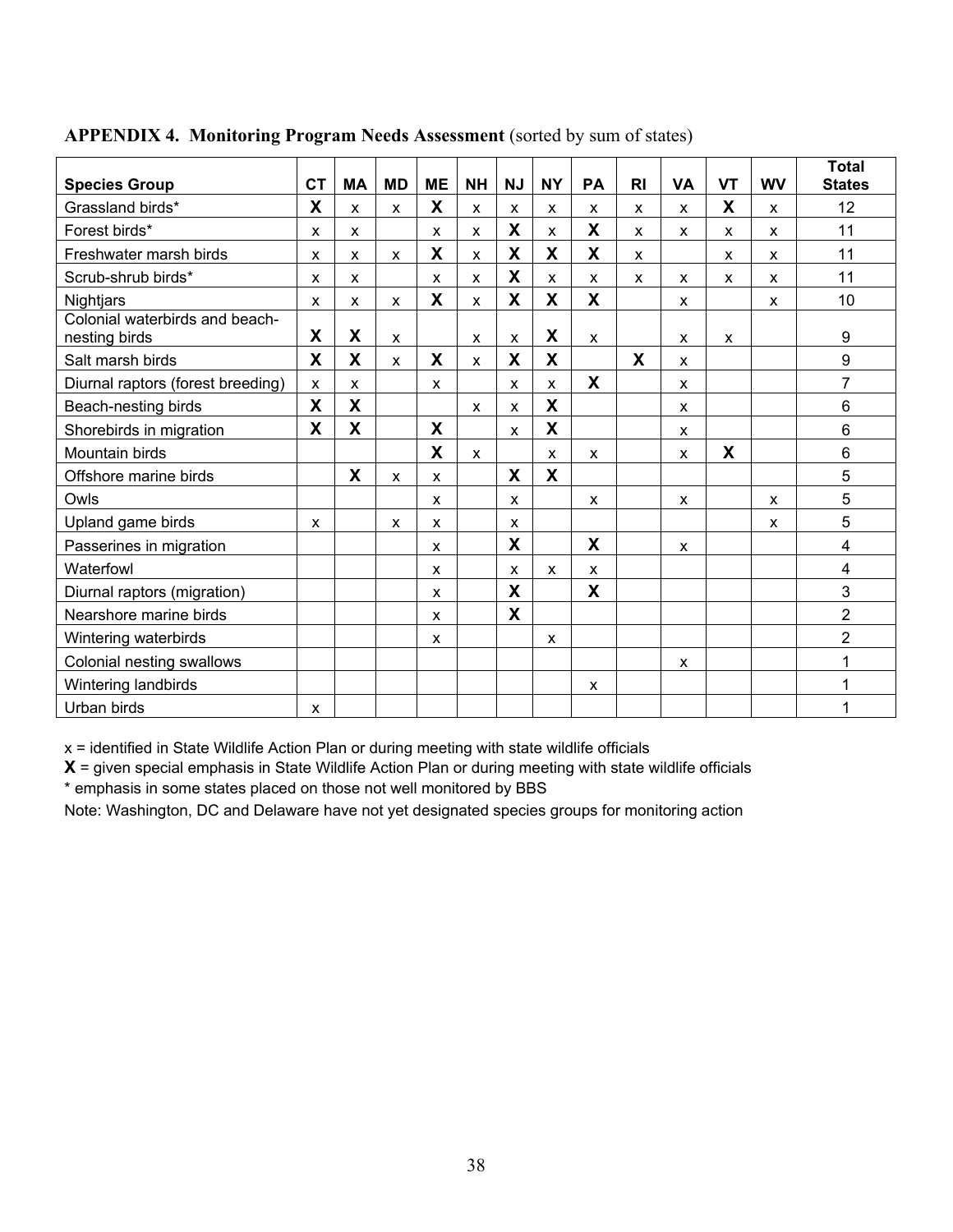#### **APPENDIX 5. Data fields used in Register of Northeast Bird Monitoring Programs**

State

Title

Lead Agency / Organization

Project Contact Name

Project Contact Agency

Project Contact Street Address 1

Project Contact Street Address 2

Project Contact City

Project Contact State

Project Contact Postal Code

Project Contact Country

Project Contact Email Address

URL

Partners

Methodology Keywords

Parameters

Taxonomic Focus Keywords

Habitat Focus Keywords

Sampling Frequency

Season

Project Status

Project Start Date

Project End Date

Monitoring Location Place Name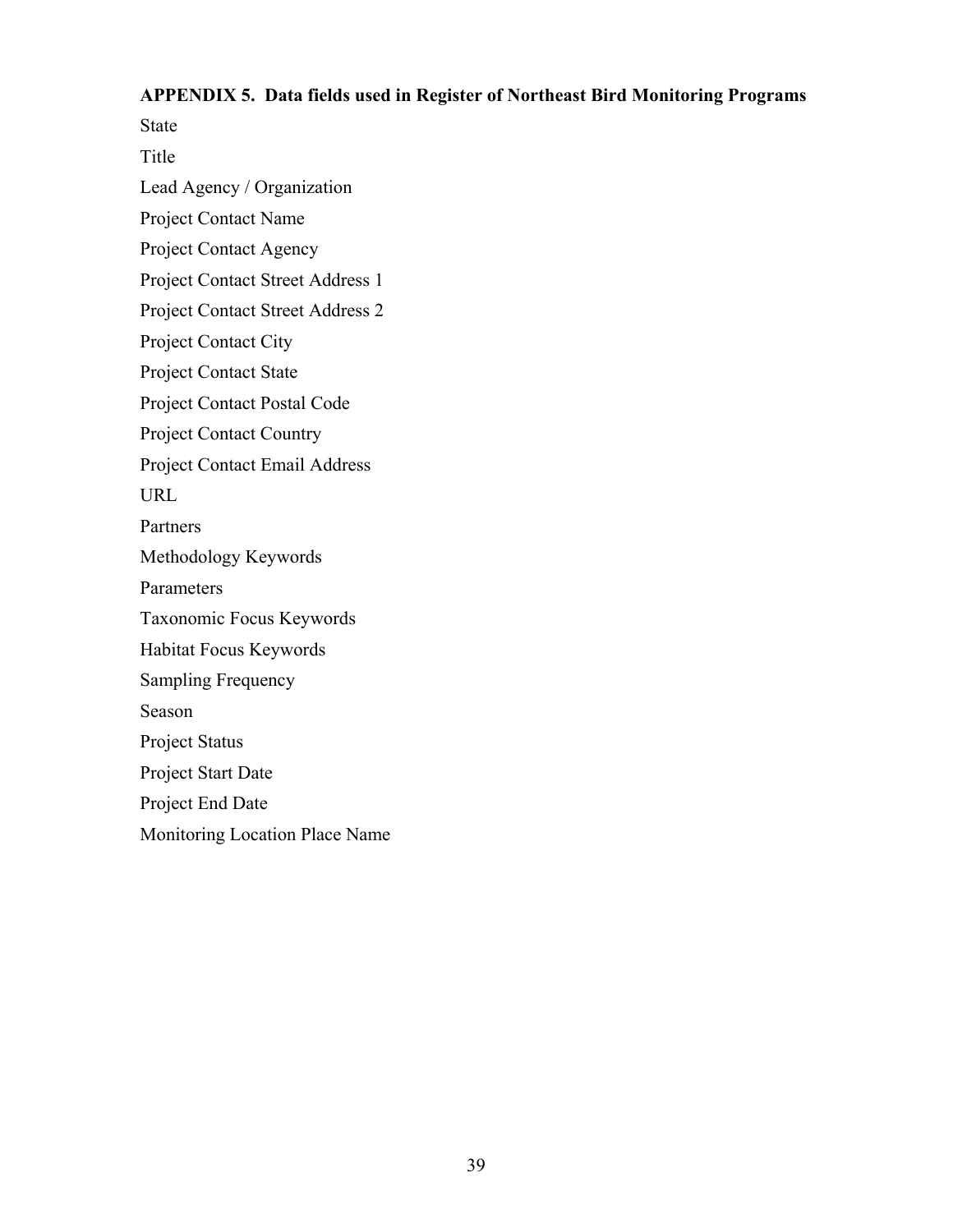# **Northeast Coordinated Bird Monitoring Partnership Survey Design and Coordination Worksheet**

**incorporating key elements of the USGS Patuxent Wildlife Research Center's Manager's Monitoring Manual (http://www.pwrc.usgs.gov/monmanual/) and principles of structured decision-making described by Nichols and Williams (2006)** 

**Focus Topic (species group or conservation/management issue)** 

**Name of Coordinated Effort** 

# **Working Group Members (designate chair with \* and statistical advisor with \*\*)**

| <b>Name</b> | Organization | Email | Phone |
|-------------|--------------|-------|-------|
|             |              |       |       |
|             |              |       |       |
|             |              |       |       |
|             |              |       |       |
|             |              |       |       |
|             |              |       |       |
|             |              |       |       |
|             |              |       |       |
|             |              |       |       |
|             |              |       |       |
|             |              |       |       |
|             |              |       |       |
|             |              |       |       |
|             |              |       |       |
|             |              |       |       |

#### **Who else should be invited to join group?**

| <b>Name</b> | Organization | Email | <b>Phone</b> |
|-------------|--------------|-------|--------------|
|             |              |       |              |
|             |              |       |              |
|             |              |       |              |
|             |              |       |              |
|             |              |       |              |
|             |              |       |              |
|             |              |       |              |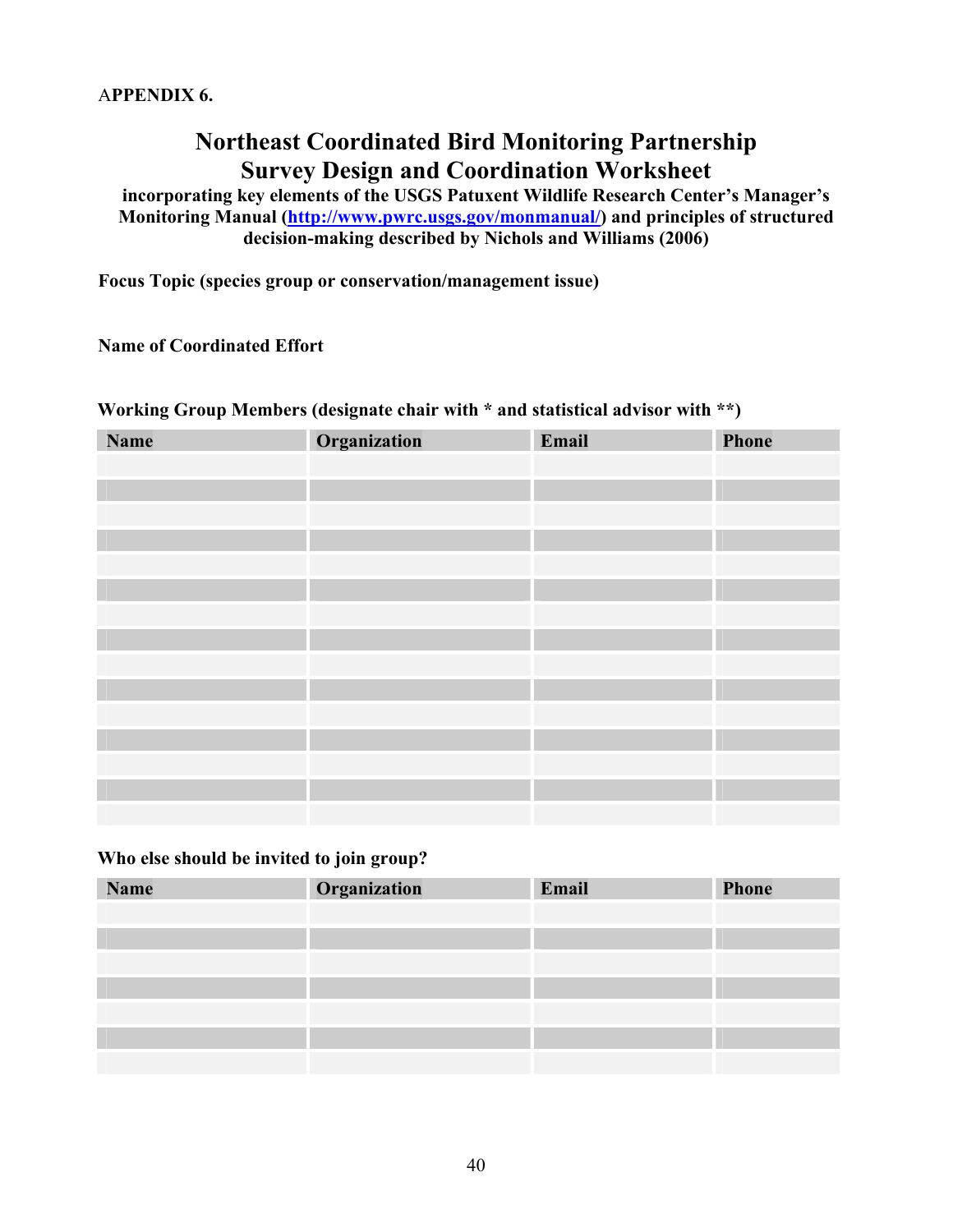# **PART I: STATUS, OBJECTIVES, AND MANAGEMENT CONTEXT**

# **What existing monitoring programs provide information relevant to this focus topic?**

Include inactive programs that could supply data for survey design / power analysis or which could be resumed in the future. Refer to the Register of Northeast of Monitoring Projects.

| Program | Organization | Contact | Register # |
|---------|--------------|---------|------------|
|         |              |         |            |
|         |              |         |            |
|         |              |         |            |
|         |              |         |            |
|         |              |         |            |
|         |              |         |            |
|         |              |         |            |
|         |              |         |            |
|         |              |         |            |

# **What have monitoring programs produced to date? How well do existing programs address the following evaluation criteria?**

| <b>Evaluation Criteria</b>                                                                     | Program 1 | Program 2 |
|------------------------------------------------------------------------------------------------|-----------|-----------|
| 1. Clear survey objectives providing management or conservation context                        |           |           |
| 2. Primary response variables indicate population status and/or trends                         |           |           |
| 3. Geographic scope and spatial sampling unit explicitly defined                               |           |           |
| 4. Taxa and inferential populations defined                                                    |           |           |
| 5. Available published protocols define temporal sampling frame and measurement procedures     |           |           |
| 6. Survey protocols address issues of precision and bias                                       |           |           |
| 7. Geographic coverage and survey protocols consistent                                         |           |           |
| 8. Continuity in survey operations to allow achieving program objectives                       |           |           |
| 9. Training program established for survey protocols                                           |           |           |
| 10. Survey protocols include collecting environmental covariates to explain population changes |           |           |
| 11. Appropriate analytical procedures are identified or developed                              |           |           |
| 12. Program reports and summaries are routinely published and accessible                       |           |           |
| 13. Data are stored in accessible data repositories                                            |           |           |
| 14. Roles and responsibilities are clearly defined                                             |           |           |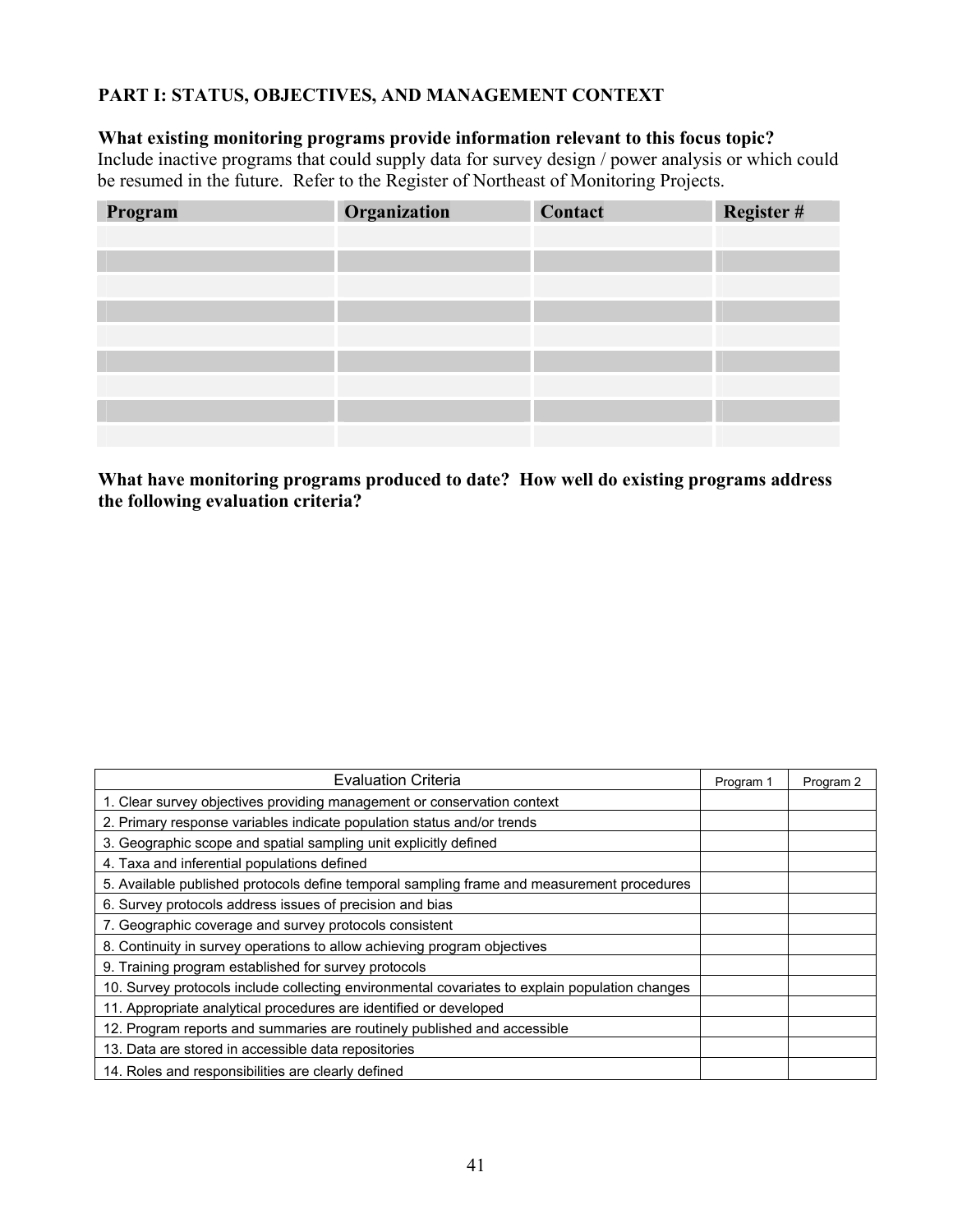**What are the advantages of developing a coordinated survey design for this focus topic?** 

**What are some possible tradeoffs?** 

**What are the bird conservation objectives of this coordinated initiative?** 

**What management and/or conservation options might help achieve those objectives?** 

**Which of these could be practically exercised in a synchronized fashion at the regional scale?** 

 **For how long might the action be sustained and/or monitored at that scale?** 

**What management and conservations actions are feasible and worthy of monitoring and evaluation at smaller spatial scales?** 

**State primary monitoring objective(s) in clear terms, providing a management and/or conservation context for the program. Refer to the following general objectives for monitoring programs, as appropriate.** 

- a. Determine status and trends of populations
- b. Set population objectives and species/management priorities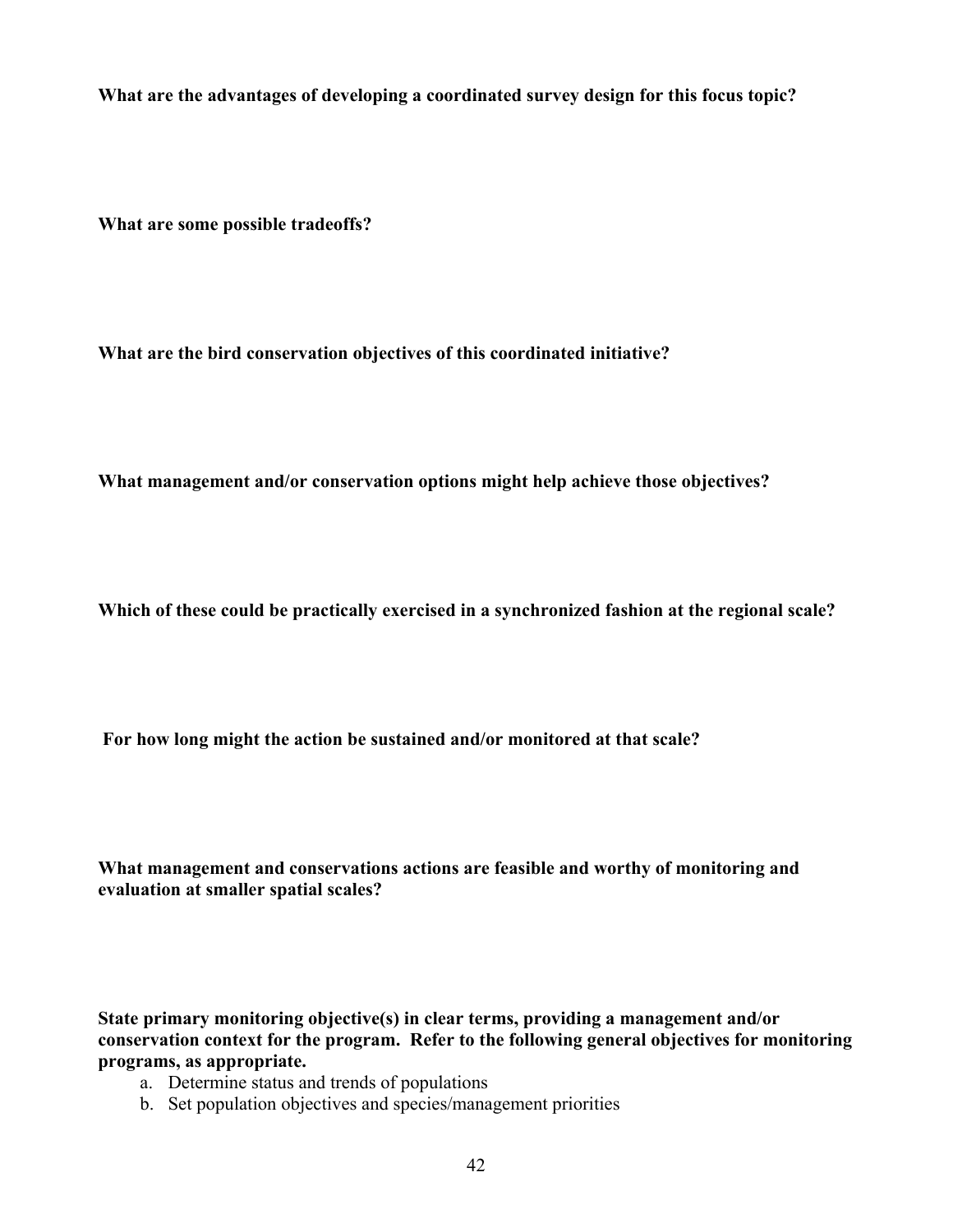- c. Determine causes of population change
- d. Inform management and policies to achieve conservation
- e. Evaluate conservation efforts
- f. Inform conservation design
- g. Assess human dimensions

**State secondary objectives.** 

**What is the conservation, management or policy decision that will be informed by the monitoring program?** 

**What specific data are needed to make an informed conservation, management or policy decision? Who will use the information? How will it be used?** 

**Where will the conservation, management, or policy decision apply?** 

**Who else has the same management question or species focus? Who has a stake in answering the management question?**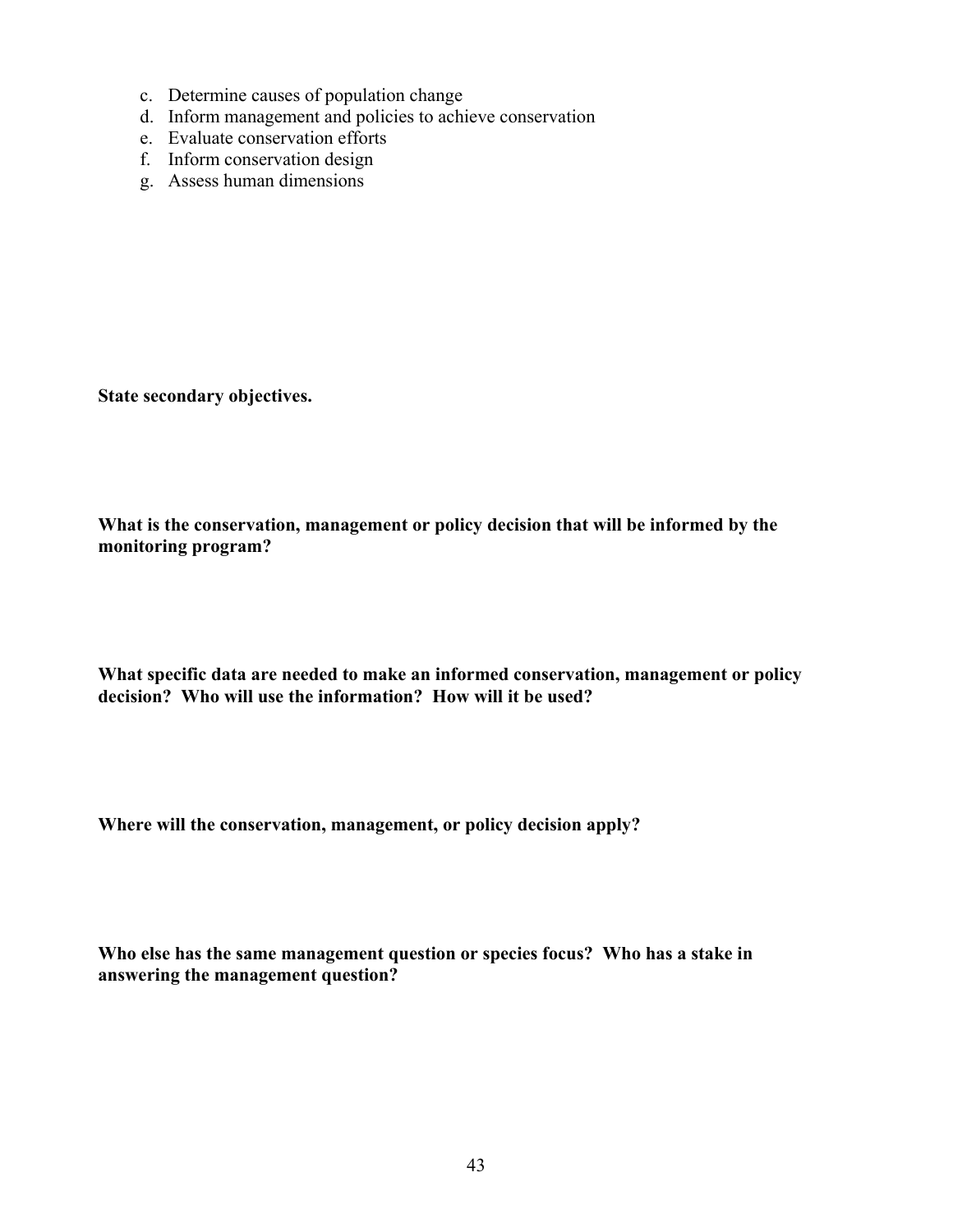# **PART II. SURVEY DESIGN, FIELD METHODS, AND DATA ANALYSIS**

**Define the target population(s).** 

**Describe geographic scope of the survey**  (e.g. Bird Conservation Region 30, USFWS Region 5, etc)

**Define sample frame (study area containing all spatial units of the target population from which sample is to be selected). Describe rationale and process for selecting this sample frame. Include geographic data sources.** 

**If monitoring effects of a deliberate management or conservation action, provide a detailed description of the action, including information on geographic scope and timeframe.** 

**If monitoring response of system state to specific management or conservation action(s), develop a set of alternative hypotheses and corresponding predictions. Assign a confidence value (0.00 to 1.00) to each hypothesis.** 

**What is the feedback mechanism by which monitoring results will be used to adjust these confidence values? How will results be integrated into future management and conservation activities?**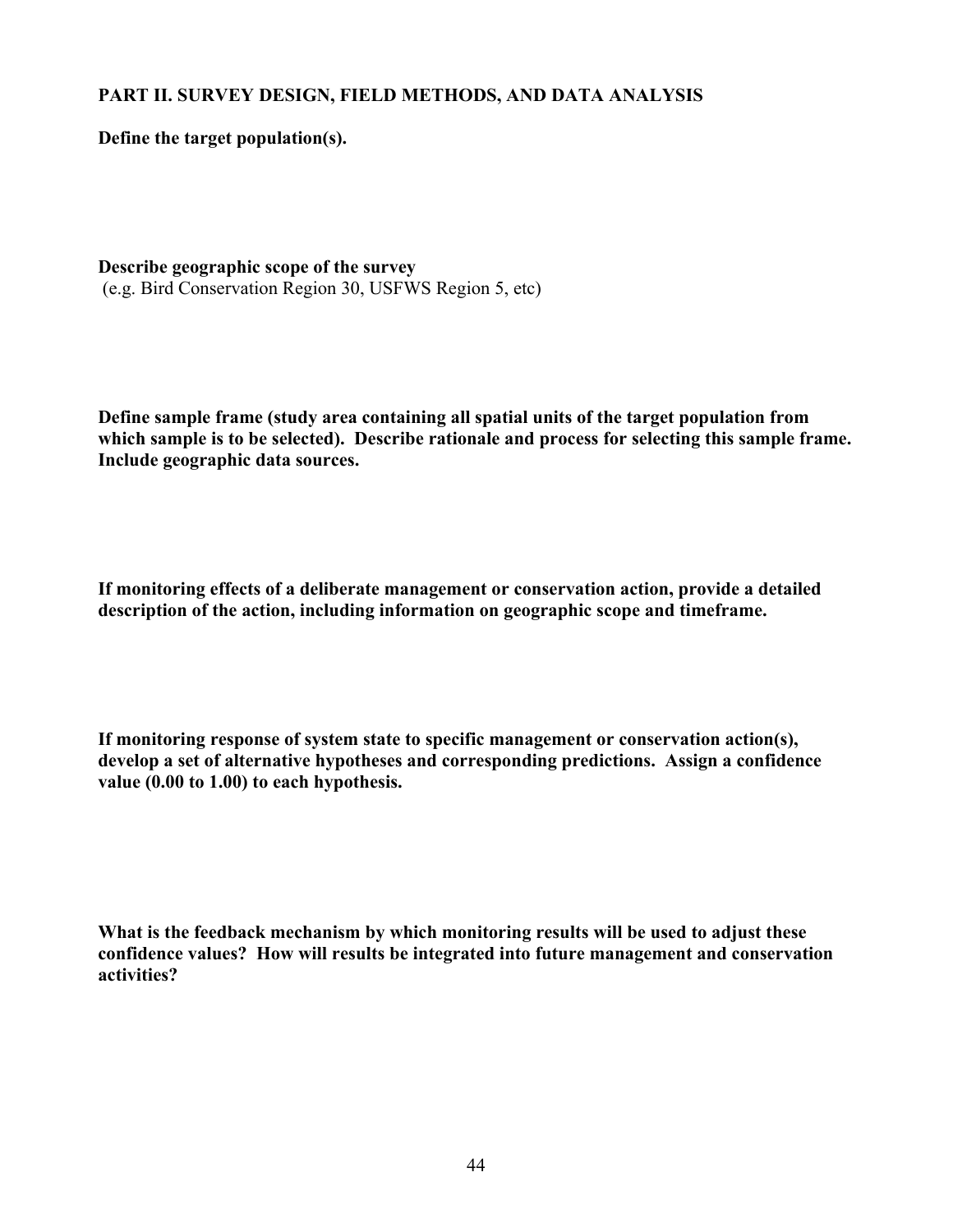## **How are sample units to be selected from this frame?**

Standard approaches, as described by Vesely et al. (2006) include:

#### *Simple random sampling*

- Makes no assumptions about distribution of features on the landscape
- Unless the sample size is large, may not represent the range of conditions that occur on the landscape
- Generally not appropriate for large-scale monitoring because it is not cost-efficient

#### *Stratified random sampling*

- Reduces variation in a sample by allocating observations to individual strata, then randomly locating sample sites within each stratum
- Strength: can increase efficiency by reducing the number of observations required to reach a desired precision level
- Weakness: inflexible; requires assumptions about spatial and temporal variability of strata
- Appropriate for species that occur in low numbers or when different habitats have different probabilities of the species' presence.
- May not be useful for ephemeral habitats or for habitats whose boundaries may change over time

#### *Systematic sampling*

- Consists of a fixed, regular pattern of sampling units after random selection of a starting point
- Can be readily augmented by increasing sample site density in strategic locations
- May over sample some strata, under sample others, therefore may be less efficient
- Correlation among sampled observations may occur, increasing complexity of analysis
- Recommended for forest- and regional-scale monitoring of multiple species

#### *Adaptive cluster sampling*

- Units selected based on predetermined criterion (e.g. detection of the target species)
- Appropriate for rare or highly aggregated populations
- Pilot studies strongly recommended
- More complex than most other sampling designs

#### *Before-After Control-Impact*

- Recommended for monitoring effects of a management treatment
- Ideal design involves replicate treatments and controls
- Several design variants exist

#### *Generalized Random Tessellation Stratified Designs* (from Stevens and Olsen 2004)

- Developed for water quality monitoring
- Compromise between systematic & stratified random sampling that resolves problem of periodic/patchy response
- Incorporates randomization
- Is spatially balanced
- Creates an ordered list of sites
- Data from different surveys can be combined if certain design principles are followed
	- $\circ$  Similar target populations are well defined  $\circ$  The same frame represents the target population
		- The same frame represents the target populations (i.e., use the same digital coverage)
		- o Randomization in site selection
		- o Common protocols are used to measure attributes
		- o See: www.epa.gov/nheerl/arm for details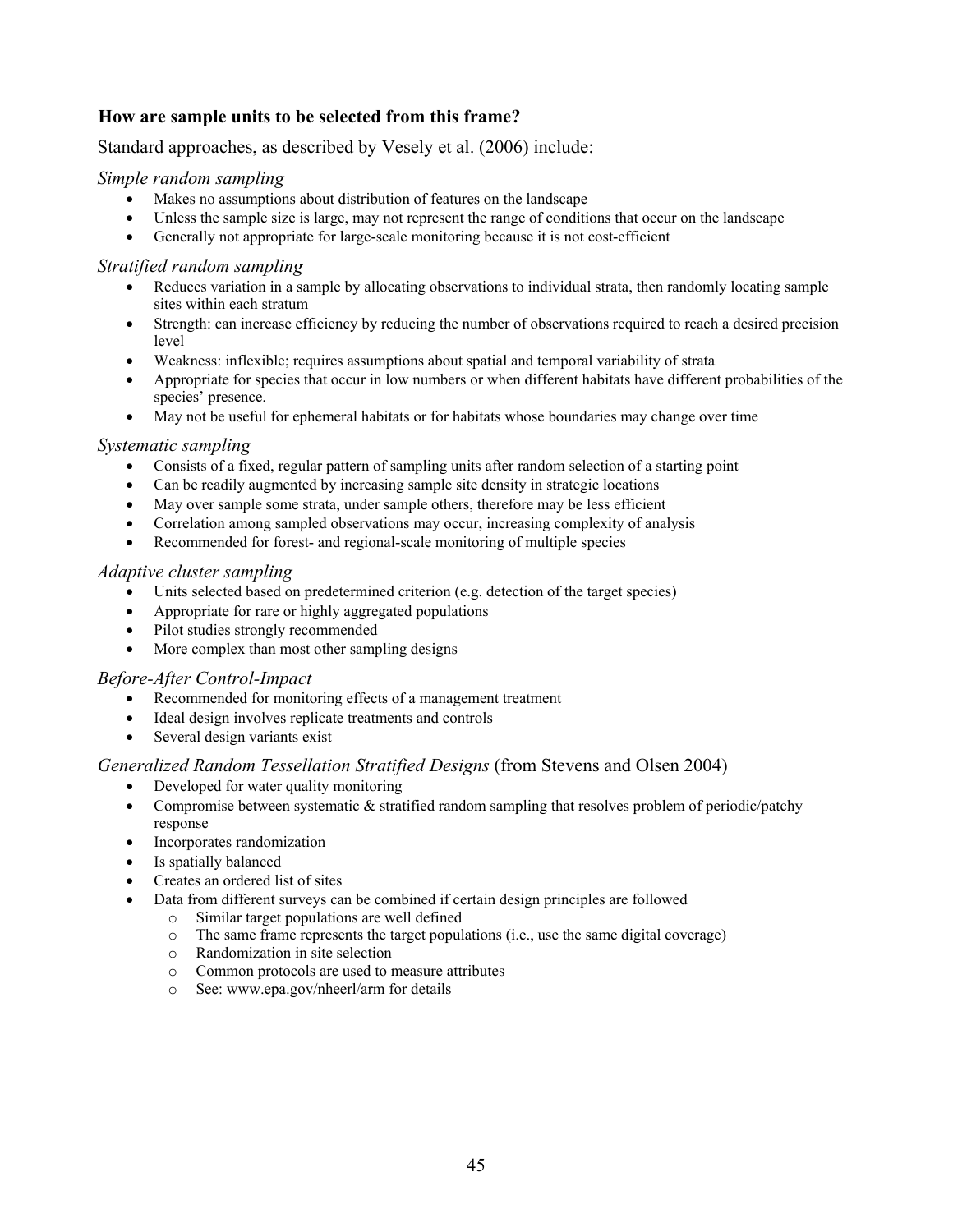#### **Where are the gaps in geographic coverage? How can these be filled?**

#### **What analytical procedures will be used? What are the advantages of the chosen alternative** Examples and citations follow. Also, see reviews in Thomas (1996), Vesely (2006), and http://www.mbr-pwrc.usgs.gov/workshops/Trend2003/

Site occupancy models (Mackenzie et al. 2002, Royle and Nichols 2003) Bayesian inference (Wade 2000) Profile summary estimates ANOVA estimates (Lindsey 1993) Repeated measures ANOVA (Lindsey 1993, Diggle et al. 1994) Generalized additive models (Fewster et al. 2000, James et al. 1996) Hierarchical models (ter Braak et al. 1994)

 Ad hoc approaches that have been used to handle problematic data sets: Linear route-regression (Geissler and Sauer 1990) Non-linear route-regression (James et al. 1996) Rank-trends (Titus et al. 1990) Estimating equations (Link and Sauer 1994) Poisson regression (ter Braak et al. 1994) Regression of annual indices (Böhning-Gaese et al. 1993) Design-based linear model (Bart et al. 2003)

#### **How much change is important to detect? How confident do you need to be in the conclusions drawn from the evaluation of the monitoring data? What level of power are you going to use? What alpha level are you going to use and why? Ensure that a regional design is adequate to meet state information needs.**

Power is the probability of detecting a meaningful change or the probability of avoiding a type II error. A type II error occurs when you falsely conclude no change. For North American landbirds, Bart et al. (2004) recommended a target of 80% power to detect a 50% decline over 20 years with an alpha level of 0.1. The North American Waterbird Conservation plan set a goal of detecting >50% change over 10 years or 3 generations.

Our goal is to achieve  $\%$  power to detect a  $\%$  decline over years with a P value of  $\therefore$ 

We chose this alpha level because: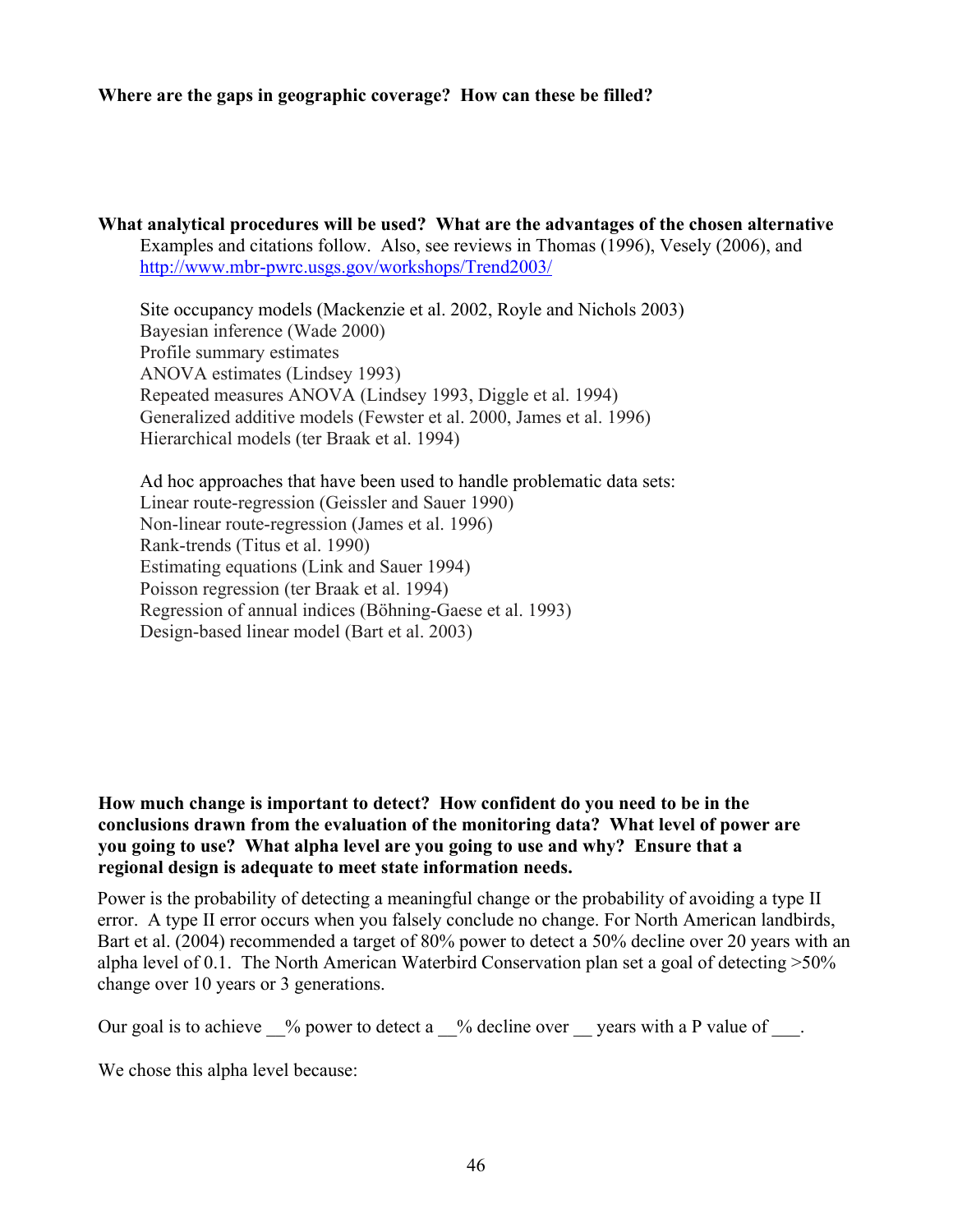#### **What is the sample size needed to achieve this goal?**

For information on sample size considerations, visit www.pwrc.usgs.gov/monmanual/samplesize.htm.

#### **How did you determine this sample size requirement? Identify information source(s) consulted for power analysis.**

Coefficient of variation tools are available at www.pwrc.usgs.gov/monmanual/cvs/

**What sampling procedures will you use to monitor the target population(s)? Why did you choose this method over other alternatives? Attach standard operating procedures and data sheets.** 

**Have your protocols been published and/or peer-reviewed? If so, where?** 

#### **What is the primary response variable to be measured?**

Examples: frequency of occurrence, relative abundance, actual abundance, occupancy, productivity, survivorship, contaminant levels, disease incidence

#### **In what way(s) will you measure detection probability (if applicable)? Is this method appropriate for the monitored habitat(s)?**

Options: double-observer, distance-sampling, removal models (timed-interval counts, time record for each individual at first encounter, repeat counts)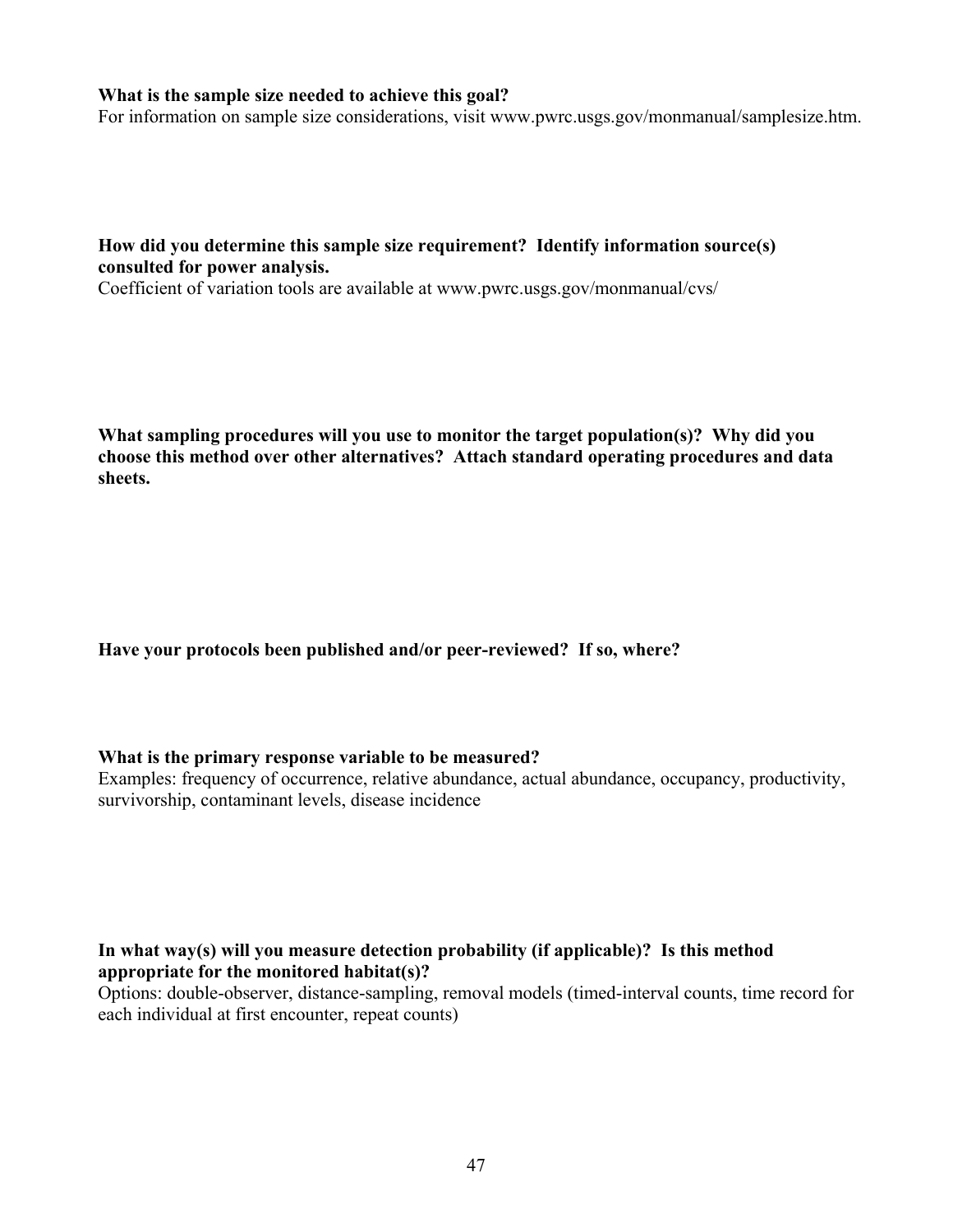**What other sources of bias may affect survey results? Which ones can be addressed and how?**  Examples: phenological asynchrony, observer skill level, placement of roads or trails

**Besides the main response variable, what other attributes of the target population will you measure? How will you measure each?** 

**What physical, chemical, biological, and/or management covariates will be measured to help determine causes of population change or generate hypotheses for further investigation? How will you measure each?** 

**Consider and describe opportunities to investigate scale-related issues by integrating long-term status monitoring at the regional level with complementary effects monitoring on embedded management units (e.g., refuges, parks, etc.)?** 

**At what time(s) of year will you conduct the survey?**  Be sure to account for phenological variation throughout survey region.

**How often will you conduct the survey?** 

**How will observers be trained in field protocols? Who will train them and how will training be funded?**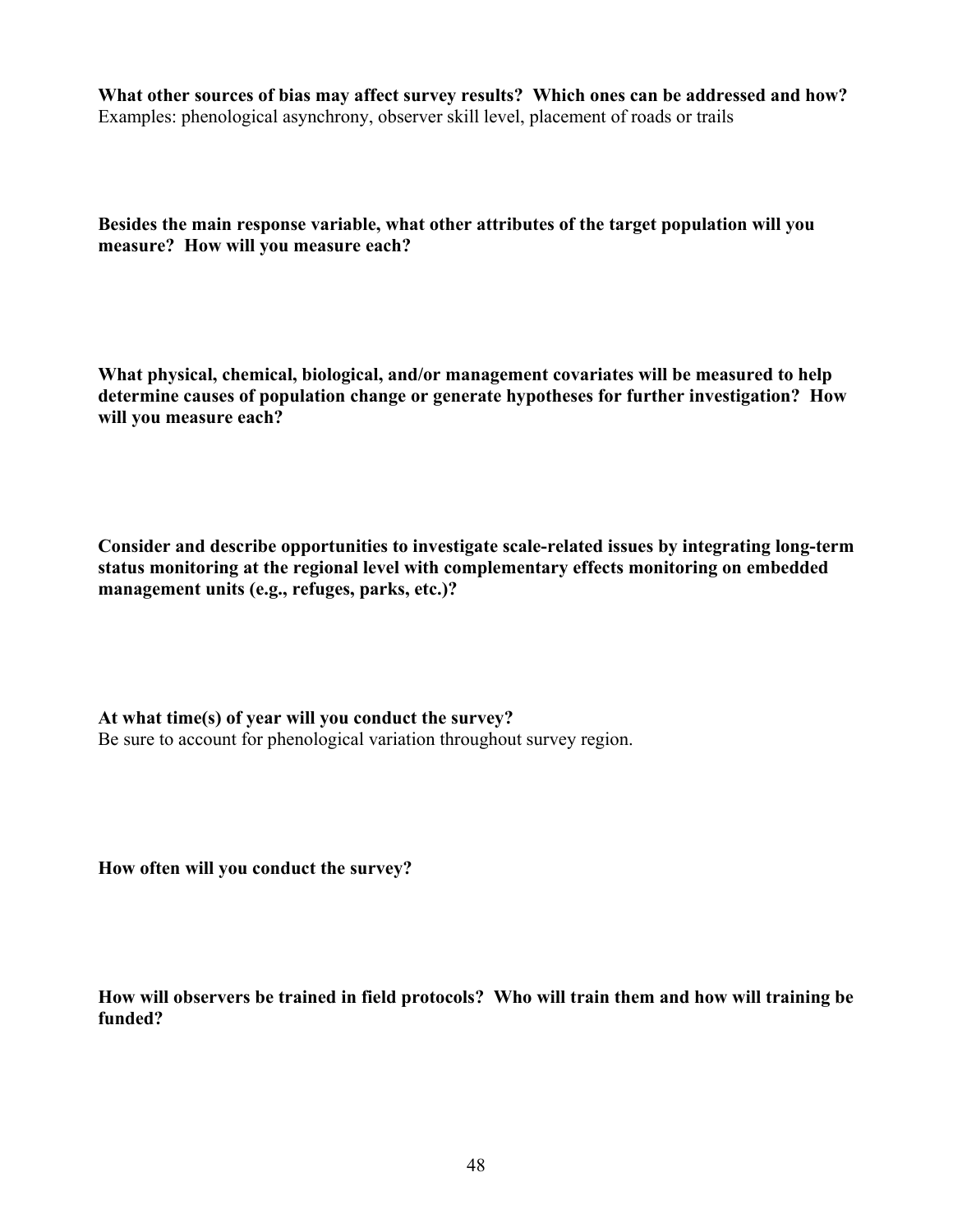**Do your proposed field and analytical methods align with those being used in other regions? Will it be possible to scale your project up?** 

#### **PART III. DATA MANAGEMENT**

**How and when will data be synthesized, archived, and made accessible?** 

**Who will have access to the data?** 

**Describe procedures for controlling data quality.** 

# **PART IV: FUNDING NEEDS AND INSTITUTIONAL CONSTRAINTS**

**What is the anticipated annual cost of this monitoring initiative?** 

**What are existing and potential sources of funding for this work?** 

**What institutional constraints require consideration? How can these be addressed?**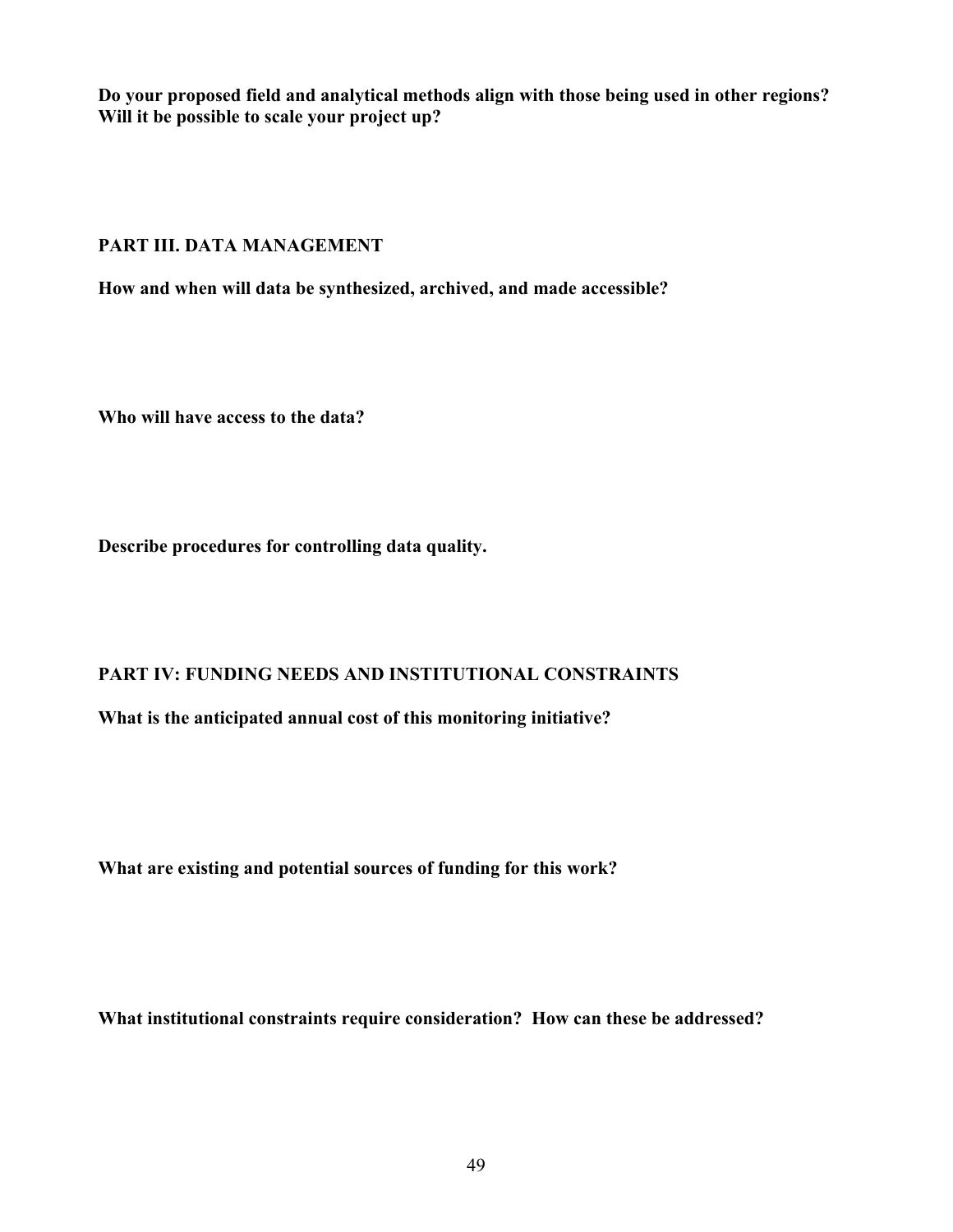| <b>Action Planning for Continued Coordination</b> |
|---------------------------------------------------|
|---------------------------------------------------|

| What needs to be achieved?                                 | How will it be achieved? | What resources are needed? | Who will do this? | When will it be done? |
|------------------------------------------------------------|--------------------------|----------------------------|-------------------|-----------------------|
| Meet again as working group                                |                          |                            |                   |                       |
| Lead completion of design /<br>coordination strategy       |                          |                            |                   |                       |
| Secure funds to complete<br>planning (if necessary)        |                          |                            |                   |                       |
| Develop survey design and<br>standard operating procedures |                          |                            |                   |                       |
| Secure peer review by<br>biologists and statisticians      |                          |                            |                   |                       |
| Prepare NBII metadata                                      |                          |                            |                   |                       |
| Produce observer manual                                    |                          |                            |                   |                       |
| Train observers                                            |                          |                            |                   |                       |
| Collect data                                               |                          |                            |                   |                       |
| Coordinate data management                                 |                          |                            |                   |                       |
| Analyze data                                               |                          |                            |                   |                       |
| Write and circulate reports                                |                          |                            |                   |                       |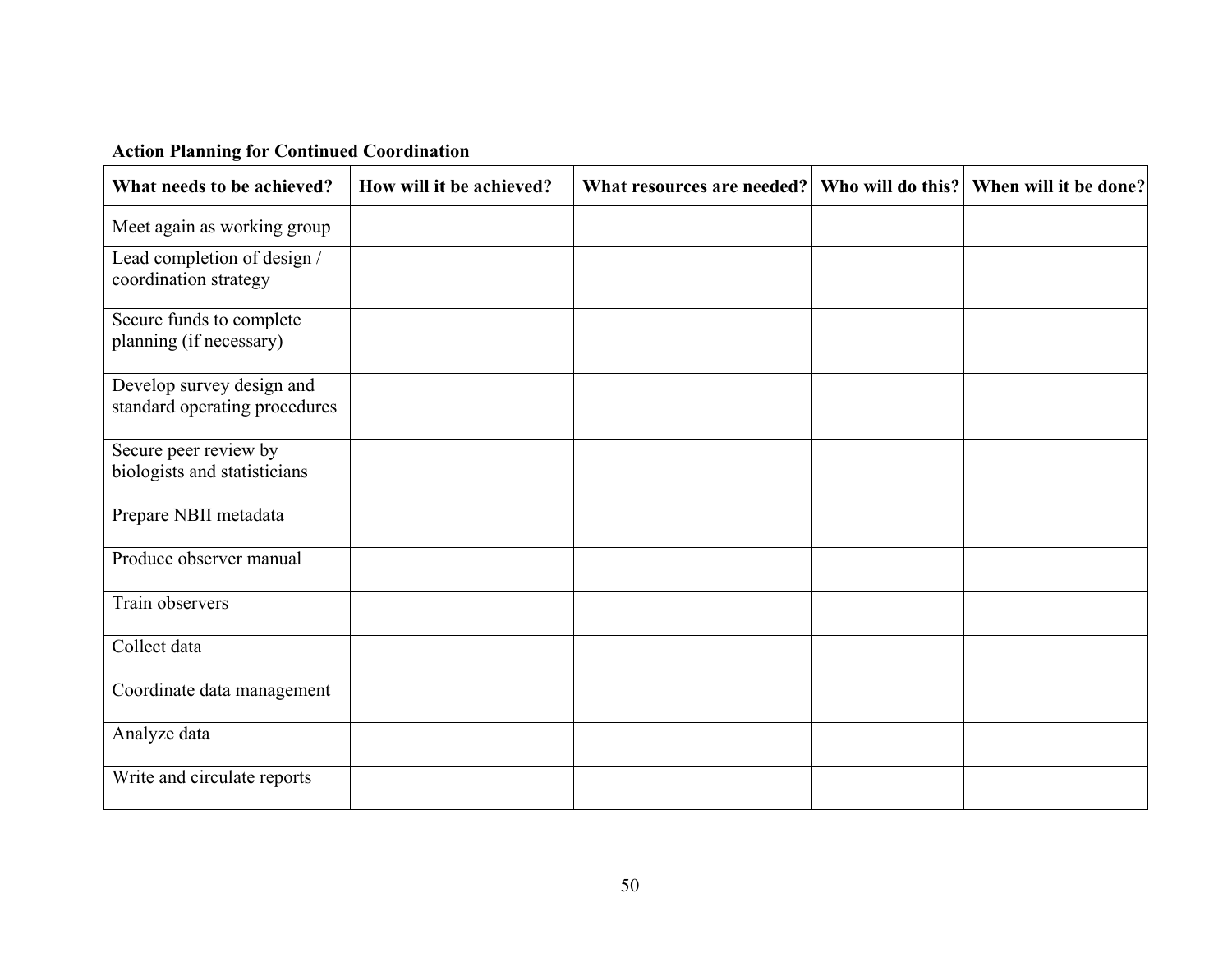#### **Literature Cited**

Bart, J., K. P. Burnham, E. H. Dunn, C. M. Francis, and C. J. Ralph. 2004. Goals and strategies for estimating trends in landbird abundance. Journal of Wildlife Management 68:611-626.

Bart, J., B. Collins, and R. I. G. Morrison. 2003. Estimating population trends with a linear model. Condor 105:367-372.

Bohning-Gaese, K., M. L. Taper, and J. H. Brown. 1993. Are declines in North American insectivorous songbirds due to causes on the breeding range? Conservation Biology 7:76-86.

Diggle, P. J., K. Liang, and S. L. Zeger. 1994. Analysis of longitudinal data. Oxford, New York. 253pp.

Fewster, R. M., S. T. Buckland, G. M. Siriwardena, S. R. Baillie, and J. D. Wilson. 2000. Analysis of population trends for farmland birds using generalized additive models. Ecology 81:1970-1984.

Geissler, P. H. and J. R. Sauer. 1990. Topics in route-regression analysis. Pages 54-57 in J. R. Sauer and S. Droege, editors. Survey Designs and Statistical Methods for the estimation of Avian Population Trends. U. S. Fish and Wildlife Service, Biological Report 90(1).

James, F. C., C. E. McCulloch, and D. A. Wiedenfeld. 1996. New approaches to the analysis of population trends in landbirds. Ecology 77:13–27.

Lindsey, J. K. 1993. Models for repeated measurements. Oxford, New York. 413pp.

Link, W. A., and J. R. Sauer. 1994. Estimating equations estimates of trend. Bird Populations 2:23-32.

MacKenzie, D. I., J. D. Nichols, G. B. Lachman, S. Droege, J. A. Royle and C. A. Langtimm. 2002. Estimating site occupancy rates when detection probabilities are less than one. Ecology 83: 2248- 2255.

Nichols, J. D., and B. K. Williams. 2006. Monitoring for conservation. Trends in Ecology and Evolution 21:668-673.

Royle, J. A. and J. D. Nichols. 2003. Estimating abundance from repeated presence-absence data or point counts. Ecology 84(3):777-790.

Stevens, D. L. and A. R. Olsen. 2004. Spatially balanced sampling of natural resources. Journal of the American Statistical Association, 99, 262-278.

ter Braak, C. J. F., van Strien, A. J., Meijer, R., & Verstrael, T. J. 1994. Analysis of monitoring data with many missing values: which method? In Bird Numbers 1992: Distribution, monitoring and ecological aspects. (eds W. Hagemeijer & T. Verstrael), pp. 663-673. SOVON, Beek-Ubbergen, Netherlands.

Thomas, L. 1996. Monitoring long-term population change: why are there so many analysis methods? Ecology 77:49-58.

Titus, K., M. R. Fuller, and D. Jacobs. 1990. Detecting trends in hawk migration count data. Pp. 105 - 113 in Proc. Workshop on analysis of avian population trends. J.R. Sauer and S. Droege, eds. U.S. Fish and Wildl. Serv. Biol. Rep. 90 (1). 166pp.

Van Horne, B., P. Schmidt, B. Andres, J. Bart, R. Bishop, S. Brown, C. Francis, D. Hahn, D. Humburg, M. Koneff, B. Peterjohn, K. Rosenberg, J. Sauer, R. Szaro, and C. Vojta. 2006.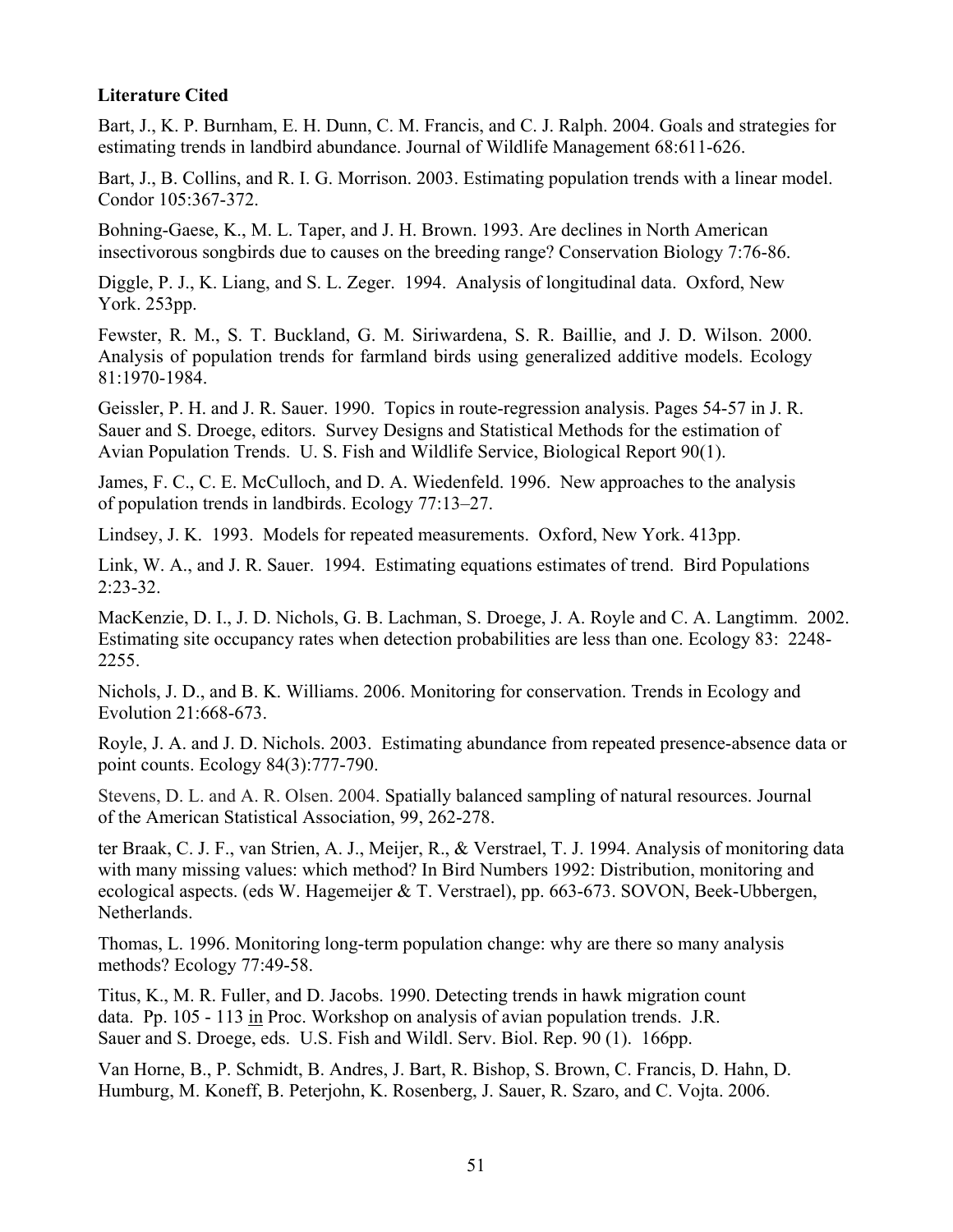Opportunities for improving North American avian monitoring: draft interim report. Unpubl. Report to the North American Bird Conservation Initiative. 42 pp.

Vesely, D.; McComb, B.C.; Vojta, C.D.; Suring, L.H.; Halaj, J.; Holthausen, R.S.; Zuckerberg, B.; Manley, P.M. 2006. Development of Protocols To Inventory or Monitor Wildlife, Fish, or Rare Plants. Gen. Tech. Rep. WO-72. Washington, DC: U.S. Department of Agriculture, Forest Service. 100 p.

Wade, P. R. 2000. Bayesian methods in conservation biology. Conservation Biology 14(5):1308- 1316.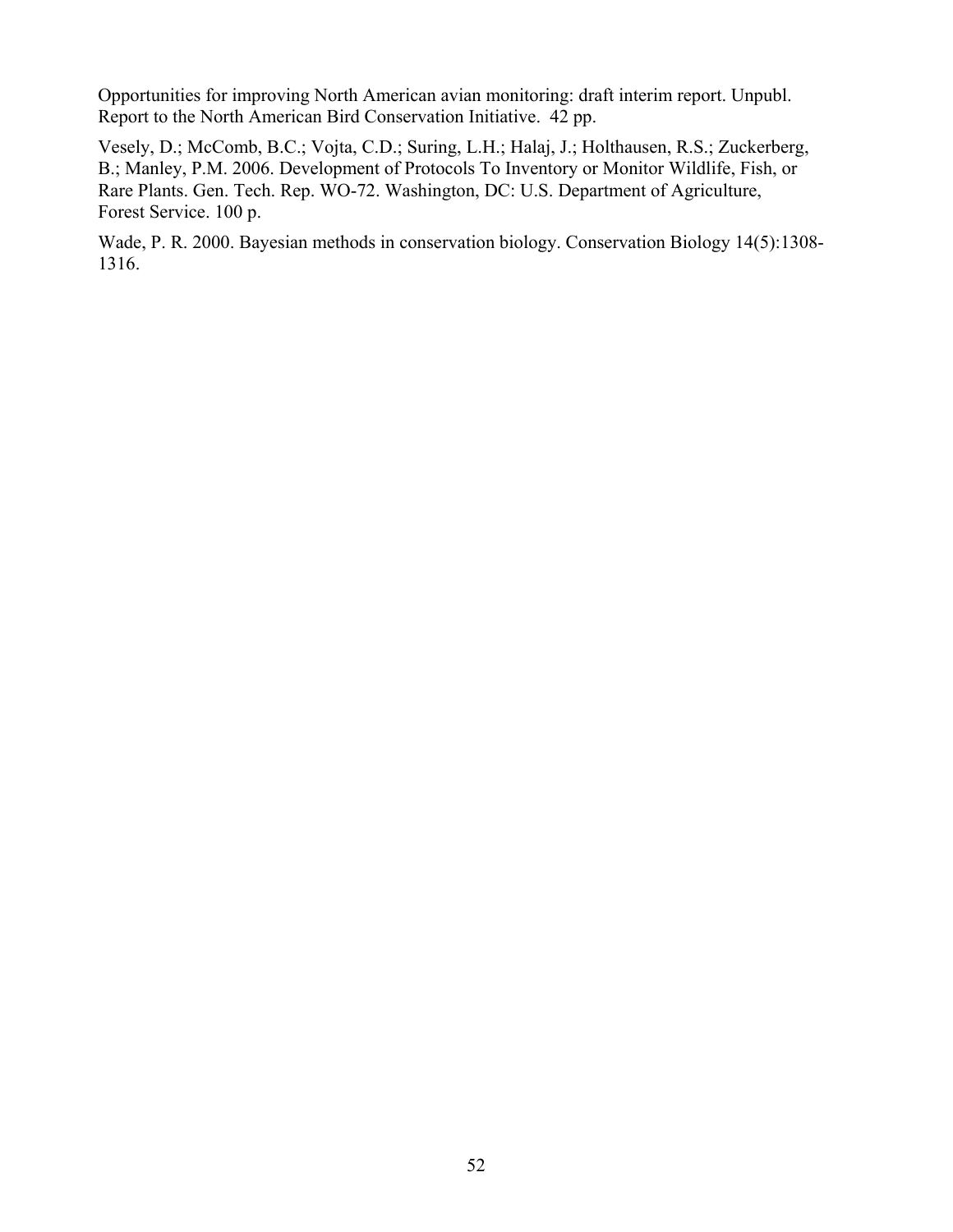# **APPENDIX 7**. **Draft Northeast Marsh Bird Monitoring Plan**

# Marsh birds

# **Justification**

The amount of emergent wetland habitat in North America has declined sharply during the past century. Populations of many marsh birds that are dependent on emergent wetlands appear to be declining as well, but we currently lack adequate monitoring programs to determine status and estimate population trends. Rails and bitterns consume a wide variety of aquatic invertebrates and therefore, may be affected by accumulation of environmental contaminants in wetland substrates. Also, marsh birds are vulnerable to invasions of some invasive plant species, such as purple loosestrife and *Phragmites*. Hence, marsh birds may be good "indicator species" for assessing wetland ecosystem quality. Their presence may be considered one measure of success for wetland restoration efforts. In addition, marsh birds have a high recreational value among birders and several rails are considered game species in many States, yet we currently lack effective population surveys on which to base harvest limits. The development of a well coordinated marsh bird monitoring program for USFWS Region 5 will make significant progress towards addressing these issues.

# **Management issues**

Climate change (sea level rise), contaminants, habitat alteration through natural and anthropogenic processes (mosquito control), development (in adjacent uplands), nonnative species, altered hydrology, incompatible agricultural practices (in adjacent uplands), and scarcity are important management issues that need to be addressed to conserve marsh birds and the habitats they depend upon.

# **Status of marsh bird monitoring in the Northeast**

Surveys of marsh birds have been conducted by state and federal agencies and other organizations for many years. Some of the earliest coordinated efforts to inventory marsh bird diversity and abundance in the Northeast began with the work of James Gibbs and Scott Melvin in Maine in the late 1980s. Through a series of multiple visits to several dozen wetlands, these authors refined techniques for call-response surveys, which formed the basis for methods that are widely used today. The Marsh Monitoring Program (MMP), of Bird Studies Canada and Environment Canada, initiated marsh bird surveys in States and Provinces around the Great Lakes in 1994.

A recent report compiled by National Audubon (Butcher and Niven 2007) analyzed CBC and BBS data from the last 40 years. American Bittern was one of the top 10 common birds in decline in North America, with a -59% population change during the study period. Data collected during MMP surveys, 1995-2001, detected statistically significant declining trends for American Coot, Black Tern, Pied-billed Grebe, Sora, Virginia Rail, and several other marsh birds, in the Great Lakes region. Additional biological data for marsh bird species can be found within the Upper Mississippi / Lower Great Lakes and Mid-Atlantic / New England Maritime Waterbird Plans and in BCR 30 and 13 Plans.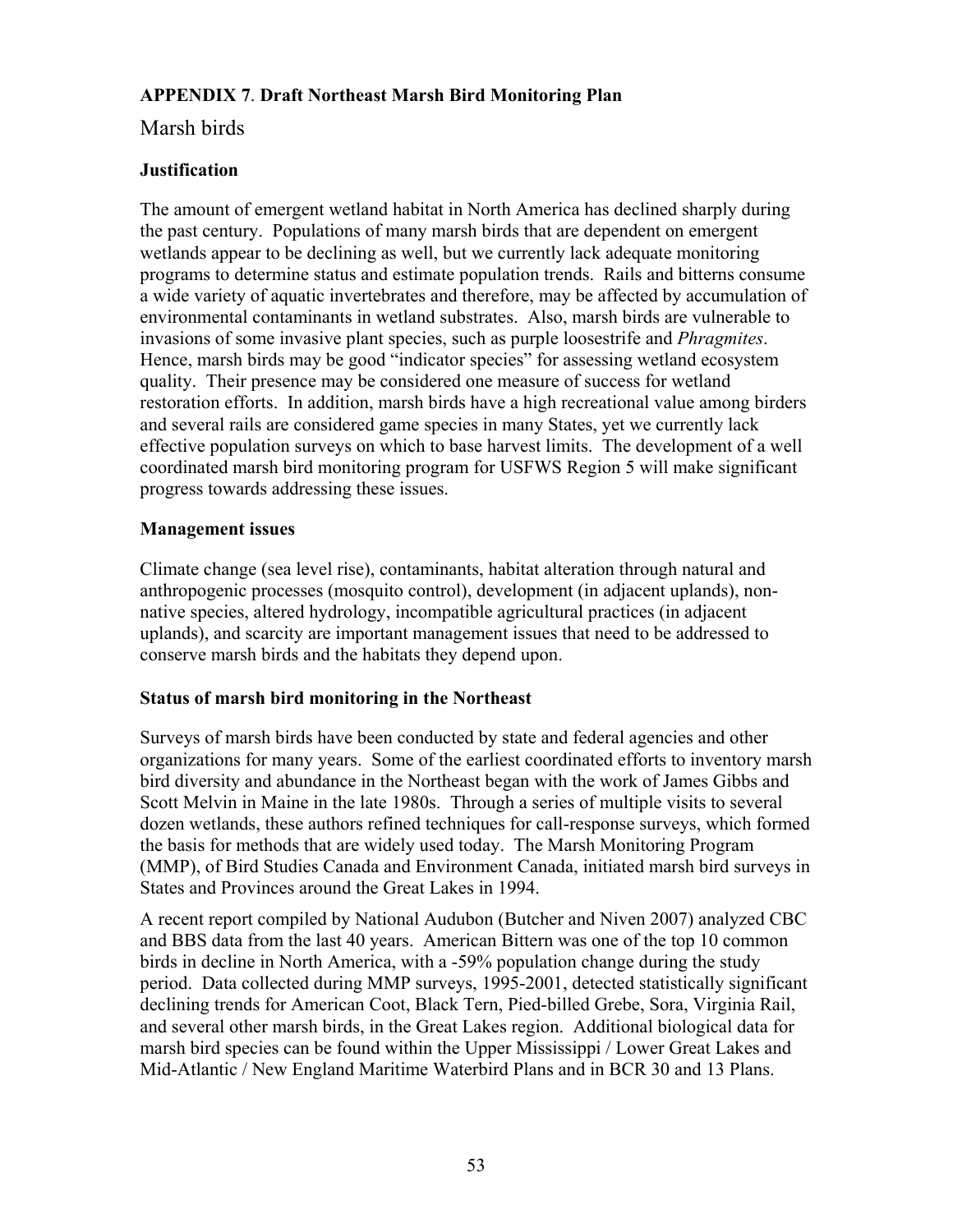Surveys for wetland birds, specifically those that inhabit tidal marshes, have also been done sporadically by individual agencies and organizations, often at a local scale. In 1999, Greg Shriver coordinated a large-scale effort to catalog saltmarsh bird diversity in coastal wetlands from Southern Connecticut to New Hampshire and combined those data with information collected simultaneously in Maine. Scientists at the Smithsonian Institution have conducted bird surveys in Chesapeake Bay and elsewhere in the mid-Atlantic Region including a volunteer Coastal Plain Swamp Sparrow survey (http://nationalzoo.si.edu/ConservationAndScience/MigratoryBirds/Research/Swamp\_spa rrow/Survey/Results/ ). Bombay Hook National Wildlife Refuge (DE) and Rachel Carson National Wildlife Refuge (ME) have perhaps the longest continuous datasets for monitoring saltmarsh birds, with 8 and 10 years of data, respectively. In most cases, saltmarsh surveys used passive point counts as the primary method of detection; therefore, observations of secretive saltmarsh species (e.g., rails) were incidental.

Visits to a single wetland are not normally considered monitoring. They do, however, provide a baseline from which monitoring (i.e., repeated surveys to a place over time) can occur. Some survey projects have developed into full monitoring efforts by virtue of repeated observations. Some of these occurred by design (NY State Department of Environmental Conservation Marsh Bird Monitoring, USFWS Refuge Marsh Bird Monitoring, etc.) and others by necessity to learn about short- and long-term population trend and changes in distribution. Table 1 provides a list of marsh bird surveys and monitoring projects in the Northeast.

| Program                                                                     | Organization(s)                                                            |
|-----------------------------------------------------------------------------|----------------------------------------------------------------------------|
| CT, ME, MA, MD, NH, NJ, NY, PA, VA, VT,<br>WV Marsh Bird Surveys/Monitoring | State Agencies and/or NGO partners                                         |
| National Wildlife Refuge Marsh bird<br>Monitoring                           | US Fish and Wildlife Service                                               |
| Canada Marsh Monitoring Program                                             | Environment Canada - Bird Studies Canada                                   |
| NH Audubon Saltmarsh Bird Monitoring                                        | Audubon Society of New Hampshire                                           |
| Rachel Carson Saltmarsh Bird Monitoring                                     | US Fish and Wildlife Service                                               |
| Maine, New York, Vermont Black Tern<br>Surveys/monitoring                   | <b>State Agencies</b>                                                      |
| Galilee Bird Sanctuary Monitoring                                           | University of Rhode Island, Department of<br><b>Natural Resources</b>      |
| <b>Connecticut Saltmarsh Sparrow Monitoring</b>                             | University of of Connecticut                                               |
| Delaware Coastal Plain Swamp Sparrow                                        | Delmarva Ornithological Society and                                        |
| Survey                                                                      | Smithsonian Migratory Bird Center                                          |
| Delaware Black Rail Playback Survey                                         | Delaware Department of Natural Resources<br>and Environmental Conservation |
| Bombay Hook National Wildlife Refuge – salt-<br>marsh bird surveys          | US Fish and Wildlife Service                                               |

**Table 1**. Current surveys and monitoring programs for marsh birds in the Northeast

# **Monitoring objectives**

This group of bird species, by nature of their secretive habits and remote habitat, remains poorly understood. Therefore, objectives for this group of birds span a broad set of needs ranging from basic status monitoring, to trend estimation, to monitoring the effects of several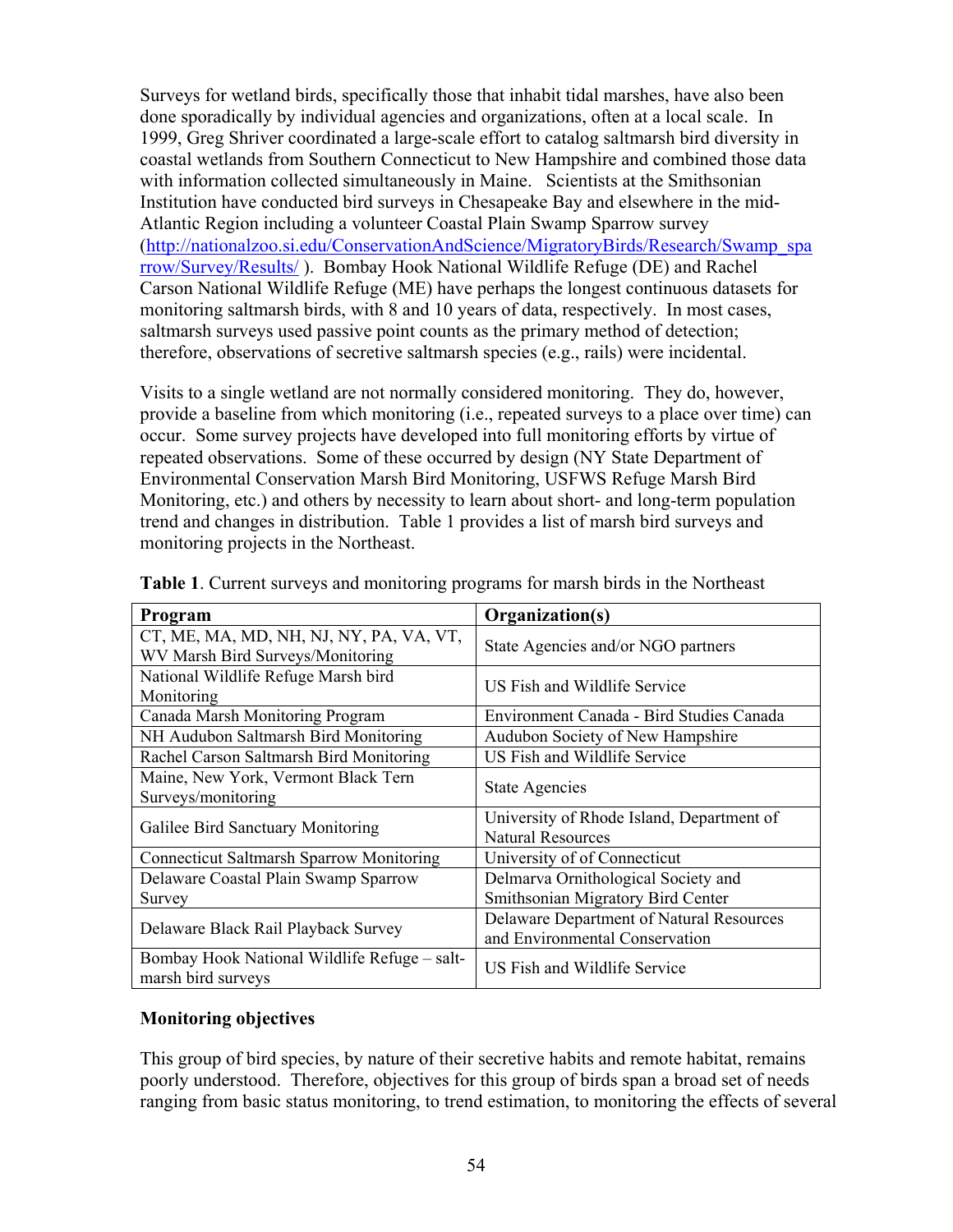management issues (as well as natural changes) on habitat quality and availability. After review and guidance from the NE Coordinated Bird Monitoring Program (September 2007) the marsh bird workgroup leader decided to specifically state both monitoring and management objectives in an attempt to clarify the needs for this focal group.

Bird monitoring, to be effective, must be conducted at multiple spatial and temporal scales (U.S. North American Bird Conservation Initiative Monitoring Subcommittee 2007) with broad based (surveillance monitoring) providing a context for identifying more intensive and targeted research projects, identifying specific areas or regions that should be prioritized for conservation (i.e. the greatest concentration of least bitterns in the northeast, the relative importance of Delaware Bay to the global breeding population of Saltmarsh Sparrows), and tracking how large-scale environmental changes influence the distribution and abundance of focal species (sea-level rise, surface temperature changes on wetland hydrology). Designing monitoring programs to estimate the occupancy, abundance, and/or changes in these parameters over time requires setting specific monitoring objectives that clearly define the spatiotemporal scales and time frames and effect sizes for assessing changes in monitoring parameters.

Developing monitoring programs that address specific management actions and help define management objectives requires designing programs that establish hypotheses regarding the potential effects of the action on the focal species *a priori* and selecting sample sites and defining sampling intensity to adequately test the stated hypotheses. These targeted monitoring programs are critical to determining management effectiveness and are an integral component of any adaptive management program. Given the scope and the scale of the NECBM effort we think it is valuable and necessary to establish and implement both types of monitoring approaches (Holthausen et al. 2005), especially in a coordinated framework such that data are comparable throughout the region and can provide the necessary information to better understand, conserve, and manage for marsh birds in the Northeast. The lack of institutional and fiscal support for such efforts may presently be lacking (Nichols and Williams 2006) but this can not be the primary justification for selecting one type of monitoring over the other.

#### *Monitoring Objectives*

To estimate the distribution, occupancy, and abundance of breeding secretive marsh birds (especially those that are state-listed and/or designated as species of greatest conservation need in state wildlife action plans ) using a standardized protocol within the 13 states of the Northeast.

To detect a 25% population decline (relative abundance or site occupancy) of breeding secretive marsh birds (focal species determined by BCR) within the Northeast between 2010 and 2020 (States, sub-regions, and BCR's)

# *Management Objectives*

To evaluate the effects of management actions designed to enhance the habitat quality for waterfowl or shorebirds on secretive marsh bird abundance and reproductive success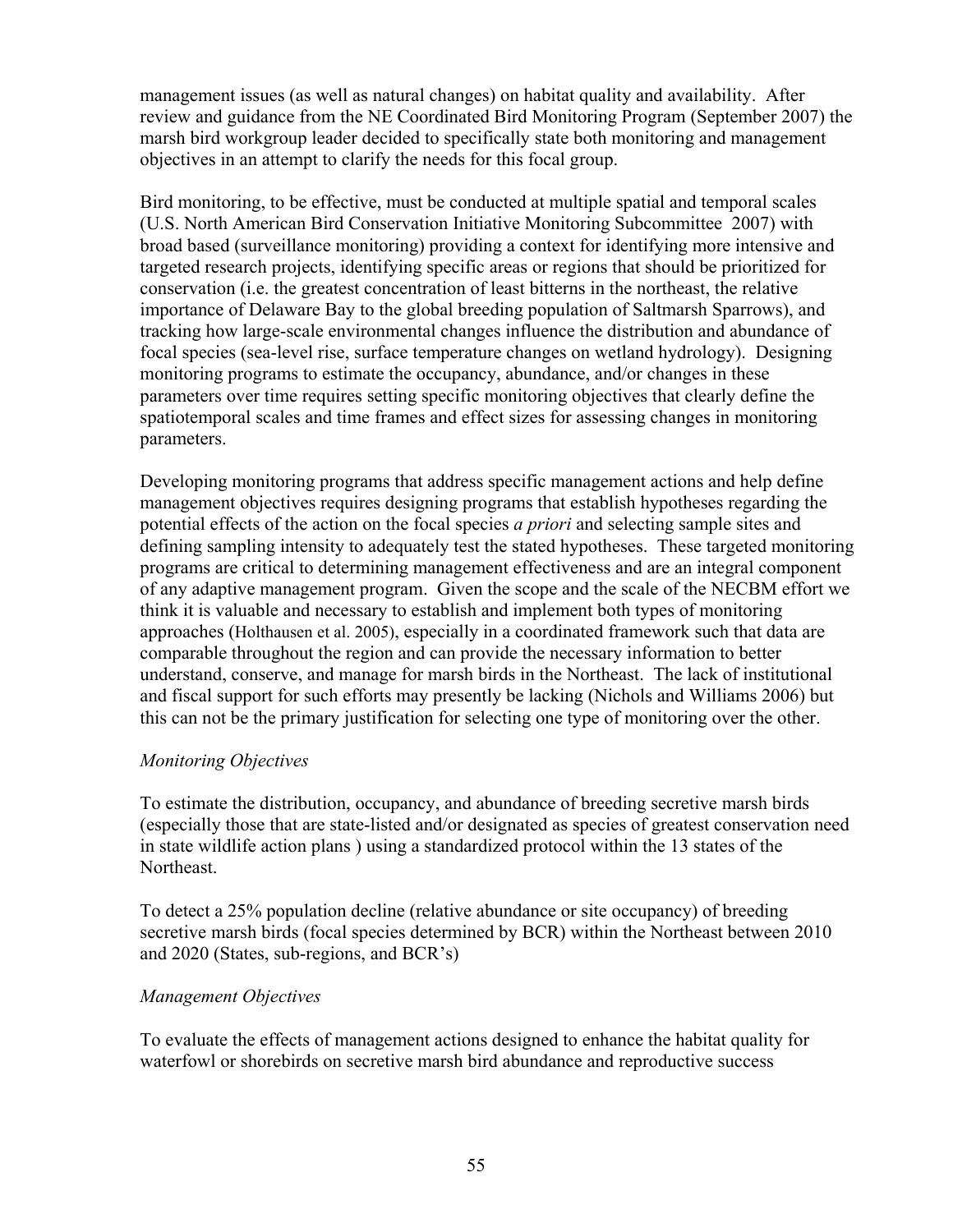To evaluate the effects of management actions that alter marsh hydrology for mosquito control on secretive marsh bird abundance and reproductive success

To use the information from the broad-scale monitoring to inform landscape conservation strategies (e.g., conservation design) at the state and local levels by identifying which habitats (or habitat patches) warrant conservation or regulatory protection.

To determine the distribution, intensity, and additive nature of hunting pressure on secretive marsh bird occupancy and abundance by species and state

To determine the effects of invasive species cover and control efforts on breeding secretive marsh bird occupancy, relative abundance, and reproductive success

#### **Target species**

The marsh bird group of target species includes a broad array of wetland-dependent birds (Table 2). A few are freshwater marsh obligates (e.g., Pied-billed Grebe), whereas, several others are tidal marsh obligates (Saltmarsh Sharp-tailed Sparrow, Clapper Rail, Seaside Sparrow). A few species are found in both habitats (Least Bittern, Virginia Rail).

| <b>Species</b>                 | <b>States listing species as SGCN</b>                  |
|--------------------------------|--------------------------------------------------------|
| Pied-billed Grebe              | CT, DE, MA, MD, NH, NJ, NY, PA, RI, VT, WV             |
| American Bittern               | CT, DC, DE, MA, MD, ME, NH, NJ, NY, PA, RI, VA, VT, WV |
| Least Bittern                  | CT, DC, DE, MA, MD, ME, NH, NJ, NY, PA, RI, VA, VT, WV |
| <b>Yellow Rail</b>             | DE, ME, NY, VA                                         |
| <b>Black Rail</b>              | CT, DE, MD, NJ, NY, VA                                 |
| Clapper Rail                   | CT, NJ, RI, VA                                         |
| KingRail                       | CT, DE, MA, MD, NJ, NY, PA, RI, VA, WV                 |
| Virginia Rail                  | CT, DC, NJ, PA, VA, WV                                 |
| Sora                           | CT, DC, DE, MA, NJ, PA, RI, VT, WV                     |
| Common Moorhen                 | CT, MA, MD, ME, NH, PA, RI, WV                         |
| American Coot                  | DE, ME, PA, WV                                         |
| Willet                         | CT, DE, MD, ME, NH, NJ, NY, RI                         |
| Forster's Tern                 | DE, MD, NJ, NY, VA                                     |
| <b>Black Tern</b>              | DE, MD, ME, NJ, NY, PA, VT                             |
| Marsh Wren                     | CT, DC, DE, MD, ME, NJ, PA, RI, VA, WV                 |
| Nelson's Sharp-tailed Sparrow  | ME, NH, NJ, VA                                         |
| Saltmarsh Sharp-tailed Sparrow | CT, DE, MA, MD, ME, NH, NJ, NY, RI, VA                 |
| Seaside Sparrow                | CT, DE, MA, MD, NH, NJ, NY, RI, VA                     |

**Table 2**. Marsh bird target species and SGCN status.

# **Design, coordination, and implementation strategy**

Coordination of marsh bird monitoring in the Northeast will entail bringing together existing monitoring programs, expanding previous survey efforts, and setting up new efforts altogether. The existing refuge-based monitoring that has been taking place in the Northeast, if expanded to additional sites by other volunteers, state biologists, etc., could have the scope to address many of the objectives outlined above. Use of volunteers may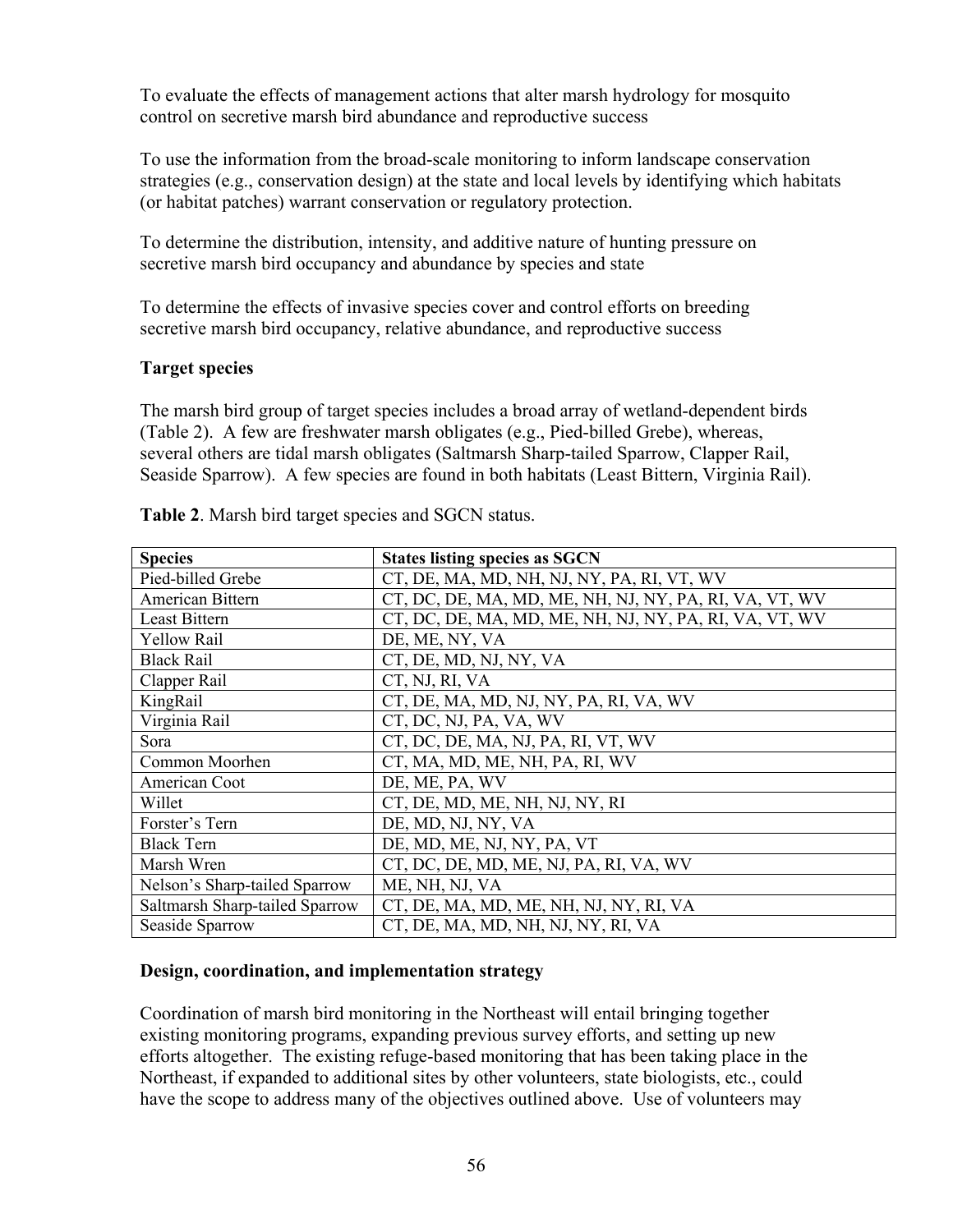be more difficult than for other species, such as owls and nightjars, because of the timing and difficulty in accessing marshes. There is hope that a dedicated number of volunteer monitors could be enlisted to supplement data collection by professional observers.

Most likely, a sampling frame will be developed, following the lead of national efforts to unify monitoring protocols. At present, monitoring will entail two-stage cluster sampling using a generalized random tessellation stratification procedure (GRTS). The two-stage cluster sample creates primary and secondary sampling units that should increase logistical efficiency by clustering selected wetlands within primary sampling units. Primary sampling units (PSU's) will be selected using a GRTS procedure to create a spatially balanced design and allow for addition and removal of sample units over time. Within each PSU, a sample of secondary sampling units (specific wetlands or locations within large wetlands) will also be selected using GRTS. These wetlands and sample locations will be the sites included in the marsh bird monitoring effort. The national effort will provide the framework for a sample to make inferences regarding marsh bird population trends at the continental, BCR, and state levels. Regions or sites that have the interest and resources to sample more intensively, and thereby make inferences at smaller spatial scales, will be able to do so in conjunction with the overall sampling design.

Data management is a serious component of any long-term monitoring program and must be considered during the design stage, prior to implementation. The USGS Patuxent Wildlife Research Center is developing a website and database for the efficient storing and sharing of marshbird survey results collected using the Standardized North American Marsh Bird Monitoring Protocol developed by Courtney Conway at the University of Arizona. The website allows biologists to manage their survey information, produce reports, and retrieve a copy of their data on-demand. This data system is currently undergoing beta testing and is scheduled for full release by early June 2007. Marsh bird monitoring efforts in the Northeast will follow the National Marsh Bird Survey Protocol and survey data will be stored in the centralized data management system. Legacy data can and should be integrated into the coordinated marsh bird monitoring effort as long as standardized protocols have been used, sites were selected using some type of probabilistic sampling design, and the data pass quality assurance tests.

# **Opportunities for cross-group coordination**

The four groups which need to communicate on these issues are: the Atlantic Flyway Technical Section, the Mid-Atlantic New England Maritime Planning Unit, the Upper Mississippi / Great Lakes Planning Unit, and the Marsh Bird Working Group of the Northeast Coordinated Bird Monitoring Partnership.

Opportunities to coordinate marsh bird survey efforts with waterfowl monitoring initiatives should be pursued. Waterfowl monitors frequently encounter non-game birds while conducting field surveys. In addition, Flyway Technical committees have the legal responsibility for setting season dates and bag limits for several rail species, which are focal targets for monitoring within the Marsh Bird working group.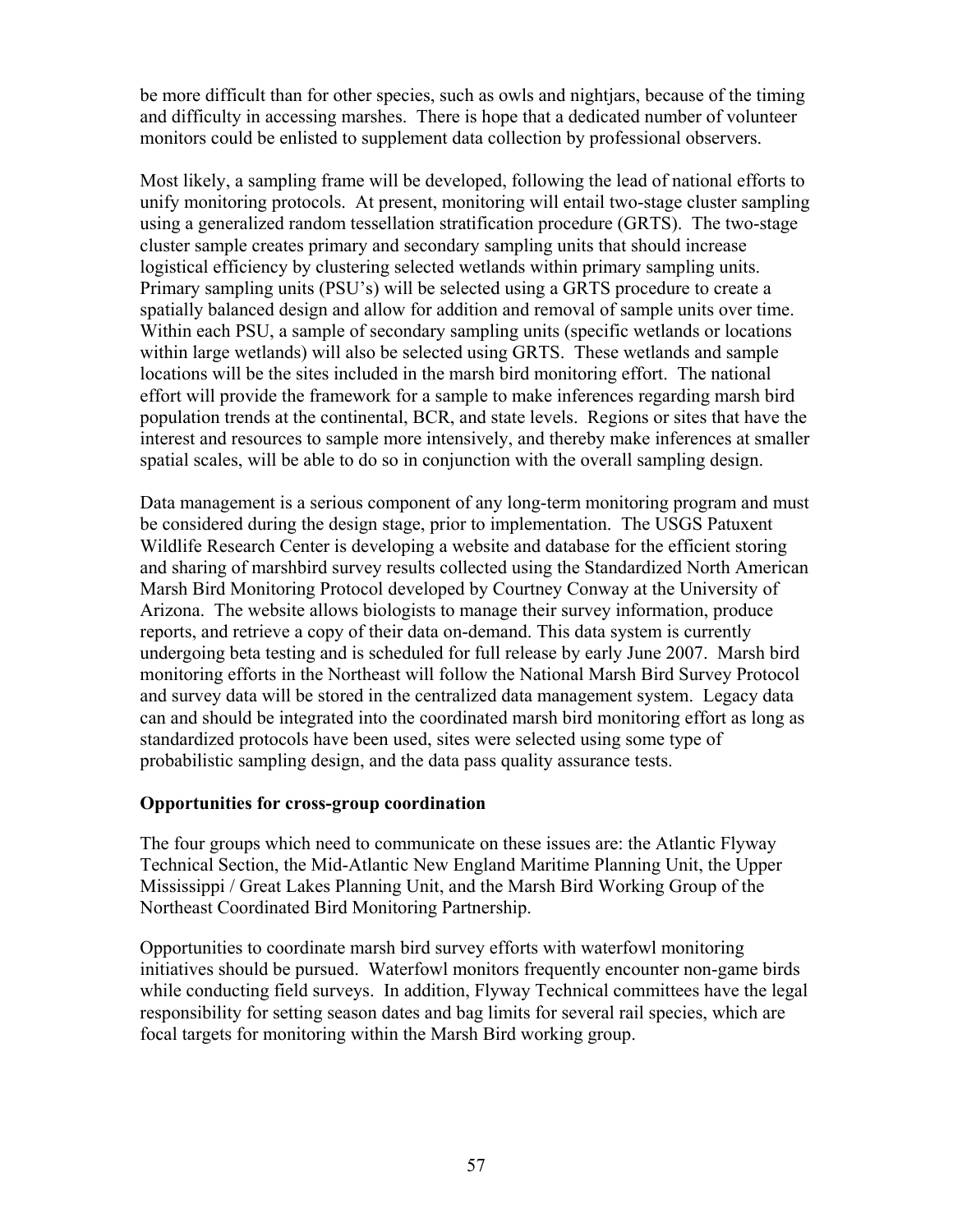# **Actions and lead institutions**

Survey design will largely follow the lead of those who have been collaborating on this subject for over a decade (marsh bird monitoring workshop participants 1998, 2001, 2006) including representatives from many state and federal agencies, and university staff. Kathy Parsons, of the Manomet Center for Conservation Sciences, has been contracted to help facilitate development of a Northeast marsh bird monitoring initiative.

Courtney Conway, of the USGS Arizona Cooperative Fish and Wildlife Research Unit, recently released the latest update (April 2007) to the Standardized North American Marsh Bird Monitoring Protocols, Wildlife Research Report #2007-04. The survey protocol outlines a standardized survey methodology intended for use at the site level (e.g., National Wildlife Refuges and other protected areas). This protocol is currently in use throughout North America.

Development of a Northeast sampling design will be a coordinated effort by Mark Seamans, of the USGS Patuxent Wildlife Research Center (PWRC), and various partners. A pilot sample selection initiative, focusing on coastal salt marsh wetlands and sparrows, is currently being developed by Greg Shiver, of the University of Delaware. The framework utilizes a GRTS methodology. A document describing the sampling framework is currently being finalized and peer reviewed. Release is anticipated within the next few months.

Bruce Peterjohn (USGS PWRC), working in partnership with USFWS Refuges, has coordinated the development of a database to hold all marsh bird survey data collected continentally.

# **Literature Cited**

Butcher, G. S., and D. K. Niven. 2007. Combining data from the Christmas Bird Count and the Breeding Bird Survey to determine the continental status and trends of North America Birds. Unpublished report by National Aucubon Society, Ivyland, PA. 34 pp.

Holthausen, R., R.L. Czaplewski, D. DeLorenzo, G. Hayward, W.B. Kessler, P. Manley, K.S. McKelvey, D.S. Powell, L.F. Ruggiero, M.K. Schwarts, B. Van Horne, C.D. Vojta. 2005. Strategies for monitoring terrestrial animals and habitats. USDA Forest Service General Technical Report RMRS-GTR-161. Fort Collins, CO.

Nichols, J. D., and B. K. Williams. 2006. Monitoring for conservation. Trends in Ecology and Evolution 21:668-673.

U.S. North American Bird Conservation Initiative Monitoring Subcommittee. 2007. *Opportunities for Improving Avian Monitoring*. U.S. North American Bird Conservation Initiative Report. 50 pp. Available from the Division of Migratory Bird Management, U.S. Fish and Wildlife Service, Arlington, VA; on-line at http://www.nabci-us.org/.

# **Contacts**

Dave Adams, New York State Department of Environmental Conservation Phone: (518) 402-8902 Email: djadams@gw.dec.state.ny.us